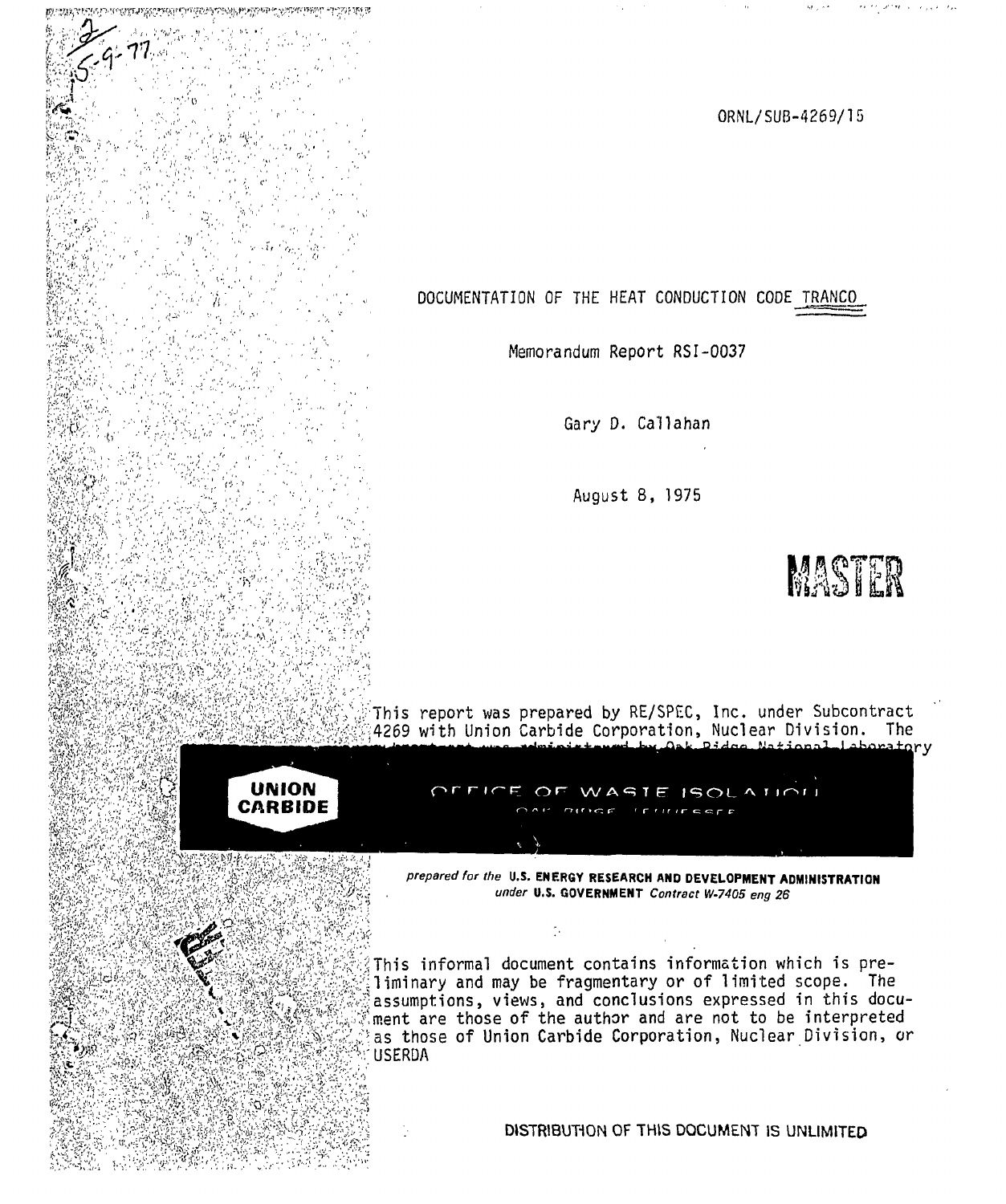ORNL-SUB-4269-15

# MEMORANDUM REPORT RSI-0037

## INCUMENTATION OF THE HEAT CONDUCTION CODE TRANCO

Submitted To

# Holifield National Laboratory Oak Ridge, Tennessee

#### operated by

Union Carbide Corporation Nuclear Division for the Energy Research and Development Administration

by

Gary D. Callahan

 $\epsilon$ 

This report was prepared as an account of work<br>sponnored by the United States Government. Neither<br>the United States nor the United States Energy<br>Renarch and Development Administration, nor any of<br>Renarch and Development Ad -NOTICE-

**MAST** 

a ta watan kacamatan Kabupat

 $\mathcal{L}^{\mathcal{A}}$ 



 $\sim$   $\sim$ 

 $\sim 10^7$ 

of concentration of the material control

RE/SPEC INC.

الأعطا المطاعا للأعطاء والمارود والمتحدث والمتحدث

P. O. BOX 725 - RAPID CITY, S. D. 57701 - 605/343-7868

 $fggf$ DISTRIBUTION OF THIS DOCUMENT IS UNLIMITED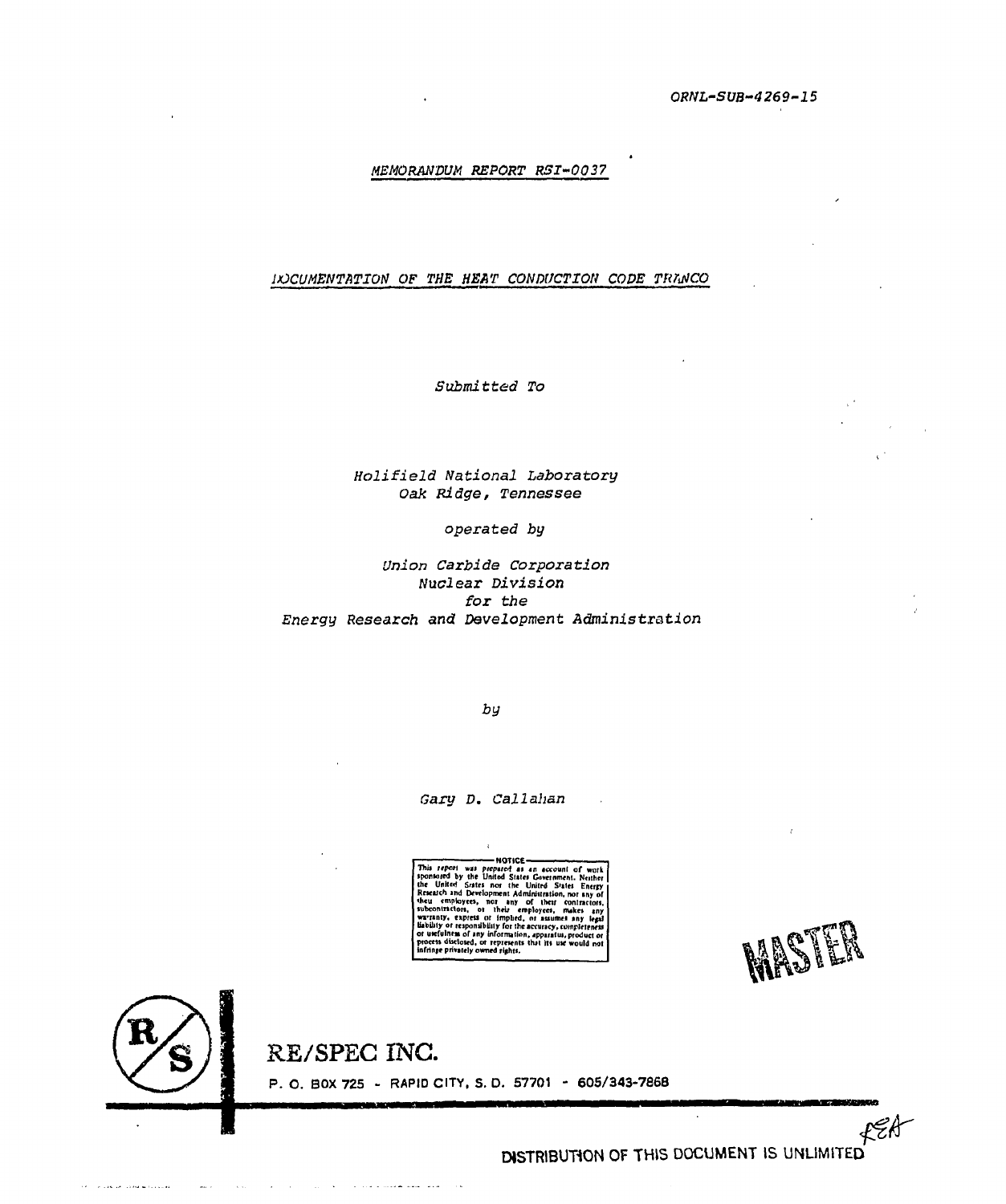## *MEMORANDUM REPORT RSI-0037*

*i* •

уý

i,

*DOCUMENTATION OF THE HEAT CONDUCTION CODE TRANCO* 

*Submitted To* 

*Holifield National Laboratory Oak Ridge, Tennessee* 

## *operated by*

*Union Carbide Corporation Nuclear Division for the Energy Research and Development Administration* 

*by* 

J.

*Gary D. Callahan* 

 $\mathcal{L}$ *of* 

*RE/SPEC Inc. Rapid City, South Dakota* 

 $\alpha_{\rm g}$ 

 $\sim$ 

*August 8, 1975* 

950 3780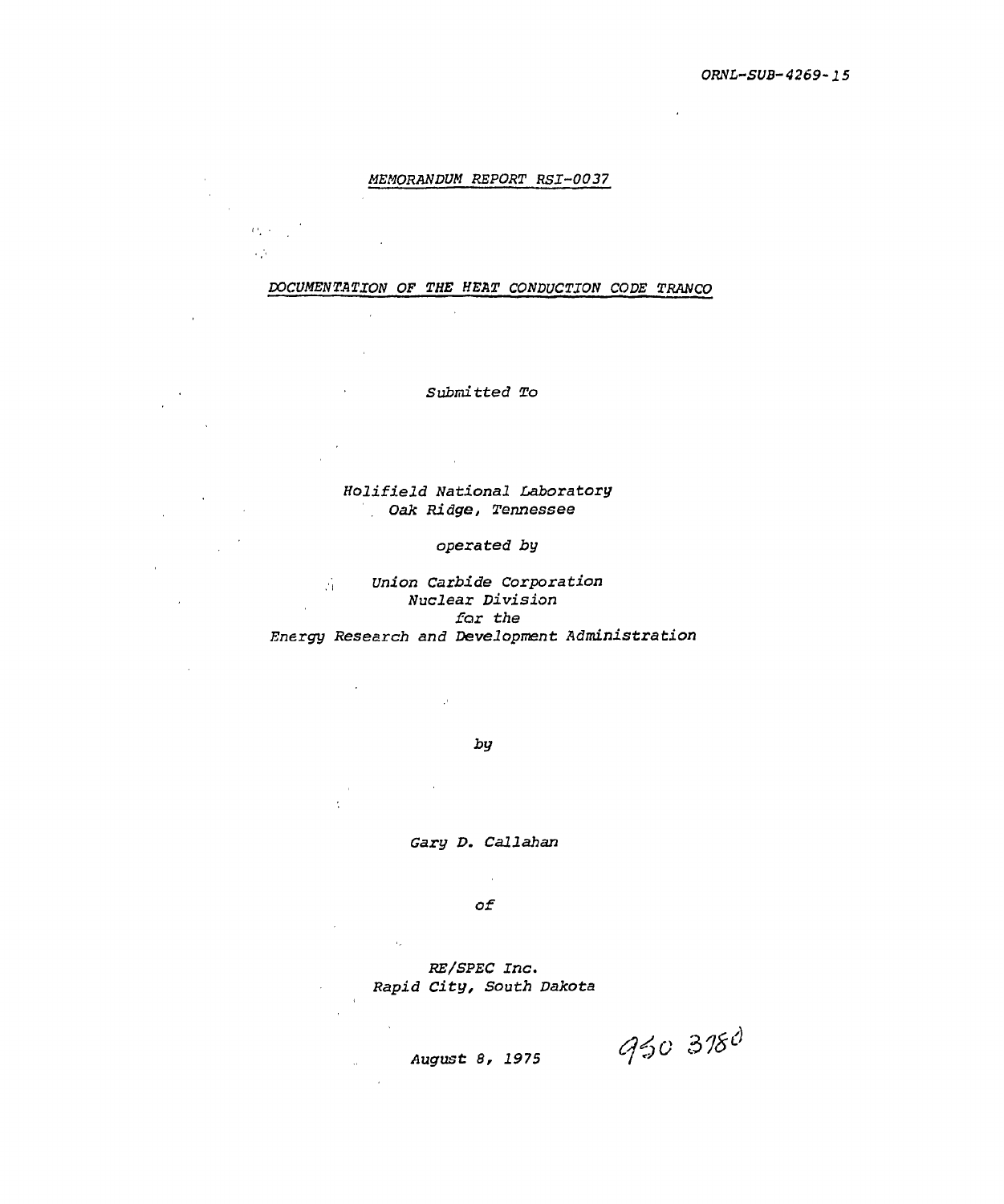# *TABlk 6F CONTENTS*

| $\mathbf{1}$ . | <i>INTRODUCTORY REMARKS AND OBJECTIVES</i>          |     |
|----------------|-----------------------------------------------------|-----|
|                | 2. CODE DESCRIPTION AND COMMENTS                    |     |
|                | <i><b>REFERENCES</b></i>                            | 4   |
|                | APPENDIX A: FORTRAN LISTING OF COMPUTER CODE TRANCO | A-1 |
|                | APPENDIX B: AN EXAMPLE HEAT CONDUCTION PROBLEM      | B-1 |

*PACE* 

# *LIST OF FIGURES*

| FIGURE |                                                                                                                                                                                                                                                   | PAGE  |
|--------|---------------------------------------------------------------------------------------------------------------------------------------------------------------------------------------------------------------------------------------------------|-------|
| 2.1    | Basic flow chart of the computer code TRANCO as applied<br>to the solution of transient heat conduction problems                                                                                                                                  |       |
| B.1    | Plane slab heat conduction example problem                                                                                                                                                                                                        | $B-1$ |
| B.2    | Finite element discretization of the plane slab conduction<br>problem                                                                                                                                                                             | $B-1$ |
| B.3    | Comparison of analytical and finite-element results for<br>the transient temperature distribution in an infinite slab<br>with an initial uniform temperature and prescribed surface<br>temperatures (Analytical solution after Bird, et. al. (5)) | $B-7$ |

# *FOREWORD*

*The contents of this report have been reviewed by Mr. Joe L. Ratigan and Dr. Paul F. Gnirk.*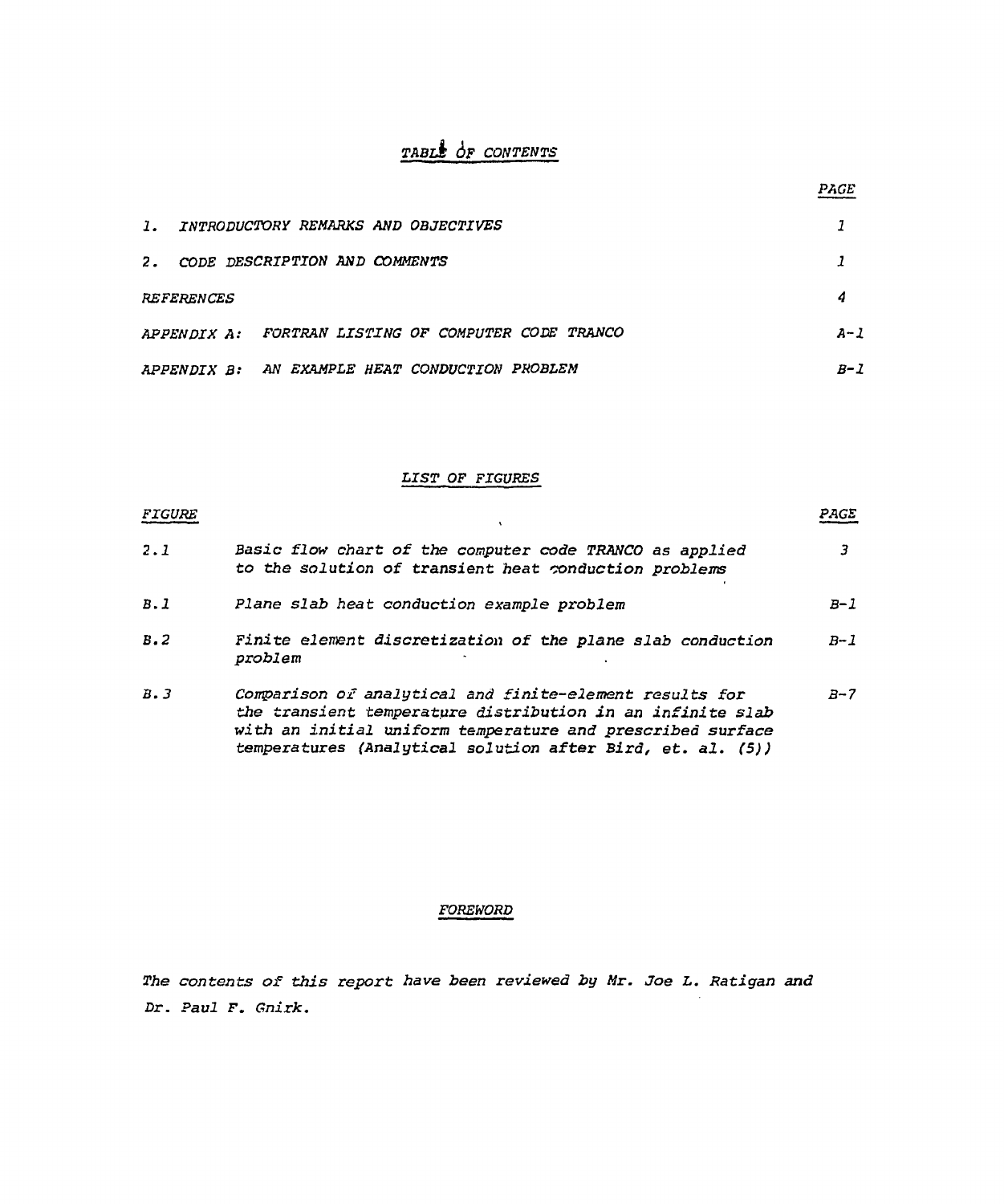**TERSON** 



P.O. Box 725 · RAPID CITY, S.D. 57701 · 605/343-7868

August 8, 1975

**RACTAL** 

#### *MEMORANDUM REPORT RSI-0037*

- *TO: Dr. William C. McClaiii Holifield National Laboratory P. O. Box Y Oak Ridge, TN 37830*
- *FROM: Gary D. Callahan RE/SPEC Inc. P. O. Box 725 Rapid City, SO 57701*
- *SUBJECT: Documentation of the Heat Conduction Code TRANCO (Union Carbide Corporation, Nuclear Division Subcontract No. 4269, RSI/001000/FY76).*

#### *1. INTRODUCTORY REMARKS AND OBJECTIVES*

*The major objective of this report is to provide documentation of the transient heat conduction code utilized by RE/SPEC Inc. for thermal, thermoelastic, thermoelastic/plastic, and therirc/viscoelastic analyses. The theory and formulation of* **heat** *conduction problems by the finite element method have been the topic of numerous books* **and** *papers (for example see references 1, 2, and 3) and will not be covered herewith. Rather, a basic description is provided with comments directed toward the Fortran listing included in Appendix A.* 

## *2. CODE DESCRIPTION AND COMMENTS*

*The transient heat conduction code, designated as TRANCO, has the capability to solve two dimensional X-Y and axially-symmetric R-Q-Z thermal problems involving ths following conditions:*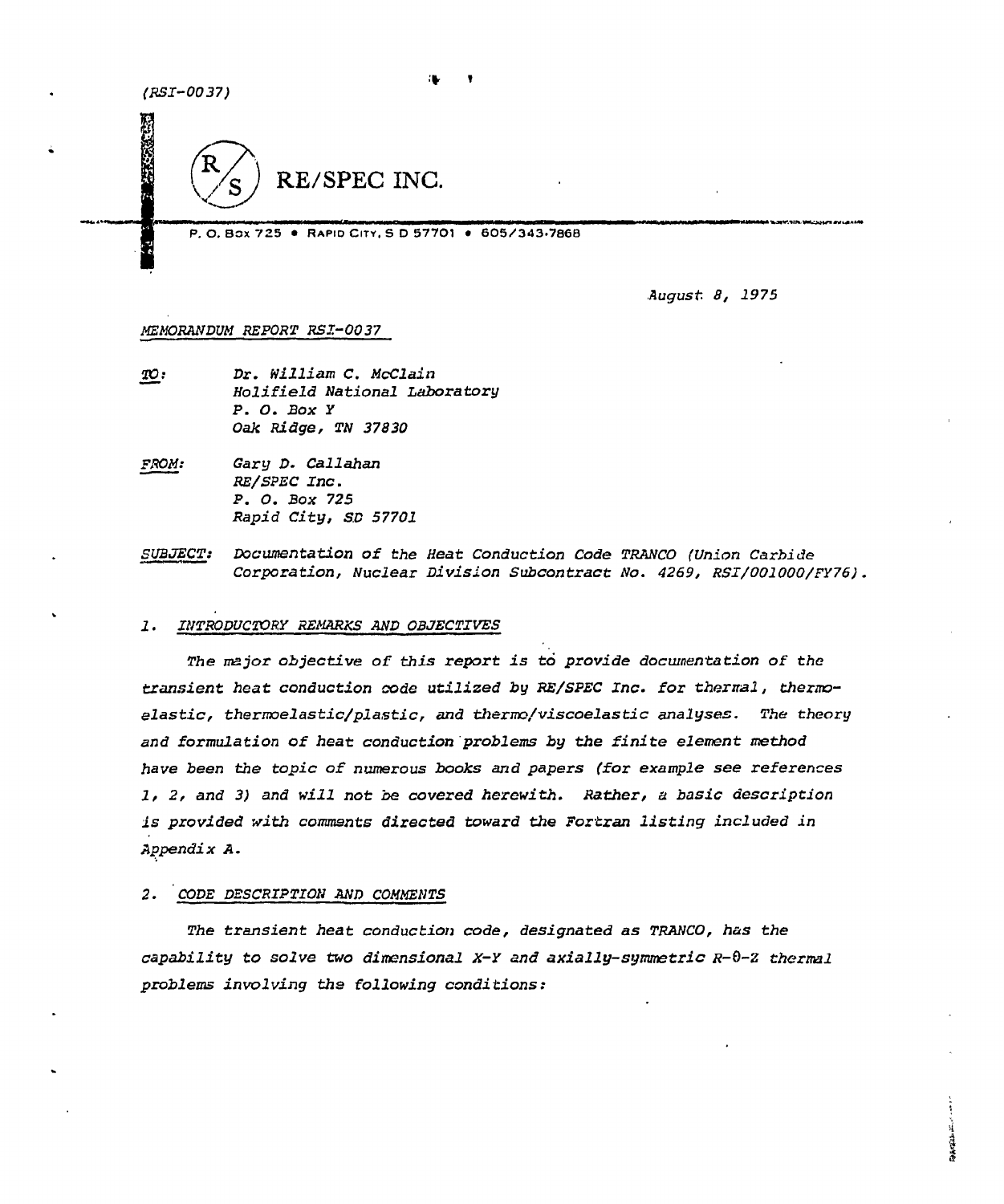*(RSI-00 37} 2* 

- *(J) Boundary Conditions* 
	- *a. Constant Temperature*
	- *b. Constant Flux*
	- *c. Convective*
	- *d. Rdiabatic*
- *(2) Time Dependent or Constant Internal Heat Generation*

 $\mathcal{I}_\mathrm{f}$ 

*(3) Anisotropic Thermal Conductivities* 

*In addition, an initial spatially-dependent temperature field may be specified; otherwise, zero initial temperatures are assumed throughout the body under consideration.* 

*A basic flow chart of the code is presented in Figure 2.1. The direct solution technique consists of a step-by-step integration procedure through time. The technique i s quite efficient , since with constant material properties, the global conductivity matrix is psuedo-inverted or upper triangularized (in the usual Gauss-Doolittle fashion) during the first time step and used throughout the total specified time interval with updates on the flux and temperature.* 

*An example problem utilizing quadrilateral and triangular constant flux elements is given in Appendix B.* 

**Presently,** *quadratic temperature distributions are under consideration for incorporation into the code in the form of isoparametric quadrilateral and linear flux triangular elements.*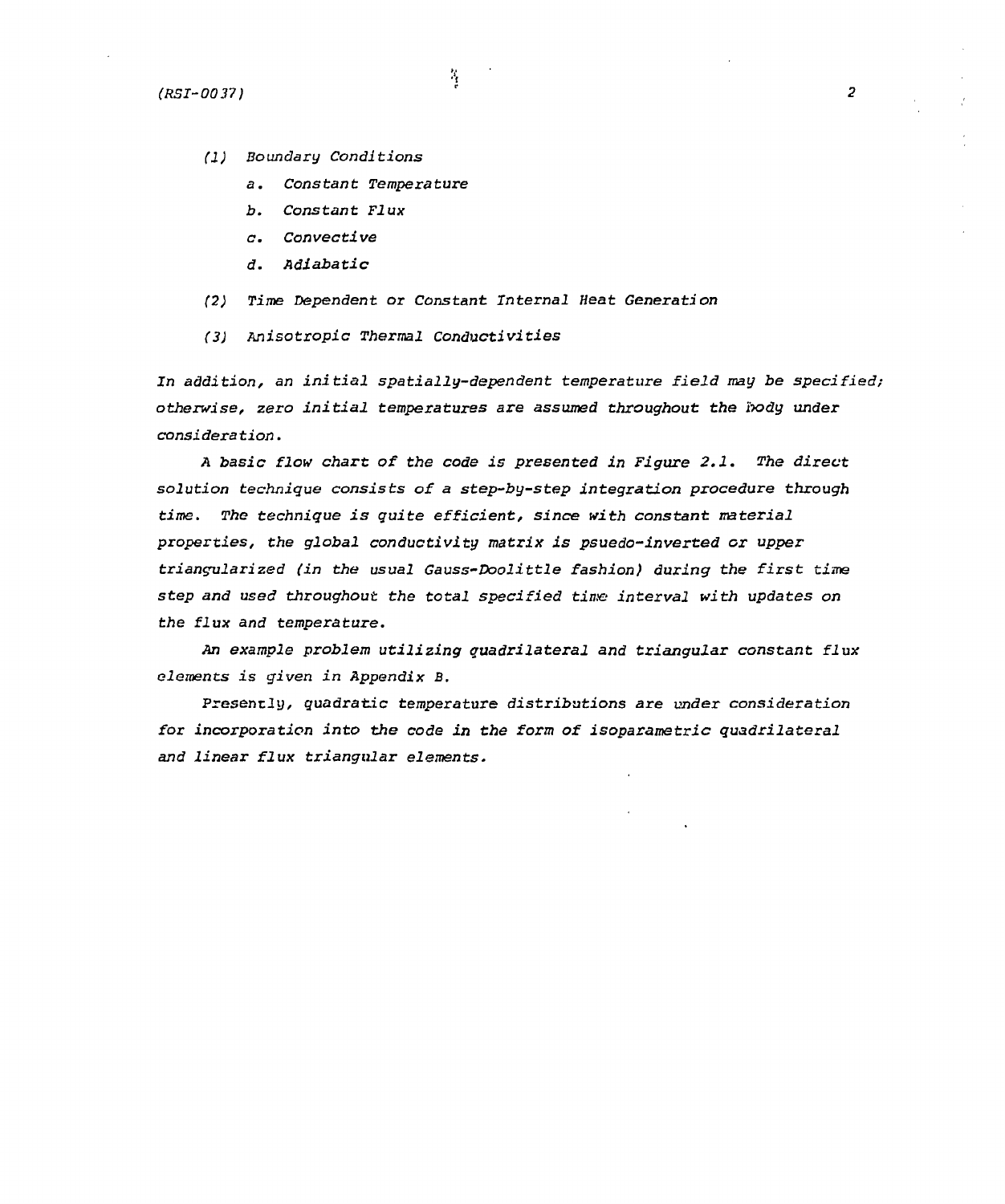

*Figure 2.1. Basic flow chart of the computer code TRANCO as applied to the solution of transient heat conduction problems.*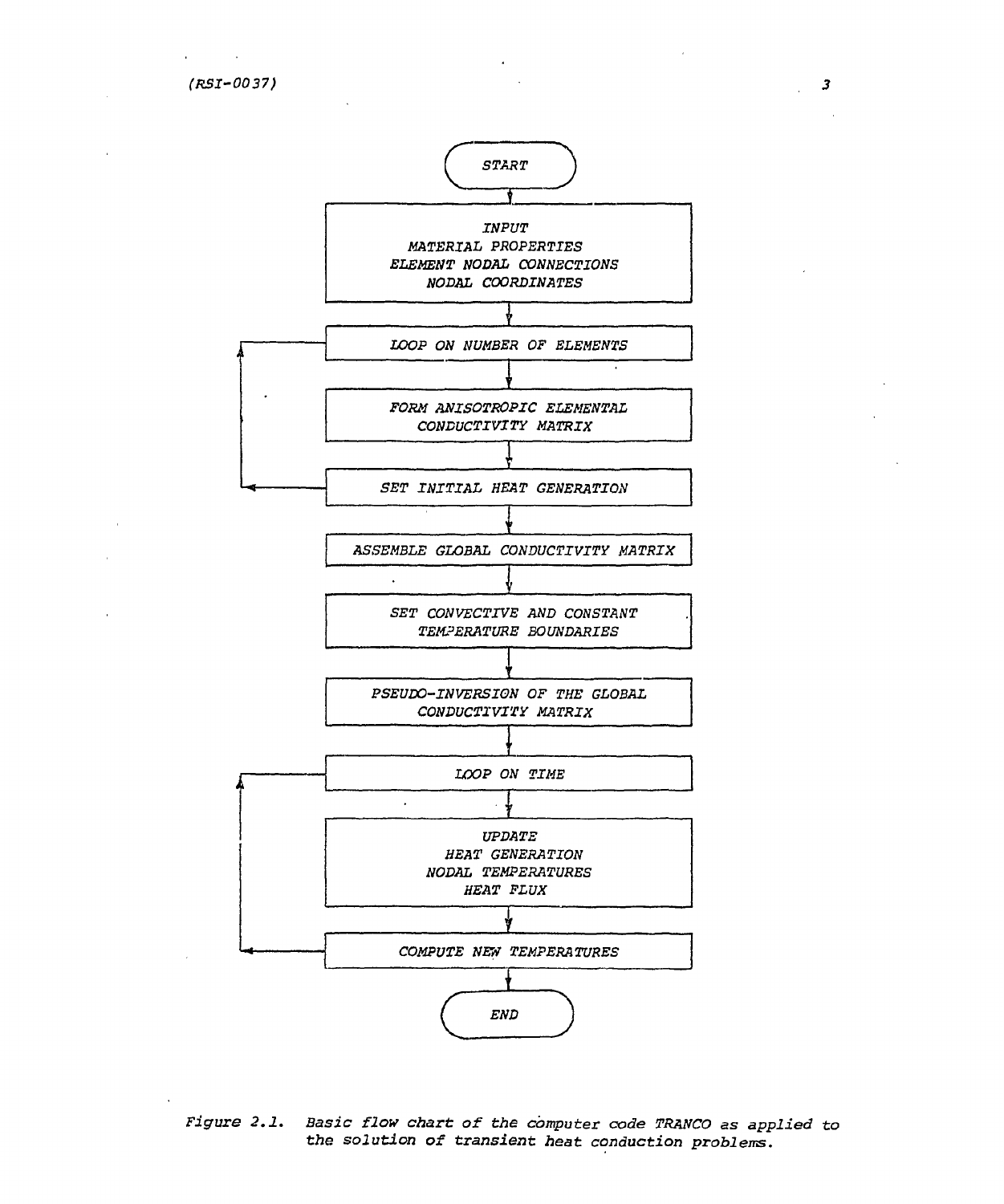#### *REFERENCES*

- *1. Zienkiewicz, O. C.: The Finite Element Method in Engineering Science, McGraw-Hill, London, (1971).*
- *2. Desai, C. S., and* **Abel,** *J. F.: Introduction to the Finite Element Method, Van ilostrand Reinhold Company, New York, (1972).*
- *3. Wilson, E. L. and Nickell, R. E.: "Application of the Finite Element Method to Heat Conduction", Nuclear Eng. and Design, Vol 4, 1966, pp. 276-286.*
- *4. Chapman, A. J. , Heat Transfer, The MacMillan Company, New York, (1967).*
- *5. Bird, R. B., Stewart, w. E., and Lightfoot, E. N.: Transport Phenomena, John Wiley and Sons; New York, (1960).*

 $\epsilon$  .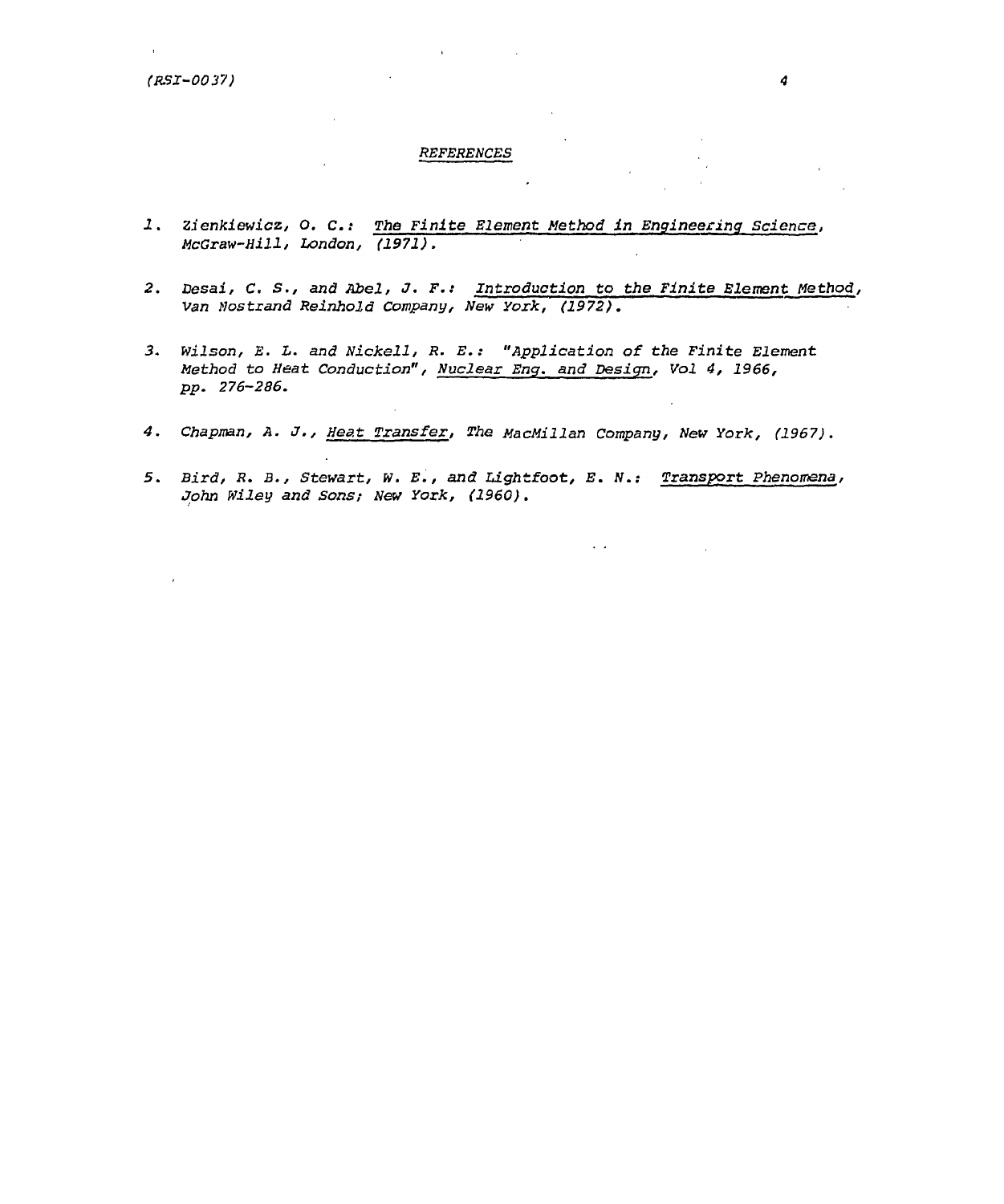$(RSI - 0037)$ 

and the complete complete the complete section of the complete complete the complete section of the complete section of the complete section of the complete section of the complete section of the complete section of the co

 $\alpha$  . The set  $\alpha$ 

 $\sim$ 

# APPENDIX A

 $\sim 10^{12}$ 

# FORTRAN LISTING OF COMPUTER CODE TRANCO

 $A-1$ 

( ) 是 ( ) 是 ( )

この時代の かんしょう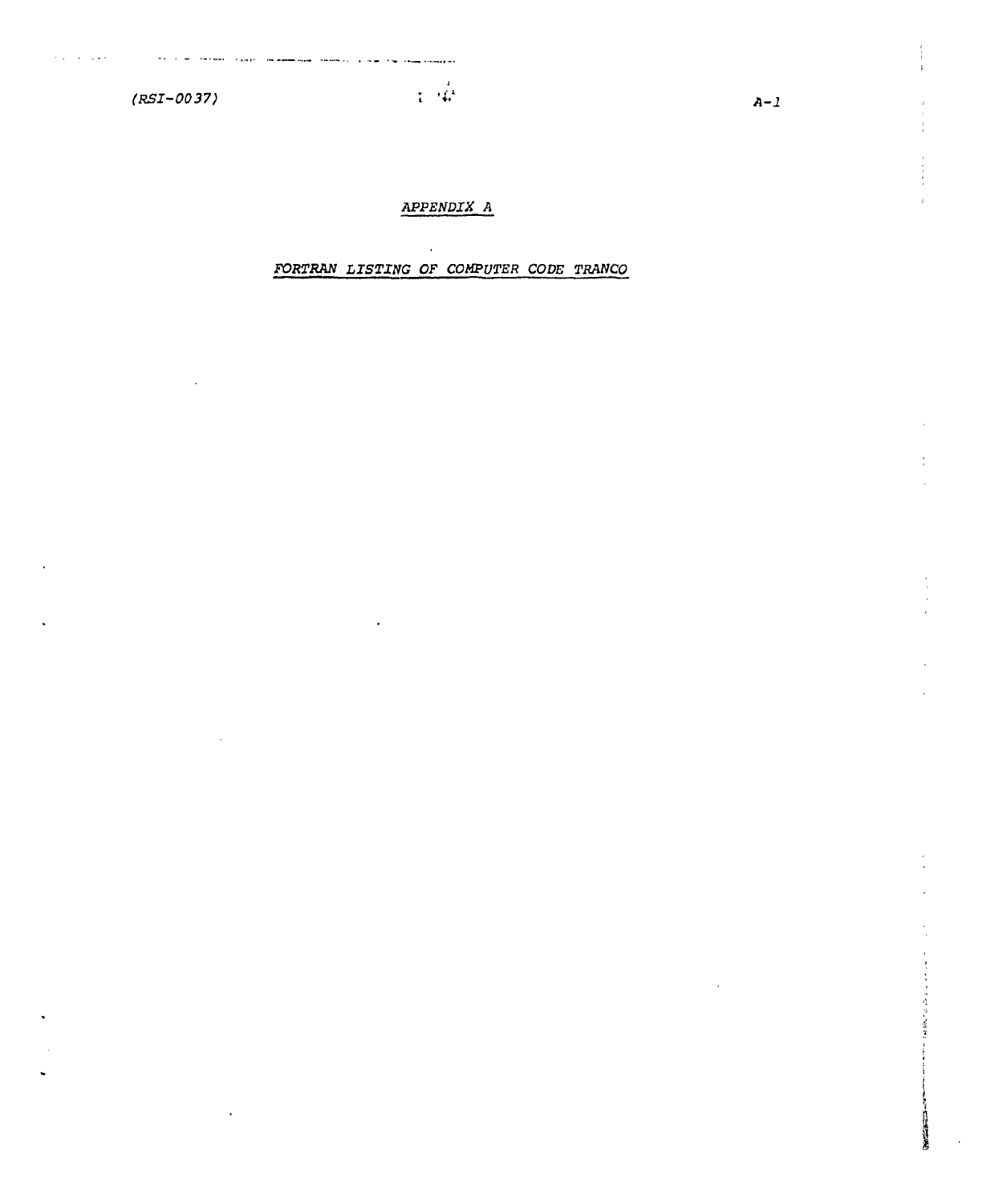|                      | $(RST-0037)$                                                                                                                                                                 | Ţ.                                                                                                                                                                                                |              |                                        | $A - 2$                                                                  |  |
|----------------------|------------------------------------------------------------------------------------------------------------------------------------------------------------------------------|---------------------------------------------------------------------------------------------------------------------------------------------------------------------------------------------------|--------------|----------------------------------------|--------------------------------------------------------------------------|--|
| $'N$ $\tilde{J}$ $4$ | DATE $0R/17/75$<br>PROGRAM TRANCO                                                                                                                                            | AT .100435                                                                                                                                                                                        |              |                                        | PAGE NO. 1                                                               |  |
|                      |                                                                                                                                                                              | TRANCO SOLVES TRANSIENT ON STEADY STATE HEAT<br>CONDUCTION PROBLEMS WITH FIXED TEMPERATURE BOUNDARIES OR<br>COMMENTIVE BOUNDARIES WHERE HEAT TRANSFER MAY BE<br>DEFINED BY NEWTONS LAW OF COOLING |              |                                        |                                                                          |  |
|                      |                                                                                                                                                                              | <b>SYMBOL</b>                                                                                                                                                                                     |              | IDENTIFICATION                         |                                                                          |  |
|                      |                                                                                                                                                                              | IDENT                                                                                                                                                                                             |              |                                        | O FOR TWO DIMENSIONAL OR<br>I FOR AXISYMMETRICAL PROBLEMS                |  |
| c                    |                                                                                                                                                                              | IJ                                                                                                                                                                                                |              | AND_D_WITHOUT__                        | 1 FOR CONVECTIVE BOUNDARIES,                                             |  |
|                      |                                                                                                                                                                              | <b>IPRN</b>                                                                                                                                                                                       |              | I TO PRINT INPUT DATA                  |                                                                          |  |
|                      |                                                                                                                                                                              | <b>ITYPN</b>                                                                                                                                                                                      |              |                                        | I FOR SPECIFIED TEMPERATURE.                                             |  |
|                      |                                                                                                                                                                              |                                                                                                                                                                                                   |              |                                        | AND O FOR EXTERNAL HEAT FLOW SP.<br>AL FOR INITIAL TEMPERATURE SPECIFIED |  |
|                      |                                                                                                                                                                              | IWRIT                                                                                                                                                                                             |              |                                        | -1 TO WRITE NODAL TEMPERATURES<br>O TO WRITE ELEMENTAL TEMPS.            |  |
|                      |                                                                                                                                                                              |                                                                                                                                                                                                   |              | 1. TO WRITE BOTH                       | 2 TO WRITE NODAL TEMP AND PUNCH ELEM                                     |  |
|                      |                                                                                                                                                                              | <b>JSKP</b>                                                                                                                                                                                       | $\mathbf{1}$ |                                        | SKIPS WRITING ON TAPE UNIT<br>SAVES TEMPS FOR VE-3 CALC.                 |  |
|                      |                                                                                                                                                                              | <b>NCH</b>                                                                                                                                                                                        |              |                                        | NUMBER OF CONVECTIVE BOUNDARIES<br>ONE BOUNDARY CONSISTS OF TWO NODE     |  |
|                      |                                                                                                                                                                              | <b>NELEM</b>                                                                                                                                                                                      |              | NUMBER OF ELEMENTS                     |                                                                          |  |
|                      |                                                                                                                                                                              | NELMAT<br><b>NNODES</b>                                                                                                                                                                           |              | NUMBER OF MATERIALS<br>NUMBER OF NODES |                                                                          |  |
|                      |                                                                                                                                                                              |                                                                                                                                                                                                   |              |                                        |                                                                          |  |
|                      |                                                                                                                                                                              |                                                                                                                                                                                                   |              |                                        |                                                                          |  |
|                      | COMMON/TVE/ NELEM.NELMAT, NNOUES, JSKP. IQUIT                                                                                                                                |                                                                                                                                                                                                   |              |                                        |                                                                          |  |
|                      | $COMMON/TVFS/~PORDS(317*2)$ , NELCON(542+5), IELMAT(542)                                                                                                                     |                                                                                                                                                                                                   |              |                                        |                                                                          |  |
|                      | COMMON/DELCOM/ DELT. TM.JT, TITLE(16), JTMAX, IPR                                                                                                                            |                                                                                                                                                                                                   |              |                                        |                                                                          |  |
|                      | $COMMUNDNPRNP / COND (10, 2, 2) P CP (10) P DEN (10) JHGEN (10) JIPENT, ANG (542)$<br>COMMON/TROUN/ NCB+NCBN(20,2)+CFC(20)+TCONV(20),TCONS(542)<br>$F_{\theta}$ , TTYPN(317) |                                                                                                                                                                                                   |              |                                        |                                                                          |  |
|                      | COMMON/MXARGZ A(5), B(5), ELCON(5,5)                                                                                                                                         |                                                                                                                                                                                                   |              |                                        |                                                                          |  |
|                      | $COMMONSD(T/HR0(542),HK8(542))$ , $R3(2,317)$ , SHGPN(317)                                                                                                                   |                                                                                                                                                                                                   |              |                                        |                                                                          |  |
|                      | COMMON BEOMTX (317,30), HEAT (3'17), MBAND                                                                                                                                   |                                                                                                                                                                                                   |              |                                        |                                                                          |  |
|                      | COMMON/LUVITTS/ LUIO                                                                                                                                                         |                                                                                                                                                                                                   |              |                                        |                                                                          |  |
| C                    |                                                                                                                                                                              |                                                                                                                                                                                                   |              |                                        |                                                                          |  |
|                      | 1 $IQU\hat{\tau}T=0$                                                                                                                                                         |                                                                                                                                                                                                   |              |                                        |                                                                          |  |
|                      | L. READ(60,550) NRROB, JTMAX, IJ, MBAND, IWRIT, JSKP                                                                                                                         |                                                                                                                                                                                                   |              |                                        |                                                                          |  |
|                      | IFIFOF, 6012.32                                                                                                                                                              |                                                                                                                                                                                                   |              |                                        |                                                                          |  |
|                      |                                                                                                                                                                              |                                                                                                                                                                                                   |              |                                        |                                                                          |  |
|                      | 32 READ(60,510) DELT, IPR<br>$L(110=)0$                                                                                                                                      |                                                                                                                                                                                                   |              |                                        |                                                                          |  |
|                      |                                                                                                                                                                              |                                                                                                                                                                                                   |              |                                        |                                                                          |  |
|                      | $PEWIND$ Lii $\bar{0}$ $\ldots$ $\ldots$                                                                                                                                     |                                                                                                                                                                                                   |              |                                        |                                                                          |  |
| C                    |                                                                                                                                                                              |                                                                                                                                                                                                   |              |                                        |                                                                          |  |
|                      | CALL INPUT                                                                                                                                                                   | .<br>In case of called a meter has elected in color as the color of the color same and espanse of the calendarism called                                                                          |              |                                        |                                                                          |  |
|                      |                                                                                                                                                                              |                                                                                                                                                                                                   |              |                                        |                                                                          |  |
|                      |                                                                                                                                                                              |                                                                                                                                                                                                   |              |                                        |                                                                          |  |
| C                    | CALL BEKMTX                                                                                                                                                                  |                                                                                                                                                                                                   |              |                                        |                                                                          |  |
| C<br>$\mathsf{C}$    | CALL BYCOS(TJ)                                                                                                                                                               |                                                                                                                                                                                                   |              |                                        |                                                                          |  |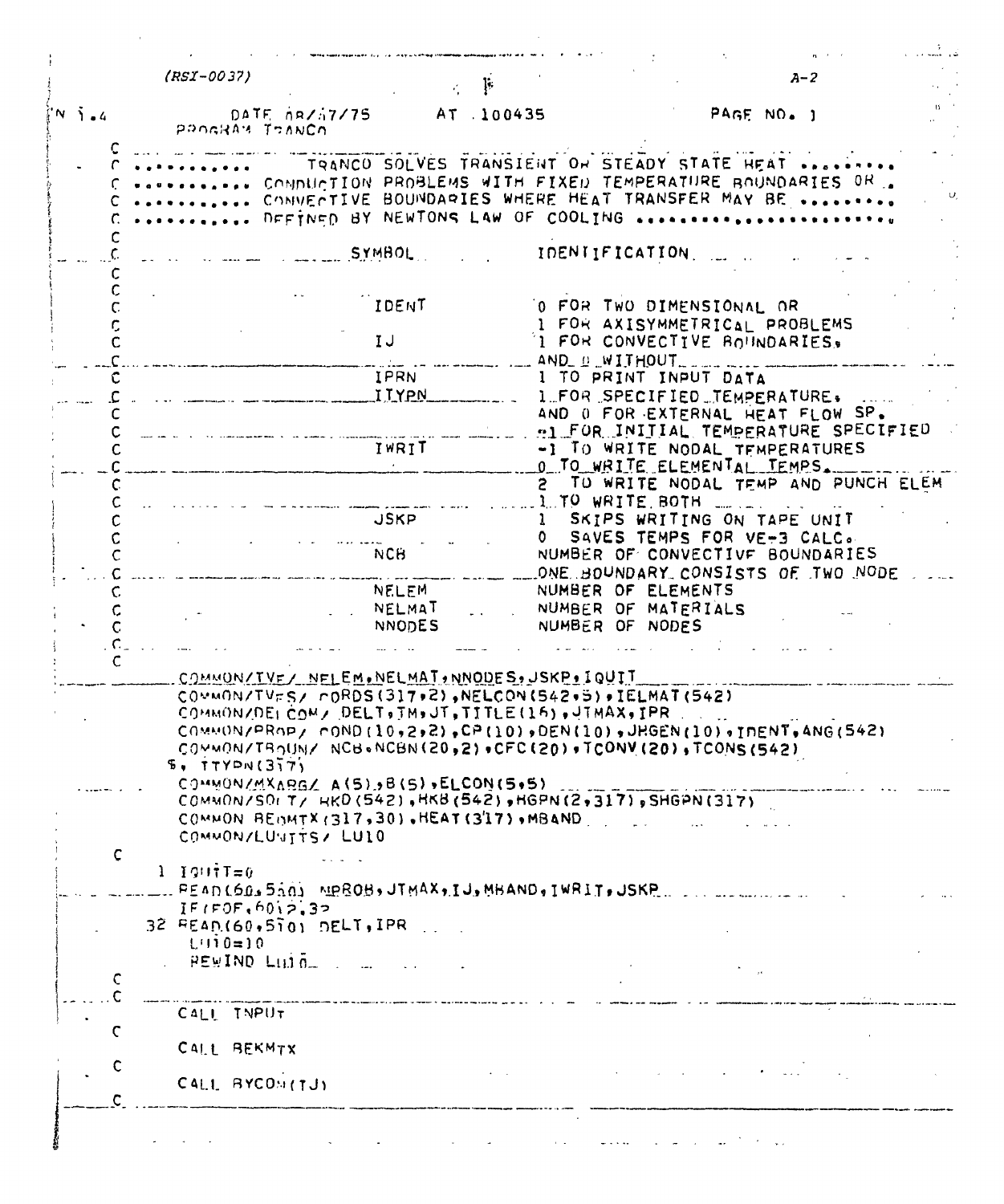|                                    | $(RST - 0037)$                                                                                                                                                                                                                |                                                                   |                                                                                                                                                                                                                                  | $A - 3$                     |    |
|------------------------------------|-------------------------------------------------------------------------------------------------------------------------------------------------------------------------------------------------------------------------------|-------------------------------------------------------------------|----------------------------------------------------------------------------------------------------------------------------------------------------------------------------------------------------------------------------------|-----------------------------|----|
| $1 - \tilde{1}$ = 4                | DATE 04/17/75<br>$00 \text{ for } J$ T=1, JTHAX                                                                                                                                                                               | AT<br>100435                                                      |                                                                                                                                                                                                                                  | PAGE NO. 2                  |    |
| C                                  | $TV = J\overline{T}$ #DEL $\tau$                                                                                                                                                                                              |                                                                   |                                                                                                                                                                                                                                  |                             |    |
| $\mathsf{C}$                       | CALL SOLCON(IWRIT)                                                                                                                                                                                                            |                                                                   |                                                                                                                                                                                                                                  |                             |    |
| $\mathcal{L}$                      | 10 CONTINUE<br>20 CONTINUE                                                                                                                                                                                                    |                                                                   |                                                                                                                                                                                                                                  |                             |    |
| $\cdot$ .                          | ENN FILE 1<br>IF (NEROB -GT. 1) GO TO 1                                                                                                                                                                                       | أأدا المالكة المداين يتعاقد المستعدد متسير والقمر                 |                                                                                                                                                                                                                                  |                             |    |
| $\mathbf C$                        | $500$ FORMAT(915)<br>$510$ FORMAT(F15.6,15)                                                                                                                                                                                   |                                                                   |                                                                                                                                                                                                                                  |                             |    |
|                                    | END FILE UID<br>REWTND LUTA<br>$2$ CALI EXIT                                                                                                                                                                                  |                                                                   |                                                                                                                                                                                                                                  |                             |    |
|                                    | END                                                                                                                                                                                                                           |                                                                   |                                                                                                                                                                                                                                  |                             |    |
|                                    |                                                                                                                                                                                                                               |                                                                   |                                                                                                                                                                                                                                  |                             |    |
|                                    |                                                                                                                                                                                                                               |                                                                   | la se de la constitución de la constitución de la constitución de la constitución de la constitución de la con<br>La constitución de la constitución de la constitución de la constitución de la constitución de la constitución |                             |    |
|                                    | .<br>1. Колондон — 1.<br>Добле достой с созданно редактивным заменимам в место дательных от македонография американские выродников.                                                                                           |                                                                   |                                                                                                                                                                                                                                  |                             |    |
|                                    |                                                                                                                                                                                                                               |                                                                   |                                                                                                                                                                                                                                  |                             |    |
|                                    | متاسات والتاريخ<br>agressive                                                                                                                                                                                                  |                                                                   |                                                                                                                                                                                                                                  |                             | O. |
|                                    |                                                                                                                                                                                                                               |                                                                   |                                                                                                                                                                                                                                  |                             |    |
|                                    |                                                                                                                                                                                                                               |                                                                   |                                                                                                                                                                                                                                  |                             |    |
|                                    |                                                                                                                                                                                                                               | <b>Contract Contract</b>                                          |                                                                                                                                                                                                                                  |                             |    |
|                                    |                                                                                                                                                                                                                               |                                                                   |                                                                                                                                                                                                                                  |                             |    |
| $\sim 100$ km s $^{-1}$            | $\mathcal{A}=\mathcal{A}$ , and $\mathcal{A}=\mathcal{A}$<br>المتعجز فالدافع المحاسبات                                                                                                                                        | $\Delta \Delta \phi = \Delta \phi + \Delta \phi + \Delta \phi$    |                                                                                                                                                                                                                                  |                             |    |
|                                    |                                                                                                                                                                                                                               |                                                                   |                                                                                                                                                                                                                                  | $\Delta \sim 100$           |    |
|                                    |                                                                                                                                                                                                                               |                                                                   |                                                                                                                                                                                                                                  |                             |    |
| $\mathcal{L}(\mathcal{L}_1)$ , and |                                                                                                                                                                                                                               | المواد المواديات                                                  |                                                                                                                                                                                                                                  |                             |    |
|                                    | القدامة المدارا مديهها كمالا المتحملة المارية المتحدث                                                                                                                                                                         | المنتقل المدارين للسا                                             | $\sim$ 440 $\sim$ 100 $\sim$                                                                                                                                                                                                     | $\sim 10^{-10}$             |    |
|                                    |                                                                                                                                                                                                                               |                                                                   |                                                                                                                                                                                                                                  |                             |    |
|                                    | and the second contract $\mathbf{u}$ .                                                                                                                                                                                        |                                                                   |                                                                                                                                                                                                                                  |                             |    |
|                                    | created a consideration of the control of the control of the control of the control of the control of the control of the control of the control of the control of the control of the control of the control of the control of |                                                                   |                                                                                                                                                                                                                                  |                             |    |
|                                    | $\mathcal{A}=\mathcal{A}$                                                                                                                                                                                                     | in A<br>$\bullet$ , $\bullet$ , $\bullet$ , $\bullet$ , $\bullet$ | $\mathcal{O}(\mathcal{A})$ , and $\mathcal{O}(\mathcal{A})$ , we have<br><b>Contractor</b>                                                                                                                                       | $\mathcal{A}=\{1,2,3,4,6\}$ |    |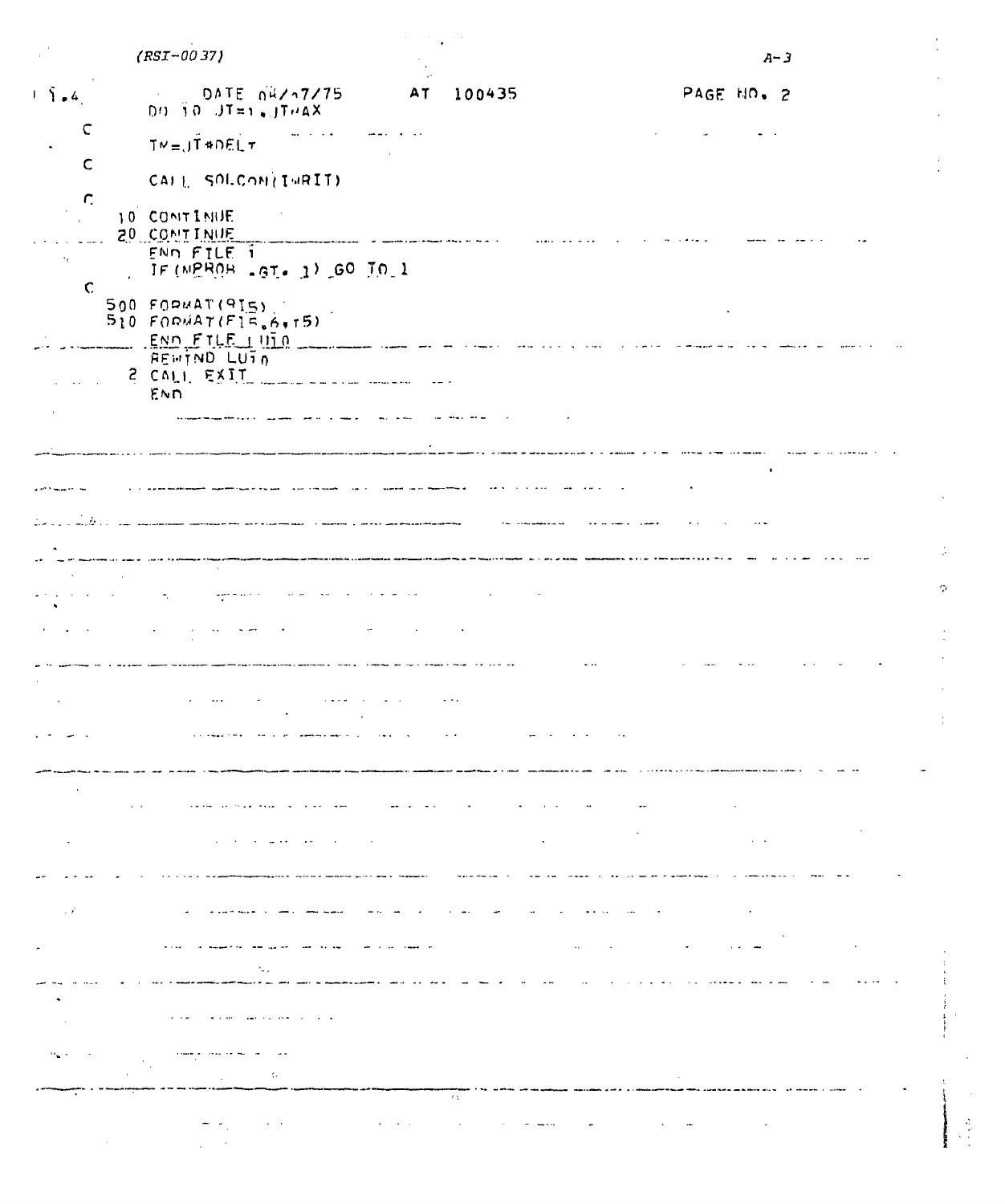|                   | $(RST-0037)$                            |                                                                                                        |    |        |                                                                                                                                                                                                                                | A-4 |
|-------------------|-----------------------------------------|--------------------------------------------------------------------------------------------------------|----|--------|--------------------------------------------------------------------------------------------------------------------------------------------------------------------------------------------------------------------------------|-----|
| $N = \frac{1}{2}$ | SUPPOUTINE TINPUT                       | DATE $0.9767775$                                                                                       | 2T | 100435 | $OAGE NO_{0}$                                                                                                                                                                                                                  |     |
|                   |                                         |                                                                                                        |    |        | IUPHT CONTROLS DATA INPUT. INCLUDED ARE THE MATERIAL<br>PROPERTIES, THE NODAL COURDINATES, THE ELEMENT NODAL<br>CONNECTIONS, AND THE CONVECTIVE BUUNDARY CONDITIONS,<br>IF ANY, IN ADDITION, IF IPR=1, THE DATA IS PRINTED OUT |     |
|                   |                                         | HEAT FLOW IS SET EQUAL TO ZERN.                                                                        |    |        | WHEN MODAL POINT CARDS ARE OMITTED, THE NODES AND<br>COORDINATES ARE GENERATED AT EQUAL INTERVALS TO THE<br>NEXT SPECIFIED POINT. FOR GENERATED POINTS, EXTERNAL                                                               |     |
|                   |                                         |                                                                                                        |    |        | WHEN FLEMENT NODAL CONNECTIONS ARE OMITTED, THE NEXT<br>CONNECTION IS GENERATED BY INCREMENTING THE PREVIOUS<br>CONNECTIVE FLEMENT ARRAY AND THE MATERIAL IS ASSUMED THE SAME.                                                 |     |
|                   |                                         | COMMON/TVF/ NFLEM.NELMAT.NNODES<br>COMMON/TVES/ CORDS(317,2), NELCON(542,5), IELMAT(542)               |    |        | $COMVPRNP$ , $COND(10, p, q)$ , $CPI(10)$ , $DEN(10)$ , $HGEN(10)$ , $HGEN(10)$ , $IDENT$ , $ANG(542)$<br>COMMON/TROUN/ NCB, NCBN (20,2) OFC (20), TCONV (20), TCONS (542)                                                     |     |
|                   | $5, 11$ YPN $(317)$                     | COHMON/DELCOM/ DELT. TM. JT, TITLE(16), JTMAX<br>COMMON/HAI / GENRA                                    |    |        |                                                                                                                                                                                                                                |     |
|                   |                                         | READ (60.510) TITLE<br>WRITE(61,5) OL TITLE                                                            |    |        |                                                                                                                                                                                                                                |     |
|                   |                                         | FEAD (60+550) MNOUES, NELEM, NCB, NELMAT, IDENT, IPRN<br>WRTTE (61+E30) NNODES.NELEM.NCB.NELMAT, IDENT |    |        |                                                                                                                                                                                                                                |     |
|                   |                                         | <b>DEAD MATERIAL PROPERTIES</b>                                                                        |    |        |                                                                                                                                                                                                                                |     |
|                   | $WRTTE(61-550)$<br>$S \sim 1$ , NELMAT) |                                                                                                        |    |        | $F_{0}$ (60.540) (L:((COND (Notion) + I=1.2) + J=1.2) = CP (N) + DEN (N) + JHGEN (N) +<br>$N$ RITE(51.55) (N.((COND(N.)),L=1.2),J=1.2),CP(N).DEN(N),                                                                           |     |
|                   | $KK = 0$                                | $SJHGFN(N) \leftrightarrow \pm 1$ , $NELMAT$                                                           |    |        |                                                                                                                                                                                                                                |     |
|                   | 23 CONTINUE                             | $DO 23$ $IK=7$ , $NEIMAT$<br>IF (JHGEN (TK) .GT.0) KK=1<br>IF(KK) 26.25.24                             |    |        |                                                                                                                                                                                                                                |     |
|                   | 555 FORMAT(E16.3)                       | $24$ READ(00.555) GENRA<br>$W$ RITE(61,556) GENRA                                                      |    |        | .<br>Although the continuum of the particular special and appears in the same and support of property and property<br>556 FORMAT(/** THE HEAT GENERATION RATE IS ** E10.3.* BIU/YR=FT-CU#./)                                   |     |
|                   |                                         |                                                                                                        |    |        |                                                                                                                                                                                                                                |     |
| C                 | $26 \t16c = 0$                          |                                                                                                        |    |        |                                                                                                                                                                                                                                |     |
|                   | $KC=1$                                  |                                                                                                        |    |        | $60$ READ( $60,9560$ ), N,JIG+ITYPN(N),(CORDS(N+J),J=1,2),TCONS(N)                                                                                                                                                             |     |
|                   | $IGC = IGC + 1$                         | IF IGC . LF NJ GO TO 61                                                                                |    |        |                                                                                                                                                                                                                                |     |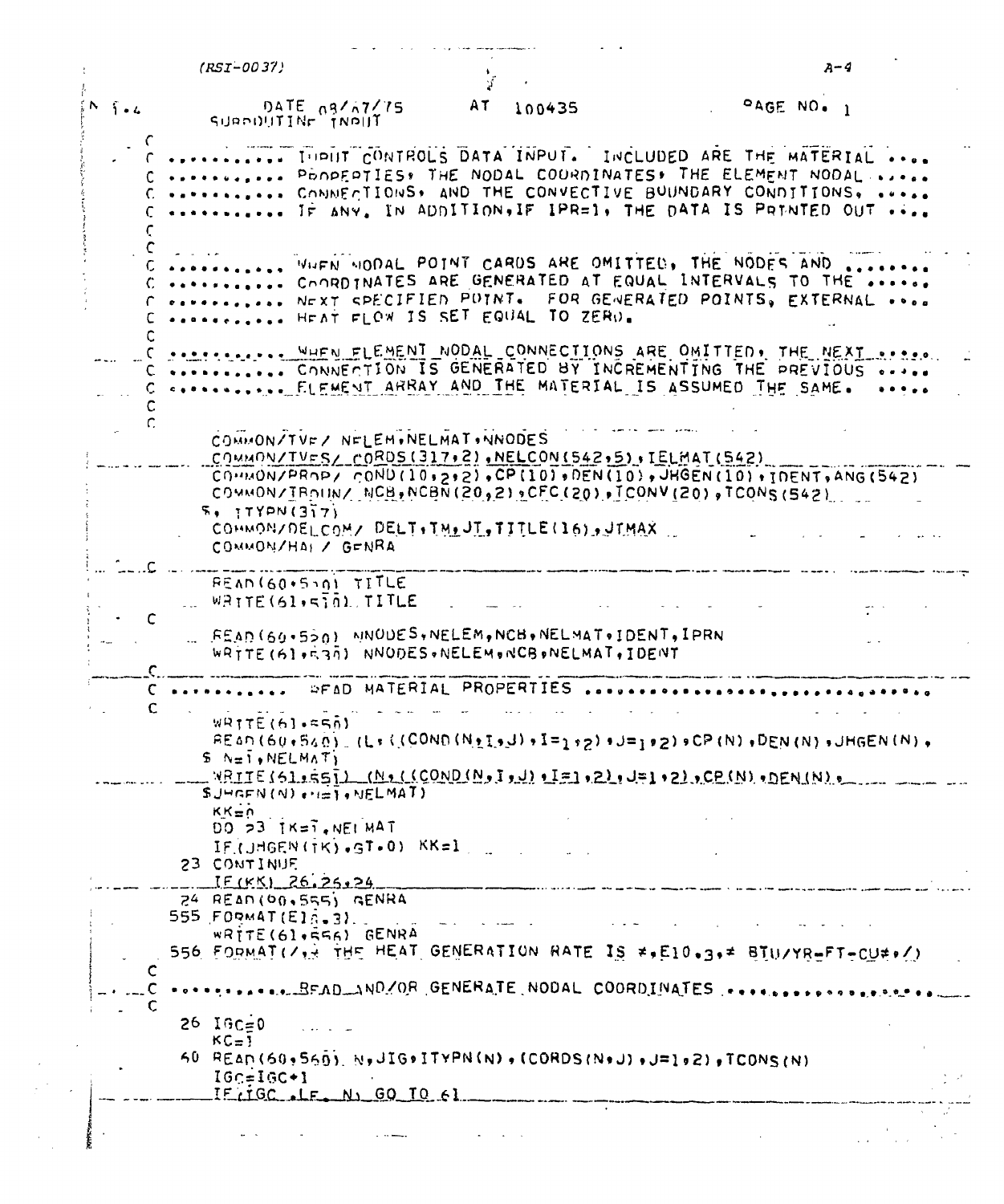|                         | $(RST - 0037)$                                                                                                                   |                                                                                                                                                                                                                                | A–5                                                                                                                  |
|-------------------------|----------------------------------------------------------------------------------------------------------------------------------|--------------------------------------------------------------------------------------------------------------------------------------------------------------------------------------------------------------------------------|----------------------------------------------------------------------------------------------------------------------|
| $V = \frac{1}{2}$ , $4$ | $\mathcal{A}$ TE $\mathcal{A}$ $\mathcal{A}$ $\mathcal{A}$ $\mathcal{A}$ $\mathcal{A}$                                           | AT 100435                                                                                                                                                                                                                      | $PAGF$ NO. 2                                                                                                         |
|                         | $WATTE(6)$ , $450$ ) $100$<br>650 FORMAT (1H , /* DATA OUT OF ORDER AT NODE*, IS./)                                              |                                                                                                                                                                                                                                |                                                                                                                      |
|                         | $JTMAX=1$<br>61 DNOD=N+1-KC<br>IF (M-KC) $\overline{a}$ $\overline{b}$ , $\overline{a}$ $\overline{b}$ , $\overline{7}$ 0        |                                                                                                                                                                                                                                |                                                                                                                      |
| C                       | $70$ $MC=KC-1$<br>$L = 0.8 = (COPDS(M+1) - CGRDS(MC+1)) / CDNOD$                                                                 |                                                                                                                                                                                                                                |                                                                                                                      |
| $\mathsf{C}$            | $DYII$ (CORDS $(N1, 2)$ -CORDS (MC, 2))/DNOD                                                                                     |                                                                                                                                                                                                                                |                                                                                                                      |
|                         | 75 ITYON (KC) 50<br>IF (JIG . GT. 0) ITYPN (KC)=ITYPN (MC).<br>$\sqrt{16}$ c=IGC+1<br>MC=KC=1                                    |                                                                                                                                                                                                                                |                                                                                                                      |
|                         | CORNS (KC.T)=CORDS (MC.1)+DX<br>CORNS (KC, 5) =CORDS (MC, 2) +DY.<br>$TCONS (KCI = 0.0$                                          |                                                                                                                                                                                                                                | $\overline{a}$ , and $\overline{a}$ , $\overline{a}$ , $\overline{a}$ , $\overline{a}$                               |
| $\mathcal{C}$           | IF (JIG .GT. ON TOONS (KC)=TOONS (MC)<br>$90. K$ C $\approx$ KC $\pm$ 1                                                          |                                                                                                                                                                                                                                | a na macha<br>$\sim$ and a measurement matrice of the late $\sim$                                                    |
|                         | $IF(N-KC)$ $00,80,75$<br>100 CONTINUE                                                                                            |                                                                                                                                                                                                                                |                                                                                                                      |
|                         | READ ANDZOR GENERATE NODAL CONNECTION ARRAY                                                                                      |                                                                                                                                                                                                                                |                                                                                                                      |
|                         | $LEM=0$                                                                                                                          |                                                                                                                                                                                                                                |                                                                                                                      |
|                         | $I$ $H$ $H \equiv 0$<br>$NEL = 0$<br>DO 175 N=1, NELEM.                                                                          | an and the second company of the second company of the second company of the second company of the second company of the second company of the second company of the second company of the second company of the second compan |                                                                                                                      |
|                         | $ISTn=4$<br>$IHH = IHH + 1$                                                                                                      |                                                                                                                                                                                                                                |                                                                                                                      |
|                         | $IF(NEL=N)$ $120.170.150$<br>120 READ (60,5558), HEL, (NELCON (N,J) , J=1,44), IELMAT (N), ANG (N)<br>IFITHH .LE. NEL) GO TO 119 |                                                                                                                                                                                                                                |                                                                                                                      |
|                         | $W$ RITE( $61,66$ ) IHH<br>640 FORMAT(1H, $y_{y+}$ DATA OUT OF ORDER AT ELEMENT#, 15, $y$ )<br>$-m$ IHH=NEL                      |                                                                                                                                                                                                                                |                                                                                                                      |
|                         | WRTTE (61,520) NEL, (NELCON (N.J) , J=1, 4), IELMAT (N)<br>UTMAX=1<br>$119$ IF (NEL-1-N) $170, 130, 130$                         |                                                                                                                                                                                                                                | .<br>الأمام الأراد المالي المتحدة موم الأمام المتحدة المتحدة المراكب المراكب المتحدة المتحدة المتحدة المتحدة المتحدة |
| $\mathsf{C}$ .          | 130 IFILEN .EO. NEL) 60 TO 150                                                                                                   |                                                                                                                                                                                                                                |                                                                                                                      |
|                         | $0.135$ $1 = 1.4$<br>$135$ KELCON (NF), $125$ WELCON (N.1)                                                                       |                                                                                                                                                                                                                                | .<br>Marine wa kutoka kutoka kwa kutoka wa kutoka kutoka kutoka kutoka kwa matu wa kutoka kutoka mwaka wa kutoka ku  |
|                         | IELMAT(NEL)=IELMAT(N)<br>$ANG(NEL) = MC(1)$                                                                                      |                                                                                                                                                                                                                                |                                                                                                                      |
|                         | $\mathbb{L}$ . LEN=NEL $\mathbb{L}$<br>$150$ $N = N - 1$                                                                         | and the company of the company of the company of the company of the company of the company of the company of the company of the company of the company of the company of the company of the company of the company of the comp | .<br>Angelo langua dida sayara kata tanggang mata tanggang mata mata masa masa masa ang masa na manggara ang pagpag  |
|                         | $15$ (NELCON (4.4) .GT. 0) GO TO 159<br>$NEL$ $COM(N+A) = 0$<br>ISTNS                                                            |                                                                                                                                                                                                                                |                                                                                                                      |
|                         | $159$ 00 $160$ $1=1$ , $1510$<br>$150$ NELCON (No T) $NFCCON(M,1)$ +1                                                            |                                                                                                                                                                                                                                |                                                                                                                      |
|                         |                                                                                                                                  |                                                                                                                                                                                                                                |                                                                                                                      |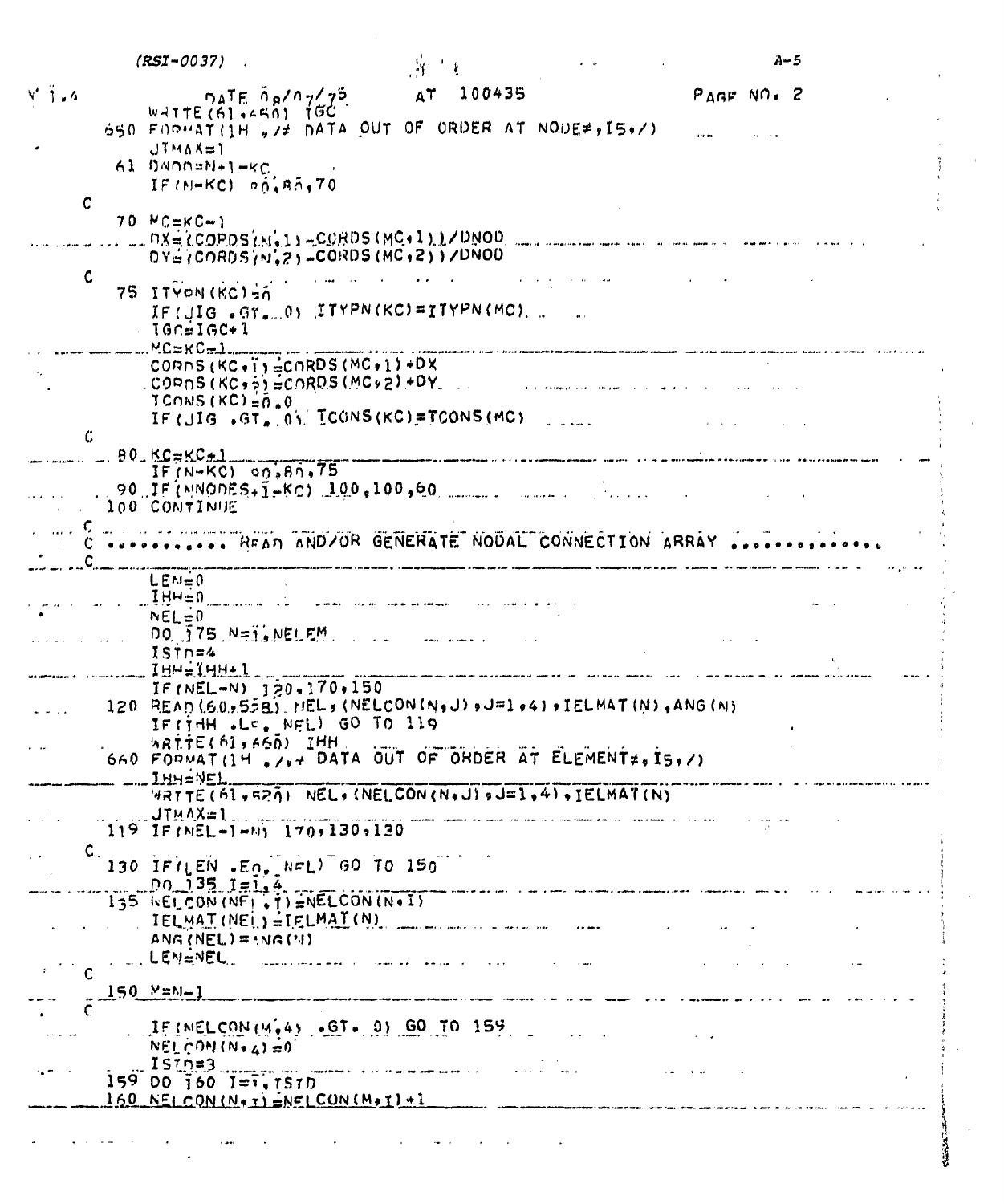|            | $(RSI - 0037)$                                                                                                                         |                                                              |                                         |                               |                                                                                | А-б        |  |
|------------|----------------------------------------------------------------------------------------------------------------------------------------|--------------------------------------------------------------|-----------------------------------------|-------------------------------|--------------------------------------------------------------------------------|------------|--|
| $N$ ). $4$ | $IFHMAT(N) = TFLMAT(M)$                                                                                                                | $D$ $\Delta$ TE $n$ $\Delta$ $\Delta$ $\Delta$ 7 $\Delta$ 75 | AT<br>100435                            |                               |                                                                                | PAGF NO. 3 |  |
|            | $\Delta I$ $\Delta (N) = \Delta N G(M)$<br>$IF(NELLEM = 1 - 1 - 180 + 180 + 170)$                                                      |                                                              |                                         |                               |                                                                                |            |  |
|            | 170 IF (TELMAT (N) .LE. 0) IELMAT (N)=IELMAT (N-1)                                                                                     |                                                              |                                         |                               |                                                                                |            |  |
|            | <b>175 COMTINUE</b>                                                                                                                    |                                                              |                                         |                               |                                                                                |            |  |
|            | <b>IBO CONTINUE</b>                                                                                                                    |                                                              |                                         |                               |                                                                                |            |  |
| C<br>C     |                                                                                                                                        |                                                              |                                         |                               |                                                                                |            |  |
|            |                                                                                                                                        |                                                              |                                         | READ CONVECTIVE BOUNDARY DATA |                                                                                |            |  |
|            | IF (MCB) 200-200-190                                                                                                                   |                                                              |                                         |                               |                                                                                |            |  |
|            | 190 DO 192 N=1, NCP                                                                                                                    |                                                              |                                         |                               |                                                                                |            |  |
|            | READ (60.5a0) (NCBN(N.K), K=1,2), CFC(N), TCONV(N)                                                                                     |                                                              |                                         |                               |                                                                                |            |  |
|            | $IE$ (CEC(N), $($ E <sub>4</sub> , 0 = 0), CFC(N) = CFC(N-1), , ,                                                                      |                                                              |                                         |                               |                                                                                |            |  |
|            | IF ( $TCOUV(N)$ , LE. 0.0) TCONV(N)=TCONV(N-1)<br>192 CONTINUE                                                                         |                                                              |                                         |                               |                                                                                |            |  |
|            |                                                                                                                                        |                                                              |                                         |                               |                                                                                |            |  |
|            | C *********** PRINT INPUT DATA IF DESIRED ***************                                                                              |                                                              |                                         |                               |                                                                                |            |  |
|            | 200 IF TPRN UE JJ GO TO 220                                                                                                            |                                                              |                                         |                               |                                                                                |            |  |
|            |                                                                                                                                        |                                                              |                                         |                               |                                                                                |            |  |
|            | $W$ $R$ $T$ $T$ $E$ $(61, 590)$                                                                                                        |                                                              |                                         |                               | $W$ PITE(61,500) (I,ITYPN(I),(CORDS(I,J), $\exists$ -1,2),TCONS(I),I=1,NNODES) |            |  |
|            | $W = T E (61, 610)$                                                                                                                    |                                                              |                                         |                               |                                                                                |            |  |
|            |                                                                                                                                        |                                                              |                                         |                               | WRTTE(61,520) (I, (NELCON(I, J), J=1,4), IELMAT(I), ANG(I), I=1,NE EM)         |            |  |
|            | $IF(MCB)$ . $220.220.210$                                                                                                              |                                                              |                                         |                               |                                                                                |            |  |
|            | $210$ WRTTE (61+630)                                                                                                                   |                                                              |                                         |                               | WRITE(51,640) (INCBN(I+U),J=1+2)+CFC(I)+TCONV(I)+I=1+NCB)                      |            |  |
|            |                                                                                                                                        |                                                              |                                         |                               |                                                                                |            |  |
|            |                                                                                                                                        |                                                              | FORMAT STATEMENTS                       |                               |                                                                                |            |  |
|            |                                                                                                                                        |                                                              |                                         |                               |                                                                                |            |  |
|            | $500$ FORMAT (1645)<br>$510$ FOPMAT(IHi, $55x, 16A5$ )                                                                                 |                                                              |                                         |                               |                                                                                |            |  |
|            | $520.$ FORMAT(615).                                                                                                                    |                                                              | أوالمناصر ووودهم المرادي القاطية فقطعاء |                               |                                                                                |            |  |
|            | $528$ FORMAT(6IS.F13.3)                                                                                                                |                                                              |                                         |                               |                                                                                |            |  |
|            | $530$ FODMAT(IHn, ANNODES=#, I4, $\ell_9$ # NELEM=#, I5, $\ell_9$ # NCB=#, I7, $\ell_9$ # NELMAT=#, I<br>$54.7.7 = 10E$ . $T = 4.15.7$ |                                                              |                                         |                               |                                                                                |            |  |
|            | $540$ FORMAT(I5.6E10.2,15)                                                                                                             |                                                              |                                         |                               |                                                                                |            |  |
|            | 550 FORMAT(1H , 5X, #MAT#, 30X, #CONDUCT#, 28X, #SP HEAT#, BX, #DENSITY#, 6X,                                                          |                                                              |                                         |                               |                                                                                |            |  |
|            | S#HEAT GEN# //)                                                                                                                        |                                                              |                                         |                               |                                                                                |            |  |
|            | 551 FORMAT(1H. JR. 4E15.4, I10)<br>560 FORMAT(IIn.T2.I3,3F10.2)                                                                        |                                                              |                                         |                               |                                                                                |            |  |
|            | $580$ FORMAT(215, 2515.6)                                                                                                              |                                                              |                                         |                               |                                                                                |            |  |
|            | 590 FORMATI// 3X3 +NODES * 5X, * ITYPN * , 11X,  #COORDINATES *.                                                                       |                                                              |                                         |                               |                                                                                |            |  |
|            | $Fex_{0}$ $\pm$ TEMPED ATURE $\neq$ $\neq$ /)<br>600 $F0PMAT(16,110,6X,2F10,3,E15,4)$                                                  |                                                              |                                         |                               |                                                                                |            |  |
|            | b10 FGRMAT(//± FLFMENTS4,6X,*MODAL CONNECTIONS#,2X,#JELMAT#2X,#ANGLE#                                                                  |                                                              |                                         |                               |                                                                                |            |  |
|            | $E = 11$                                                                                                                               |                                                              |                                         |                               |                                                                                |            |  |
|            | $620$ $F0$ PHAT(I5.7X,515,F10.3)                                                                                                       |                                                              |                                         |                               |                                                                                |            |  |
|            | 630 FODMAT(// 4x + +NODES + + 10X + + FILM COFFF + + 2X + + AMBIENT TEMP + + + //)<br>640 $F0PMAT(217, 2E15.4)$                        |                                                              |                                         |                               |                                                                                |            |  |
| C          |                                                                                                                                        |                                                              |                                         |                               |                                                                                |            |  |
|            | 220 CONTINUE                                                                                                                           |                                                              |                                         |                               |                                                                                |            |  |
|            | <b>RETHRN</b>                                                                                                                          |                                                              |                                         |                               |                                                                                |            |  |
|            | END.                                                                                                                                   |                                                              |                                         |                               |                                                                                |            |  |
|            |                                                                                                                                        |                                                              |                                         |                               |                                                                                |            |  |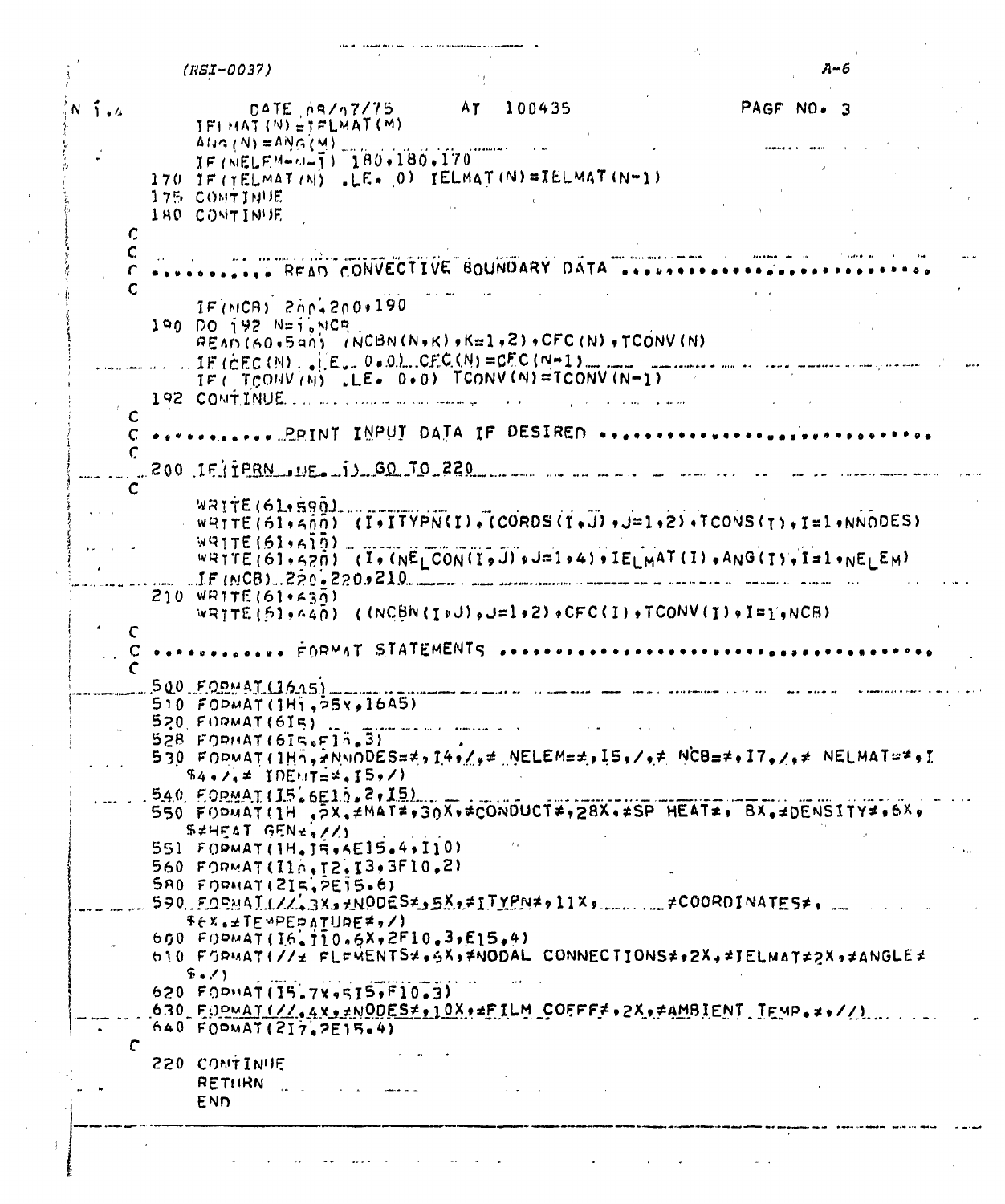|                           | $(RST - 0037)$                                                                                                                                                                             |                                            |                                                                                                                                                                                                                                                                                             | $A - 7$ |
|---------------------------|--------------------------------------------------------------------------------------------------------------------------------------------------------------------------------------------|--------------------------------------------|---------------------------------------------------------------------------------------------------------------------------------------------------------------------------------------------------------------------------------------------------------------------------------------------|---------|
| $\ddot{1}$ and $\ddot{1}$ | DATE $\frac{1}{2}$ $\frac{1}{2}$ $\frac{1}{2}$<br>SUBDOUTINE REKMTX                                                                                                                        | AT 100435                                  | PAGE NO. 1                                                                                                                                                                                                                                                                                  |         |
|                           | THEN FORM THE GLOBAL CONDUCTIVITY MATRIX                                                                                                                                                   |                                            | BEKMYY CALLS CONMTX TO FORM ELEMENTAL CONDUCTIVITY                                                                                                                                                                                                                                          |         |
|                           | COMMON/TVF/ NELEM.NELMAT.NNOUES<br>CO''MON/TVFS/ CORDS(317+2).NELCON(542+5).IELMAT(542)<br>COMMON/MYARG/ A(5),B(5),ELCON(5,5)                                                              |                                            |                                                                                                                                                                                                                                                                                             |         |
|                           | COMMON BEOMYX(317,30), HEAT (317), MBAND                                                                                                                                                   |                                            | "COMMON/SOI'T/ HKD(542), HKB(542), HGPN(2,317), SHGPN(317)<br>$COMMON/PROP / COND (10.2.2) .CP (10) .DER (10) . JHGEN (10). IDENT. ANG (542)$                                                                                                                                               |         |
| $c_{-}$                   | $NAYNIF=0$                                                                                                                                                                                 |                                            |                                                                                                                                                                                                                                                                                             |         |
|                           | $00.5$ I=1, uFLEM.<br>$LIM=4$<br>IF (NELCON (Y.4) .EQ.0) LIMES                                                                                                                             |                                            |                                                                                                                                                                                                                                                                                             |         |
|                           | $00.5 \text{ J} = 1 + 1.74$<br>DO 5 K=1, 1M.<br>TELE IABS(MELCON(I+J) - NELCON(I+K))<br>IFILL GT MAXDIF) MAXDIF=LL                                                                         |                                            |                                                                                                                                                                                                                                                                                             |         |
|                           | 5 CONTINUE                                                                                                                                                                                 |                                            | $MBAMD=MAXDTE$ , $A_{\mu\nu}$ , $A_{\mu\nu}$ , $A_{\mu\nu}$ , $A_{\mu\nu}$ , $A_{\mu\nu}$ , $A_{\mu\nu}$ , $A_{\mu\nu}$ , $A_{\mu\nu}$ , $A_{\mu\nu}$ , $A_{\mu\nu}$ , $A_{\mu\nu}$ , $A_{\mu\nu}$ , $A_{\mu\nu}$ , $A_{\mu\nu}$ , $A_{\mu\nu}$ , $A_{\mu\nu}$ , $A_{\mu\nu}$ , $A_{\mu\nu$ |         |
|                           |                                                                                                                                                                                            |                                            |                                                                                                                                                                                                                                                                                             |         |
|                           | $\ldots$ $\ldots$ $\ldots$ $\ldots$ $\ldots$ $\ldots$ $\ldots$ $\ldots$ $\ldots$ $\ldots$ $\ldots$ $\ldots$ $\ldots$ $\ldots$ $\ldots$ $\ldots$ $\ldots$ $\ldots$ $\ldots$<br>$HKD(I)=0.7$ |                                            |                                                                                                                                                                                                                                                                                             |         |
|                           | $HKB(I)=0$<br>$DO$ $10$ $J=1$ . MRAND<br>$10$ BEOMIX(I.J)=0.0 mm                                                                                                                           |                                            | .<br>Historica de autorizado e automorphonographe extensional competito a conservación estructura estructura estruc                                                                                                                                                                         |         |
|                           |                                                                                                                                                                                            |                                            | C CONTRUCT CONDUCTIVITY MATRIX FOR EACH ELEMENT FROM                                                                                                                                                                                                                                        |         |
|                           | $DO$ $180$ $N = 7$ . $NE$ $EM$                                                                                                                                                             |                                            |                                                                                                                                                                                                                                                                                             |         |
|                           | CALL CONMITX (N)<br>$L1M=4$<br>IF (MELCON(N, 4) .EQ. 0) LIM=3                                                                                                                              | <u>a a mara casar an an suna c</u>         |                                                                                                                                                                                                                                                                                             |         |
| $\mathbf{r}$              | MNIM=IELMAT(N)                                                                                                                                                                             |                                            | $00.176$ $I = \tilde{i}$ $I$ $\mu$ , $I$ $\mu$ $I$ $\mu$ $I$ $\mu$ $I$ $\mu$ $I$ $\mu$ $I$ $\mu$ $I$ $\mu$ $I$ $\mu$ $I$ $\mu$ $I$ $\mu$ $I$ $\mu$ $I$ $\mu$ $I$ $\mu$ $I$ $\mu$ $I$ $\mu$ $I$ $\mu$ $I$ $\mu$ $I$ $\mu$ $I$ $\mu$ $I$ $\mu$ $I$ $\mu$ $I$                                  |         |
|                           | ISAV=NELCON(N.I)<br>$HKR(ISAV) = HKR(ISAV) + B(I)$                                                                                                                                         |                                            | $HKN(ISAV) = HRD(ISAV) + A(T)$                                                                                                                                                                                                                                                              |         |
|                           | HGPH(2,ISAV) = HKB(ISAV)<br>$\rightarrow$ SHGPN (ISAV) $\pm$ HKB (ISAV) $\pm$                                                                                                              |                                            | $IF$ (JHGEN( $M$ NUM) $=$ $EQ = 0$ ) GO TO 157<br><u> 2000 - Jan Bernama, man</u>                                                                                                                                                                                                           |         |
| C                         | $157.001175. J = 1.19$<br>$JJSE$ = NELCON (N, J)<br>$JSMV=JJSSA-TSAV+I$                                                                                                                    | $\mathbf{r}$ , $\mathbf{r}$ , $\mathbf{r}$ |                                                                                                                                                                                                                                                                                             |         |
| C                         | 165 IF(JSAV) 175,175,170<br>170 REQUIX(ISAV, JSAV)=BEQMTX(JSAV, JSAV) + ELCON(I, J)                                                                                                        |                                            |                                                                                                                                                                                                                                                                                             |         |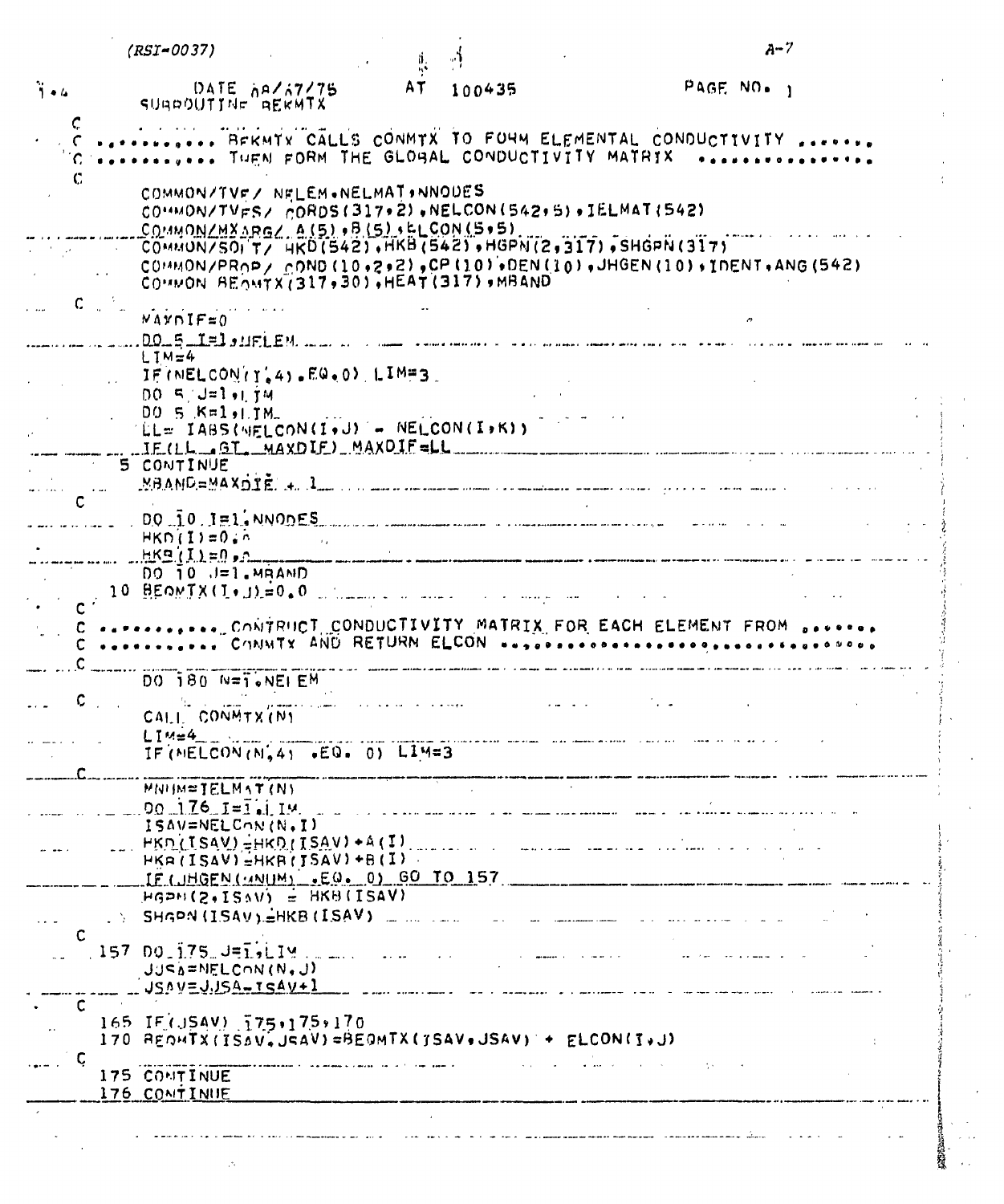|                                                           | $(KST-0037)$                                    |                                                           |                                              |                                                                                                                                       | $A - B$                                                                        |        |
|-----------------------------------------------------------|-------------------------------------------------|-----------------------------------------------------------|----------------------------------------------|---------------------------------------------------------------------------------------------------------------------------------------|--------------------------------------------------------------------------------|--------|
| $\frac{1}{2}N - \frac{1}{2} = 4$<br>$\bullet$ . $\bullet$ | 140 CONTINUE DATE DAYA774                       |                                                           | AT                                           | 100435                                                                                                                                | PAGE NO. 2                                                                     |        |
|                                                           | RETHRN                                          |                                                           |                                              |                                                                                                                                       |                                                                                |        |
|                                                           |                                                 |                                                           |                                              |                                                                                                                                       |                                                                                |        |
|                                                           |                                                 |                                                           |                                              |                                                                                                                                       |                                                                                |        |
|                                                           |                                                 |                                                           |                                              |                                                                                                                                       |                                                                                |        |
|                                                           |                                                 |                                                           |                                              |                                                                                                                                       | $\sigma_{\rm{eff}}$<br>$\mathbf{z} = \mathbf{z} \cdot \mathbf{z} = \mathbf{z}$ |        |
|                                                           |                                                 |                                                           |                                              |                                                                                                                                       |                                                                                |        |
|                                                           |                                                 |                                                           |                                              |                                                                                                                                       |                                                                                |        |
|                                                           |                                                 |                                                           |                                              |                                                                                                                                       |                                                                                |        |
|                                                           |                                                 |                                                           |                                              |                                                                                                                                       |                                                                                |        |
|                                                           |                                                 |                                                           |                                              |                                                                                                                                       |                                                                                |        |
|                                                           |                                                 |                                                           |                                              |                                                                                                                                       |                                                                                |        |
| $\sim$ $\sim$<br>$\sigma_{\rm c}$ , $\sigma$              |                                                 |                                                           |                                              |                                                                                                                                       |                                                                                |        |
|                                                           |                                                 |                                                           |                                              |                                                                                                                                       |                                                                                |        |
|                                                           |                                                 |                                                           |                                              |                                                                                                                                       |                                                                                |        |
|                                                           |                                                 |                                                           |                                              | $\sim$ $\sim$                                                                                                                         |                                                                                |        |
|                                                           |                                                 |                                                           |                                              |                                                                                                                                       |                                                                                |        |
|                                                           |                                                 |                                                           |                                              |                                                                                                                                       |                                                                                |        |
| $\epsilon$                                                |                                                 |                                                           |                                              |                                                                                                                                       |                                                                                |        |
|                                                           |                                                 |                                                           |                                              |                                                                                                                                       |                                                                                |        |
|                                                           |                                                 |                                                           |                                              |                                                                                                                                       |                                                                                |        |
|                                                           | $\sim$ $\sim$<br>$\omega\omega$ and $\omega$ is | $\sim 100$ km $^{-1}$                                     | المتالية للقائلية المتالية التراثية          | $\mathcal{H}^{\mathcal{A}}$ and $\mathcal{H}^{\mathcal{A}}$<br>$\sim 100$<br>$\sim$                                                   |                                                                                |        |
|                                                           |                                                 |                                                           | <b>Andrew Allen</b>                          |                                                                                                                                       |                                                                                |        |
|                                                           | $\sim$ $\sim$ $ \star$<br>$\omega$ , $\omega$   | $\cdot$ .<br>$\mathbf{a} \cdot \mathbf{a}$ . $\mathbf{a}$ | $\alpha$ , and $\alpha$<br>$\sim$ 100 $\sim$ | array are a signal<br>$\blacksquare$                                                                                                  | $\bullet$ $\leftarrow$<br>$\sim$ 10 $\pm$                                      |        |
| $\bullet$                                                 |                                                 | $\sim$ 44 $\sim$ 44                                       | <b>Continued State</b>                       | $\alpha$ , and $\alpha$<br>$\sim$ $\sim$<br>$\bullet$                                                                                 | $\sim$ $\sim$ $\sim$                                                           | $\sim$ |
|                                                           |                                                 |                                                           |                                              |                                                                                                                                       |                                                                                |        |
|                                                           |                                                 |                                                           |                                              |                                                                                                                                       |                                                                                |        |
|                                                           |                                                 |                                                           |                                              | $\mathbf{m} = \mathbf{m} \times \mathbf{m}$<br>--------                                                                               | بالمعارضة                                                                      |        |
| a service.                                                | $\omega$ , $\omega$ , $\omega$                  | $\sigma$ and $\sigma$ and                                 | $\sim$ $\sim$<br>$\sim$ $\sim$               | $\sim$ $ \sim$<br>$\sim$ $\sim$<br>$\mathbf{r}$                                                                                       | $\sim$<br>$\bullet$ $\bullet$ .<br><b>Summer</b><br>$\bullet$                  |        |
| $\tilde{\phantom{a}}$                                     | $\ddot{\phantom{a}}$                            |                                                           |                                              |                                                                                                                                       |                                                                                |        |
| $\sim$                                                    |                                                 |                                                           |                                              |                                                                                                                                       |                                                                                |        |
|                                                           |                                                 |                                                           |                                              |                                                                                                                                       |                                                                                |        |
|                                                           |                                                 |                                                           |                                              |                                                                                                                                       |                                                                                |        |
|                                                           | $\bullet$                                       |                                                           |                                              | $\mathcal{L}^{\text{max}}_{\text{max}}$ , where $\mathcal{L}^{\text{max}}_{\text{max}}$<br>$\mathbf{r} = \mathbf{r} \cdot \mathbf{r}$ | $\sim 100$ km s $^{-1}$                                                        |        |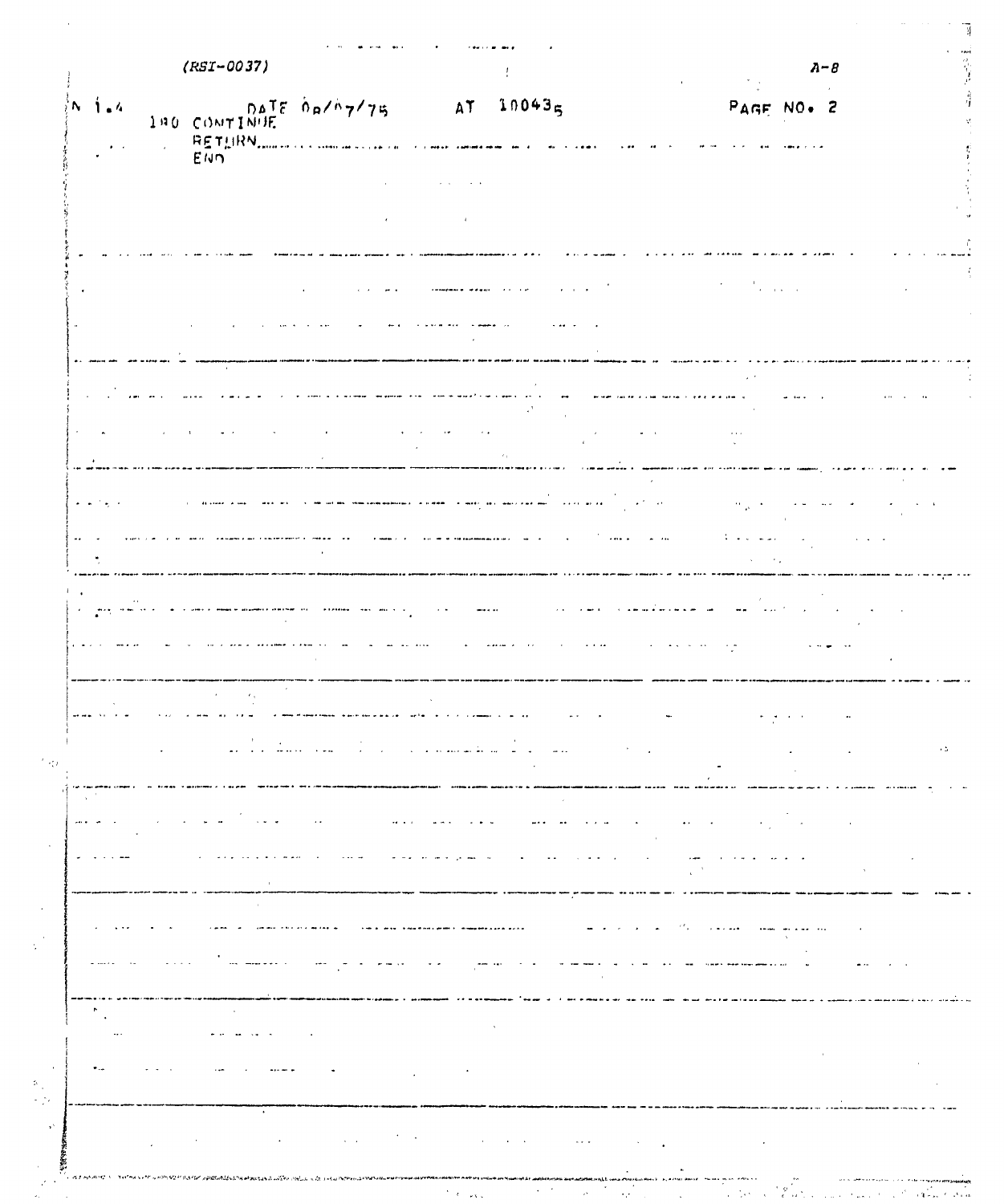|            | (RSI-0037)                                                                            | التبيح لاسؤلا الاستراء ودارده والمرادات اللا                                                                                                                                                                                      |                                                           | $A-9$                                                                                                                                    |  |
|------------|---------------------------------------------------------------------------------------|-----------------------------------------------------------------------------------------------------------------------------------------------------------------------------------------------------------------------------------|-----------------------------------------------------------|------------------------------------------------------------------------------------------------------------------------------------------|--|
| <b>i</b> . | DATE 09/07/75<br>SUPPOUTINE CONMIX(N)                                                 | AT<br>100435                                                                                                                                                                                                                      |                                                           | PAGE NO. 1                                                                                                                               |  |
|            |                                                                                       |                                                                                                                                                                                                                                   |                                                           | CONNTY CREATES ELEMENTAL CONDUCTIVITY MATRICES                                                                                           |  |
| C.         |                                                                                       | COMMON/TVE/ NELEM.NELMAT.NNODES.JSKP, IQUIT                                                                                                                                                                                       | .COMMON/TVES/ CORDS(317,2), NELCON(542,5), IELMAT(542)    | COMMON/PROP/ COND (10,2,2), CP (10), DEN(10), JHGEN(10), INENT: ANG (542)<br>COMMON/TROUN/ NCB.NCBN(20,2) CFC(20) .TCONV(20), ICONS(542) |  |
|            | 5.17YPN(377)<br>, COMMON/SOLT/ HKD (542), HKB (542), HDEC (2), $\ldots$               |                                                                                                                                                                                                                                   |                                                           |                                                                                                                                          |  |
|            |                                                                                       | COMMON/DELCOM/ DELT. TM.JT.TITLE(16)                                                                                                                                                                                              |                                                           |                                                                                                                                          |  |
|            | COMMONZMXARGZ A(5), B(5), ELCON(5, 5)                                                 | COMMON BENNTX1317,30), HEAT(317), MBAND                                                                                                                                                                                           |                                                           |                                                                                                                                          |  |
|            | COMMON/HAI CENBA                                                                      |                                                                                                                                                                                                                                   |                                                           |                                                                                                                                          |  |
|            | $REAI$ $KYAT/2621$                                                                    |                                                                                                                                                                                                                                   |                                                           |                                                                                                                                          |  |
|            |                                                                                       | DIMENSTON D(3.3), JHLD(3),                                                                                                                                                                                                        | NIMFNSION NNT(3,2), PM(2,2), TMI(2,2), DN(2,3), ONTK(3,2) |                                                                                                                                          |  |
|            |                                                                                       | a parameterining a distinct parameter and construction of the contract of the second and a model of the and th<br>In the contract of the contract of the contract of the contract of the contract of the contract of the contract |                                                           |                                                                                                                                          |  |
|            |                                                                                       |                                                                                                                                                                                                                                   |                                                           |                                                                                                                                          |  |
|            | $DQ$ $10$ $1=1.5$                                                                     |                                                                                                                                                                                                                                   |                                                           |                                                                                                                                          |  |
|            | $A(1) = 0.0$<br>$H(1)=0.0$ .                                                          | also date communities quantitatic property and the Fire property special and the property of any special service of                                                                                                               |                                                           |                                                                                                                                          |  |
|            | $DQ \cap Q \cup = 1.5$                                                                |                                                                                                                                                                                                                                   |                                                           |                                                                                                                                          |  |
|            |                                                                                       |                                                                                                                                                                                                                                   |                                                           |                                                                                                                                          |  |
|            | <u>NODI=NELCON(N, 1)</u>                                                              |                                                                                                                                                                                                                                   |                                                           |                                                                                                                                          |  |
|            | $N$ 0N $\geq$ =NELCON $(N, 2)$                                                        |                                                                                                                                                                                                                                   |                                                           |                                                                                                                                          |  |
|            | $N0D3 = NELCON(N.3)$                                                                  | <u>a managara na masa sa sala sa na sa</u> na mara sa n                                                                                                                                                                           |                                                           |                                                                                                                                          |  |
|            | $N$ 004=NELC $N(N, 4)$                                                                |                                                                                                                                                                                                                                   |                                                           |                                                                                                                                          |  |
|            | $NELCOM(N, 5) = N001$<br>MNIM=IELMAT(N)                                               |                                                                                                                                                                                                                                   |                                                           |                                                                                                                                          |  |
|            |                                                                                       |                                                                                                                                                                                                                                   |                                                           |                                                                                                                                          |  |
|            | IF (NOD4 .I.E. 0) GO TO 11                                                            |                                                                                                                                                                                                                                   |                                                           |                                                                                                                                          |  |
|            | 15 DISX=(CORDS(NOD1+1)+CORDS(NOD2+1)+CORDS(NOD3+1)+ COPDS(NOD4+1))/4.<br>$ISTDES = 4$ |                                                                                                                                                                                                                                   |                                                           | $0.15\%$ (CORDS (NOD 1, Z) + CORDS (NOD 2, Z) + CORDS (NOD 3, Z) + CORDS (NOD 4, Z))/4.                                                  |  |
|            | $60 - 10 - 16$                                                                        |                                                                                                                                                                                                                                   |                                                           |                                                                                                                                          |  |
|            | 11 DISY=CORDS (NOn3,1)                                                                | $DISY=CDRDS(NOD3.2)$ $\qquad \qquad$                                                                                                                                                                                              |                                                           |                                                                                                                                          |  |
|            | isine                                                                                 |                                                                                                                                                                                                                                   |                                                           |                                                                                                                                          |  |
|            | 16 DO 80 I=1. ISIDES                                                                  |                                                                                                                                                                                                                                   |                                                           |                                                                                                                                          |  |
|            | L=NFLCON(M.T)                                                                         |                                                                                                                                                                                                                                   |                                                           |                                                                                                                                          |  |
|            |                                                                                       |                                                                                                                                                                                                                                   | $J = I + I$                                               |                                                                                                                                          |  |
|            | MENFLCON(N.J)                                                                         | $IF.(1. - M). 25, 80, 20$                                                                                                                                                                                                         |                                                           |                                                                                                                                          |  |
|            |                                                                                       |                                                                                                                                                                                                                                   |                                                           |                                                                                                                                          |  |
|            | $20 \text{ XJ} \approx 0$ RDS $(u, \overline{1}) \approx C$ ORDS $(L, 1)$             |                                                                                                                                                                                                                                   |                                                           |                                                                                                                                          |  |
|            | $XK = NISX - C0$ pnS(L,1)                                                             | $YJ = \overline{C}$ ORDS $(A, \overline{2})$ = CORDS (L, 2)                                                                                                                                                                       |                                                           |                                                                                                                                          |  |
|            | YK=nISY-CORDS(L+2)                                                                    |                                                                                                                                                                                                                                   |                                                           |                                                                                                                                          |  |
|            | $YY = YJ - YK$                                                                        |                                                                                                                                                                                                                                   |                                                           |                                                                                                                                          |  |
|            | $XX = YK - XJ$                                                                        |                                                                                                                                                                                                                                   |                                                           |                                                                                                                                          |  |
|            |                                                                                       |                                                                                                                                                                                                                                   |                                                           |                                                                                                                                          |  |

 $\hat{\mathcal{A}}$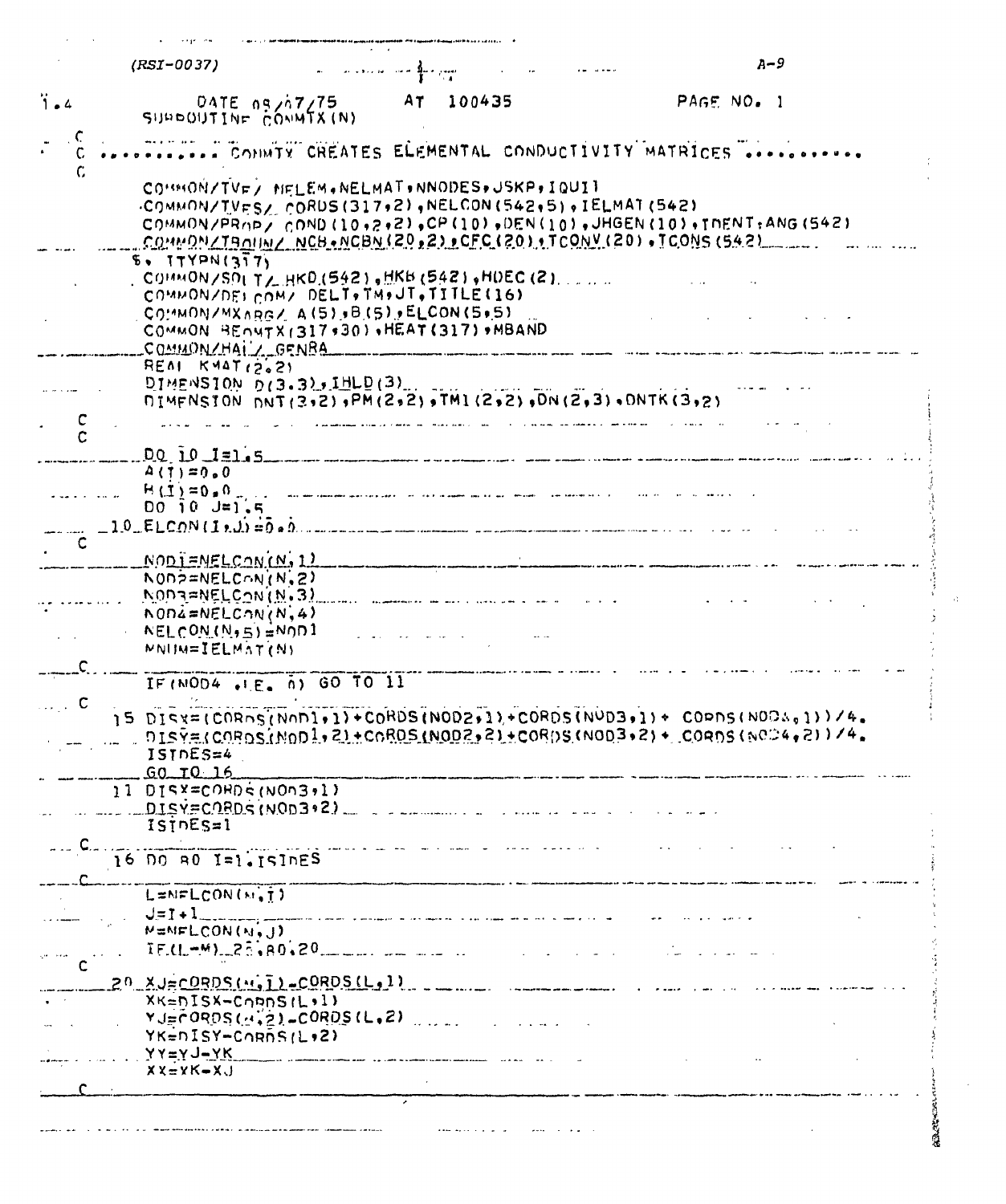<span id="page-17-0"></span> $(RST - 6037)$  $A-10$ 行民 守主人 DATE OR/07/75 100435 PAGE NO. 2  $AT$  $X = 1.0$ 1F (10FNT) 30,40,30 30 X=Y#(COPDS(L+1)+CORDS(M+1)+DISX)/3.0  $\mathsf{C}$  $40$   $A = 2$   $J$ <sup> $A$ </sup> $Y$  $K$  $-V$  $K$  $N$  $I$  $IF(AR, GT, \tilde{0}, h)$  GO TO 33  $W$ RTTE(61,500)N  $19!!$   $T=1$ SOO FORMATI# FIFMENT NO. # 15,# ZERO OR NEGATIVE AREA#)  $33$  RATTO=X/(2.4A0) IF (N .50. NFLEM .AND. IQUIT .EQ. 1) CALL EXIT IF (JHGEN CRNIJM) .EQ. 0) GO TO 41 CO=X4AR4GENRA/6.0  $.60 - 10.42$  $41$   $69 = n \cdot n$ 42 DRES=AR#X&CD (MNUM) POEN (MNUM) /6.0 and the second company of the second company of the second company of the second company of the second company of the second company of the second company of the second company of the second company of the second company o  $\mathbf c$ CTREES FORM COORDINATE MATRIX TRANSPOSED  $DNT(1,1)=VY$  $DNT(2,1) = YK$  $DNT(3,1)=-YJ$  $DMT(2,2) = -XK$  $DNT(3,2)=YJ$ and the company of the company of  $\mathsf{C}$  $KMAT(I, I) = COMD(MNUM, I, I)$  $K \sim \Delta T$  (2.1) = COND (MNUM, 2.1)  $KMAT(1,2) =$ CONN(MNUM, 1,2)  $K \vee \Lambda T (2, 2) = CONN (MNUM, 2, 2)$  $c_{\perp}$ IF  $(ANG(N)$   $77.72.71$  $\mathsf{C}_{\star}$ -- **DETERMINE SINE AND COSINE OF ELEMENT ANGLE FOR TRANSFORMATION MATRIZ**  $7^{1}$  CS=COS(ANG(A)+ 017453)  $SS = \frac{1}{N}$ (ANG(N)  $\frac{4}{5}$  017453)  $\mathbf c$ --- FURN TOANSFORMATION MATRIX FOR GLOBAL AXES  $\mathsf{C}$ C  $PW(1,1)=Cc$  $P^y(z,1)=S_5$  $PML1, 2) = -C5$  $P M (2, 2) = Cc$  $\mathsf{C}$  $00$  115  $J=1.2$  $00, 115, 15, 5$  $T \times 1$  (M, J) =  $\tilde{\wedge}$ ,  $00$  115  $K = 1.5$  $115$  THI(MgJ)=TMI(MgJ)+KMAT(MgK)4PM(JeK) C  $700 - 116 - 3 = 1.2$  $00, 16, 45, 5$  $KNAT(M, J) = 0$  $00 \t{16}$   $K = 7.2$  $116$  KMAT(M,J)=KMAT(M,J)+PM(M,K)+TM1(K,J) مستهدا والمتعالمة الالالام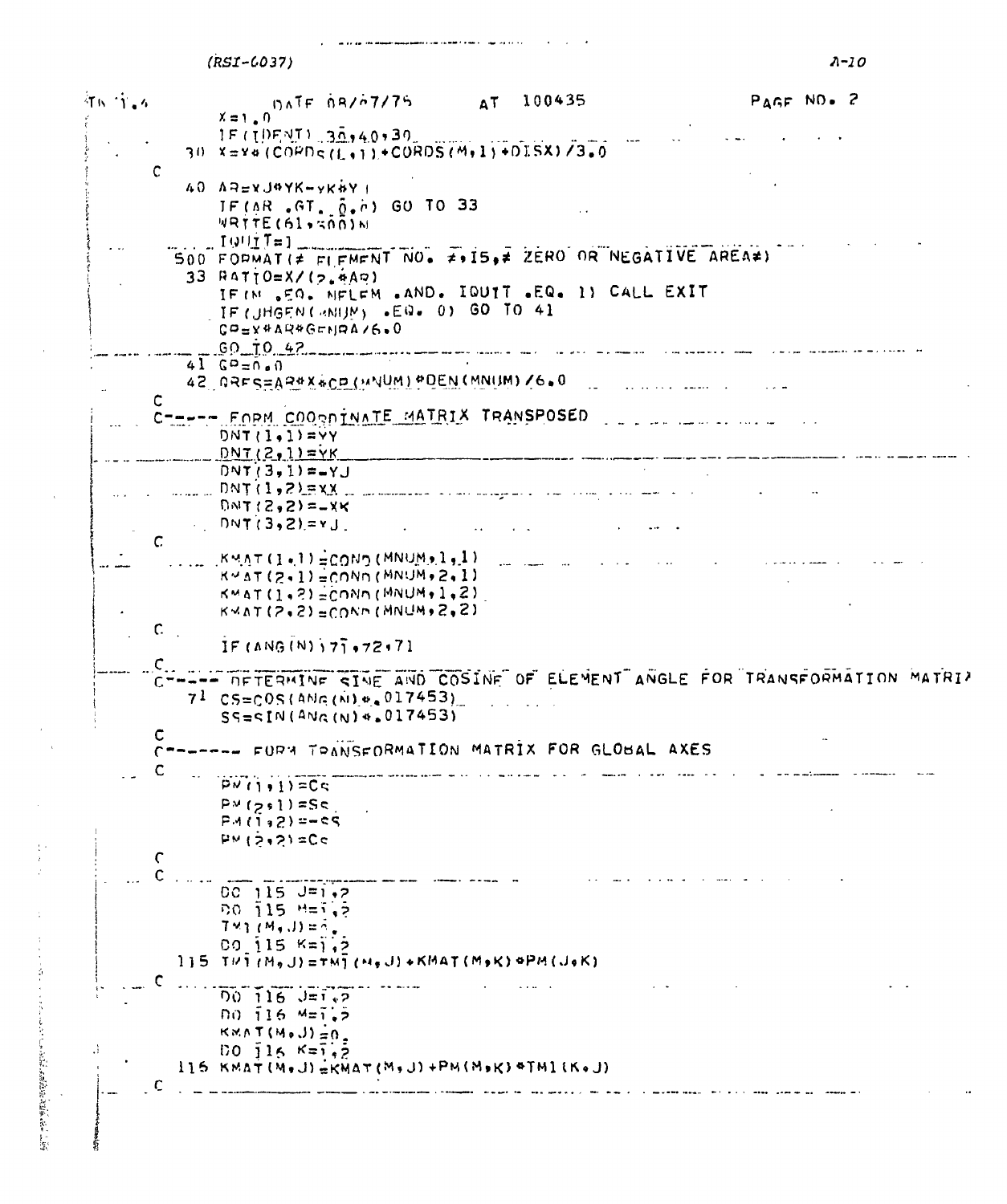$(RST-0037)$ 

<span id="page-18-0"></span>

| $TN-1$ , $a$  | AT 100435<br>PAGE NO. 3<br>$n$ ATF $n \times n$ 7/75           |
|---------------|----------------------------------------------------------------|
|               | $72$ $N(1+1)$ =Yv                                              |
|               | $DW(z,1)$ = $XY$                                               |
|               | $D N (1+2) = Y -$                                              |
|               | $DVI2,71=-YK$                                                  |
|               | $D N (1, 3) 3 + 4$                                             |
|               |                                                                |
|               | $DNT2.31 = X_1$                                                |
| $\mathbf{C}$  |                                                                |
|               | $00.117. J = 1.2$                                              |
|               | Do $717$ $M = 113$                                             |
|               | DNTK $(M, J) = 0$ .                                            |
|               | $00$ $17$ $K=1.7$                                              |
|               |                                                                |
|               |                                                                |
|               | 117 ONTH (M9J) = ONTK (M9J) + ONT (M9K) * KMAT (J9K)           |
|               |                                                                |
|               | $00118 J = 1.7$                                                |
|               | $00.118. M = 1.3$                                              |
|               | $D(M, J) = 0.$                                                 |
|               | $D0 \bar{1}18$ $K=1.2$                                         |
|               |                                                                |
|               |                                                                |
|               | $118$ D(M.J)=D(M.J).IDNTK(M.K) PDN(K.J)                        |
|               |                                                                |
| $c_{\perp}$ . |                                                                |
|               | IF (TSIDES .FO, 1) GO TO 91                                    |
| C             |                                                                |
|               | $I = (1) - I$                                                  |
|               | $1H \cap (2) = I + 1$                                          |
|               | $IF(1-4) 60, 50.60$                                            |
|               | 50 IHLD (2) = 1                                                |
|               | $60$ IHLD(3)=5                                                 |
| C             |                                                                |
|               | $0070 J = 1.3$                                                 |
|               |                                                                |
|               | $JJ = JH L D J J_{\text{max}}$                                 |
|               | $Q_4$ (1 U) $P_4 = (1, 1)$ $Q_5$                               |
|               | $A(j,j) = A(j,j) + QDES$                                       |
| C             |                                                                |
|               | $100.70.1$ K=1,3<br>الموارد والمتعادية                         |
|               | $IKK = IHL$ n $(TK)$                                           |
|               | 70. ELCON (JJ. TKK) = ELCON (JJ. IKK) + D(J. IK) + RATIO       |
|               |                                                                |
|               | <b>BU COMTINUE</b>                                             |
|               | $00.89.1 = 1.4$                                                |
|               | $A(T) = A(T) - A(5)/E$ <sub>L</sub> CON(5,5) *ELCON(1,5)       |
|               | P9 B(T)=B(I)=B(S)/ELCON(S+S)#ELCON(I+5)                        |
| Г.            |                                                                |
|               |                                                                |
|               | $00 \le 0$ $I = 1.4$                                           |
|               | $00$ 90 $J=1.4$                                                |
|               | 90 ELCON(T, JIEFLCON(I, J)-ELCON(I, 5) *ELCON(J, 5)/ELCON(5,5) |
|               |                                                                |
| C             |                                                                |
|               | GO T399                                                        |
|               | $.91.09.92$ $J=1.3$                                            |
|               | $P(1) = P(1) + QD$                                             |
|               | $\Delta$ ( ) = $\Delta$ ( ) + $\Omega$ RES                     |
|               | $00021=1.3$                                                    |
|               | 92 ELCON(J, I) = ELCON(J, I) + D(J, I) +RATIO<br>v.            |
|               | <b>99 CONTINUE</b>                                             |
|               |                                                                |
|               |                                                                |
|               |                                                                |
|               |                                                                |
|               |                                                                |
|               |                                                                |
|               |                                                                |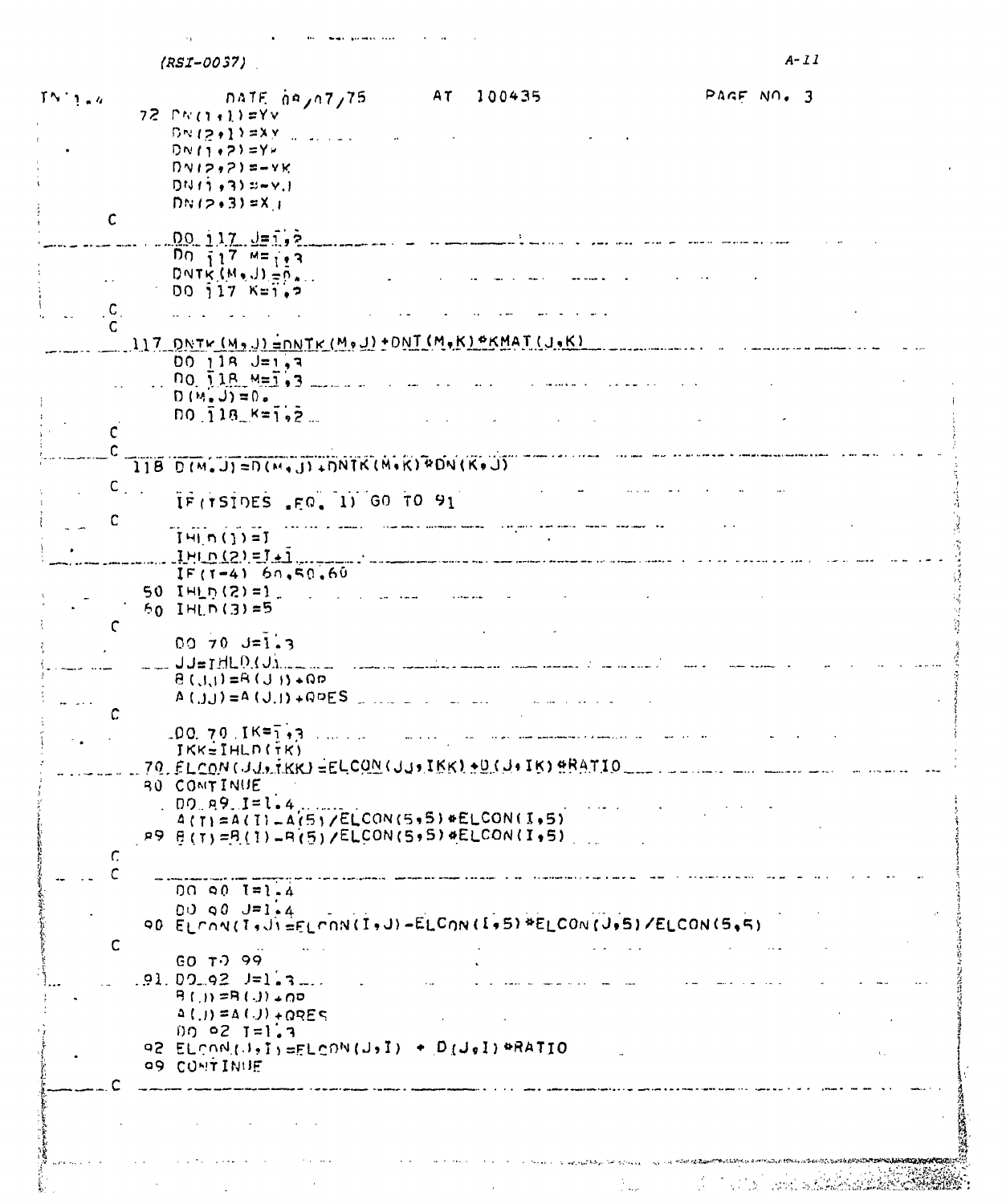|  |  | the contract of the contract of the contract of the contract of the contract of the contract of the contract of |  |
|--|--|-----------------------------------------------------------------------------------------------------------------|--|
|  |  |                                                                                                                 |  |

| $\int f \wedge \sqrt{3} \cdot 4$ | DATE 08/07/75 AT 100435                                                                                                                                                                                                                                                    |                                                                                                                                | PAGE NO. 4                                  |
|----------------------------------|----------------------------------------------------------------------------------------------------------------------------------------------------------------------------------------------------------------------------------------------------------------------------|--------------------------------------------------------------------------------------------------------------------------------|---------------------------------------------|
|                                  | RETHRN                                                                                                                                                                                                                                                                     |                                                                                                                                |                                             |
|                                  |                                                                                                                                                                                                                                                                            |                                                                                                                                |                                             |
|                                  |                                                                                                                                                                                                                                                                            |                                                                                                                                |                                             |
|                                  |                                                                                                                                                                                                                                                                            |                                                                                                                                |                                             |
|                                  |                                                                                                                                                                                                                                                                            |                                                                                                                                |                                             |
|                                  |                                                                                                                                                                                                                                                                            |                                                                                                                                |                                             |
|                                  |                                                                                                                                                                                                                                                                            |                                                                                                                                |                                             |
|                                  | similar and care<br>$\lambda$ . $\omega$                                                                                                                                                                                                                                   | scopiaminas. Companies e consent ma<br>$\sim$ 100 $\sim$                                                                       | $\sim 100$ km s $^{-1}$<br>$\sim 10^{-1}$   |
|                                  |                                                                                                                                                                                                                                                                            |                                                                                                                                |                                             |
|                                  |                                                                                                                                                                                                                                                                            | $\mathbf{z} = \mathbf{z}$ , where $\mathbf{z}$                                                                                 | $\omega_{\rm{max}}$ and $\omega_{\rm{max}}$ |
|                                  |                                                                                                                                                                                                                                                                            |                                                                                                                                |                                             |
|                                  |                                                                                                                                                                                                                                                                            |                                                                                                                                |                                             |
|                                  |                                                                                                                                                                                                                                                                            | and the contract of the                                                                                                        | and a stream<br>$\sim$                      |
|                                  |                                                                                                                                                                                                                                                                            | <u>Can move are common to sheer and</u><br>ستسترع مداديها عاطا                                                                 |                                             |
|                                  |                                                                                                                                                                                                                                                                            |                                                                                                                                |                                             |
|                                  |                                                                                                                                                                                                                                                                            |                                                                                                                                |                                             |
|                                  |                                                                                                                                                                                                                                                                            |                                                                                                                                | المعاون المسترا المتنفذ<br>$\sim$ $\sim$    |
|                                  |                                                                                                                                                                                                                                                                            |                                                                                                                                |                                             |
|                                  |                                                                                                                                                                                                                                                                            | a ser e segon a comercialmente de la provincia de la ciudad de la                                                              |                                             |
|                                  | $\sim$                                                                                                                                                                                                                                                                     |                                                                                                                                |                                             |
|                                  |                                                                                                                                                                                                                                                                            |                                                                                                                                |                                             |
|                                  |                                                                                                                                                                                                                                                                            | المنابيب                                                                                                                       | $\sim$                                      |
|                                  |                                                                                                                                                                                                                                                                            | $\sim$<br>and a                                                                                                                |                                             |
|                                  | $\ddot{\phantom{a}}$                                                                                                                                                                                                                                                       |                                                                                                                                |                                             |
|                                  |                                                                                                                                                                                                                                                                            |                                                                                                                                |                                             |
|                                  |                                                                                                                                                                                                                                                                            |                                                                                                                                | المالمان                                    |
|                                  |                                                                                                                                                                                                                                                                            |                                                                                                                                |                                             |
|                                  |                                                                                                                                                                                                                                                                            |                                                                                                                                |                                             |
|                                  |                                                                                                                                                                                                                                                                            |                                                                                                                                |                                             |
| $\alpha \in \mathcal{A}$ and     | $\mathbf{v}$ . The state of $\mathbf{v}$                                                                                                                                                                                                                                   | المتحدث الداريد والمسابقة<br>$\mathcal{A}^{\mathcal{A}}$ , and $\mathcal{A}^{\mathcal{A}}$ , where $\mathcal{A}^{\mathcal{A}}$ | $\sim$ and $\sim$ $\sim$ $\sim$<br>$\sim$   |
|                                  | $\cdot$                                                                                                                                                                                                                                                                    |                                                                                                                                |                                             |
|                                  | $\dots$<br>$\sim$ $\sim$                                                                                                                                                                                                                                                   | $\bullet$                                                                                                                      | $\sim$ $\sim$                               |
|                                  | $\sim$                                                                                                                                                                                                                                                                     |                                                                                                                                |                                             |
|                                  |                                                                                                                                                                                                                                                                            |                                                                                                                                |                                             |
| $\sim$ $\sim$                    | the company of the company of the company<br>the company's and the company's security of the company's security and the company's security and the company of the company of the company of the company of the company of the company of the company of the company of the | the contract of the contract of the                                                                                            |                                             |
| $\sim$                           |                                                                                                                                                                                                                                                                            | $\omega_{\rm{eff}}=0.02$<br>$\sim$ $\sim$<br><b>Contract</b>                                                                   | and the control of the control of           |
|                                  |                                                                                                                                                                                                                                                                            |                                                                                                                                |                                             |
| $\cdots$                         |                                                                                                                                                                                                                                                                            |                                                                                                                                |                                             |
|                                  | $\cdot$<br>$\epsilon$                                                                                                                                                                                                                                                      | $\sim$                                                                                                                         |                                             |
|                                  |                                                                                                                                                                                                                                                                            |                                                                                                                                |                                             |
|                                  | $\sim$<br>and contained a                                                                                                                                                                                                                                                  | and a state of the state.<br>$\sim$ $\sim$                                                                                     |                                             |
|                                  |                                                                                                                                                                                                                                                                            |                                                                                                                                |                                             |
|                                  |                                                                                                                                                                                                                                                                            |                                                                                                                                |                                             |
|                                  | $\sim 10^{-11}$<br>$\bullet$                                                                                                                                                                                                                                               | $\sim$ $\sim$<br><b>Contractor</b>                                                                                             |                                             |
|                                  |                                                                                                                                                                                                                                                                            |                                                                                                                                |                                             |

 $\label{eq:2.1} \frac{1}{2} \sum_{i=1}^n \frac{1}{2} \sum_{j=1}^n \frac{1}{2} \sum_{j=1}^n \frac{1}{2} \sum_{j=1}^n \frac{1}{2} \sum_{j=1}^n \frac{1}{2} \sum_{j=1}^n \frac{1}{2} \sum_{j=1}^n \frac{1}{2} \sum_{j=1}^n \frac{1}{2} \sum_{j=1}^n \frac{1}{2} \sum_{j=1}^n \frac{1}{2} \sum_{j=1}^n \frac{1}{2} \sum_{j=1}^n \frac{1}{2} \sum_{j=1}^n \frac{$ 

 $\sim 10^{-10}$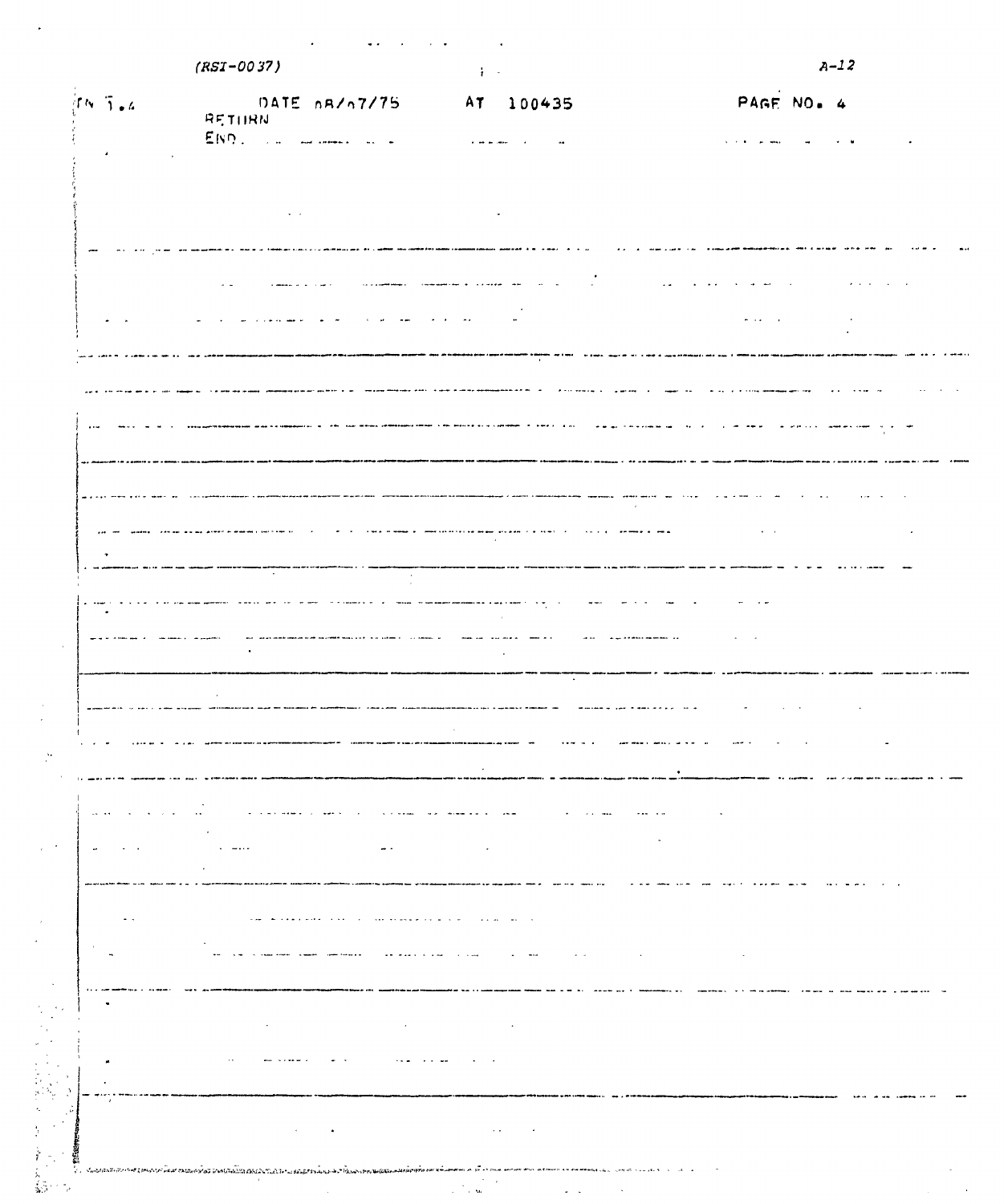|              | $(RST-OO37)$                                  |                                                                                                                                      |           |                                                                                                                                                                               | $A - 13$   |  |
|--------------|-----------------------------------------------|--------------------------------------------------------------------------------------------------------------------------------------|-----------|-------------------------------------------------------------------------------------------------------------------------------------------------------------------------------|------------|--|
|              |                                               |                                                                                                                                      | AT 100435 |                                                                                                                                                                               | PAGE NO. 1 |  |
| $1 - 4$<br>C |                                               | <b>DATE AS/A7/75</b><br>SURPOITINE RYCON(JE)                                                                                         |           |                                                                                                                                                                               |            |  |
|              |                                               | MATRIY (GLÚBAL)                                                                                                                      |           | BYCON ANALYZES THE CONVECTIVE AND TEMPERATURE HOUNDARY<br>CONDITIONS AND INCLUDES THEM IN THE CONDUCTIVITY                                                                    |            |  |
| C            |                                               |                                                                                                                                      |           |                                                                                                                                                                               |            |  |
|              |                                               | COMMON V / NELEM.NELMAT.NNODES<br>COMMON $\rightarrow$ 2 CORDS (317,2), NELCON (542,5), IELMAT (542)                                 |           | $COMMON/FK 2$ , $CONO(10,2,2)$ , $CP(10)$ , $DEN(10)$ , $JHGEN(10)$ , $JHCH(10)$ , $IDENT$ , $ANG(542)$<br>COMMONZTRAIN/ NCB, NCBN (20,2) OFC (20) , TCONV (20) , TCONS (542) |            |  |
|              | 5. JTYPN(317)                                 | COMMON/SOL T/ HKD (542), HKB (542), HDEC(2)<br>$COMMONYMXApq/ A(S) \cdot B(S) \cdot ELCON(S,5)$                                      |           |                                                                                                                                                                               |            |  |
|              |                                               | COMMON BEOMTY (317,30), HEAT (317), MBAND                                                                                            |           |                                                                                                                                                                               |            |  |
|              |                                               |                                                                                                                                      |           | $IF (JE), 70, 70, 10$ $-10$ $-10$ $-10$ $-10$ $-10$ $-10$ $-10$ $-10$ $-10$ $-10$ $-10$                                                                                       |            |  |
|              |                                               |                                                                                                                                      |           | . CONVECTIVE BOUNDARIES <b>ARRAIGED ARRAIGED ACTIVE A PARAL A PARAL</b>                                                                                                       |            |  |
|              | $10$ DO $60$ $N=1$ , NCB                      |                                                                                                                                      |           |                                                                                                                                                                               |            |  |
|              | $N$ ON $\overline{1}$ =NCBN $(N-1)$           |                                                                                                                                      |           |                                                                                                                                                                               |            |  |
|              | MON2=NCBN (N.2)                               |                                                                                                                                      |           | $HYP =$ SQRT( $i$ COPDS(NOD2,1)-CORDS(NOD1,1)) **2+(CORDS(NOD2,2)-CORDS(NOD                                                                                                   |            |  |
|              | $$1, 2)$ $*$ $2)$                             |                                                                                                                                      |           |                                                                                                                                                                               |            |  |
| $\mathsf{C}$ |                                               | $IF(TDENT)$ $20.30120$<br>20 HYP=HYP*(CORDS(NOD1+1)+CORDS(NOD2+1))/2.0<br>$30$ TCONV (V) = $F$ FC(N) <sup>\$</sup> HYP*TCONV (N) /2. |           |                                                                                                                                                                               |            |  |
| C            | $CEC(N) = CEC(N) * HYP$                       |                                                                                                                                      |           |                                                                                                                                                                               |            |  |
|              |                                               | $HKB(0,0)$ ) $HKB(0,0)$ + TCONV(N)<br>$HKA(N0D2) = HKB(N0D2) + TCONV(N)$                                                             |           |                                                                                                                                                                               |            |  |
|              |                                               | BEOMTX(NOni.1)=BEOMTX(NOD191)+CFC(N)/3.0<br>PEOMIX(NOOZ.1)=BEQMTX(NODZ.1)+CFC(N)/3,0                                                 |           |                                                                                                                                                                               |            |  |
| C            | LL=NOD2-Nopit1                                |                                                                                                                                      |           |                                                                                                                                                                               |            |  |
|              | IF(I, L) 50, 50, 40                           | 40 REOMIX(NODILLIEBEQMIX(NODI,LL)+CFC(N)/6.0                                                                                         |           |                                                                                                                                                                               |            |  |
|              | GO TO 50<br>$50.11 = 0001 = 0002 \pm 1$       |                                                                                                                                      |           |                                                                                                                                                                               |            |  |
|              | 60 CONTIN'LE<br>70 CONTINUE                   | BEOWTX (MOn2+LI)=BEOMTX (NON2+LL) +CFC (N) /6.0                                                                                      |           |                                                                                                                                                                               |            |  |
|              |                                               | TEMPERATURE BOUNDARIES                                                                                                               |           |                                                                                                                                                                               |            |  |
|              | $00 \overline{1}40$ $N=\overline{1}$ , NNODES |                                                                                                                                      |           |                                                                                                                                                                               |            |  |
| C            |                                               | IF (TTYPN(51) at T. 0) GO TO 140<br>$HKB(N) = HKB(0) + TCONS(N)$                                                                     |           |                                                                                                                                                                               |            |  |
|              |                                               | IF(TTPN(N)140.140.80                                                                                                                 |           |                                                                                                                                                                               |            |  |
|              |                                               |                                                                                                                                      |           |                                                                                                                                                                               |            |  |
|              |                                               |                                                                                                                                      |           |                                                                                                                                                                               |            |  |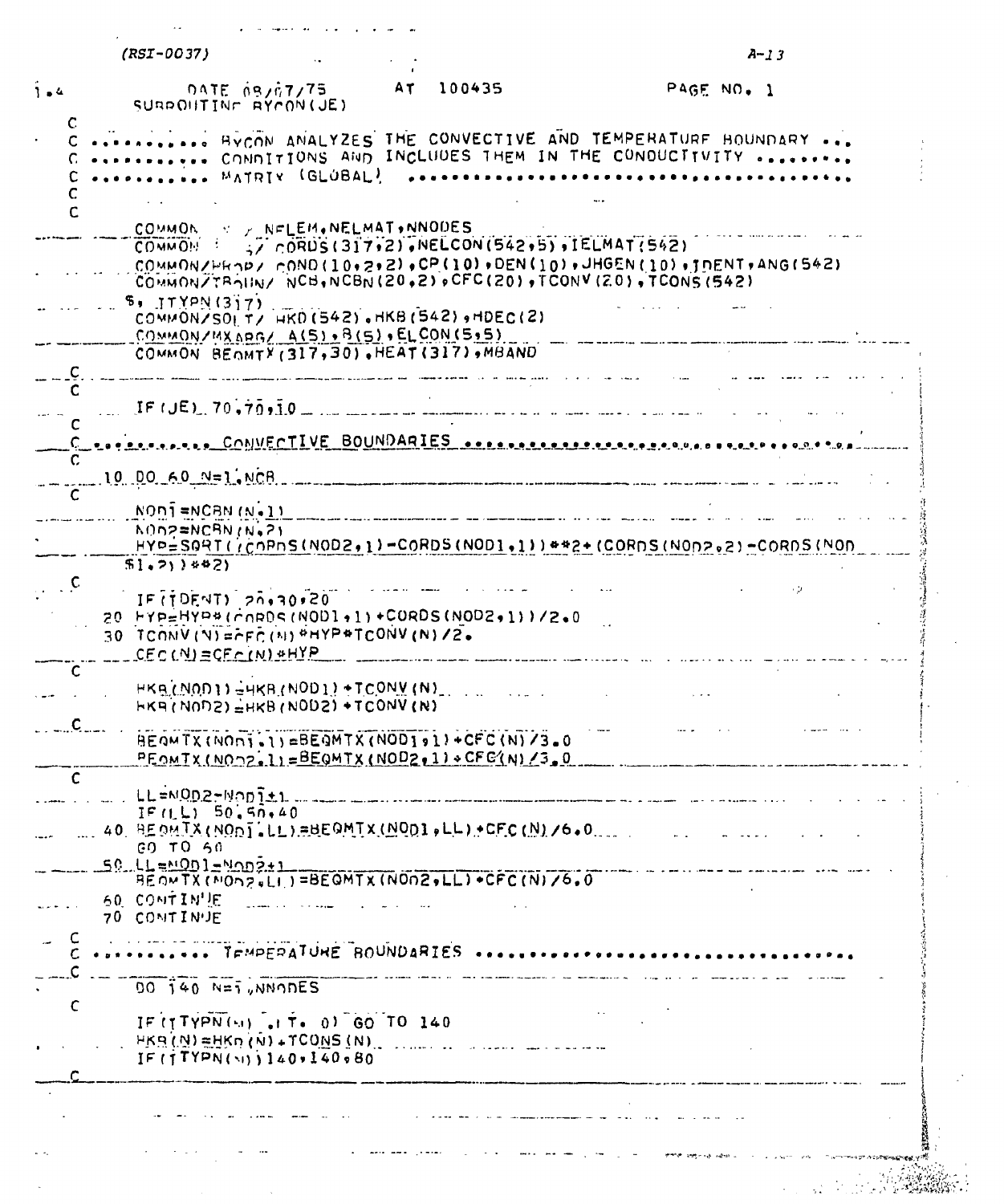| $\sqrt{N}$ $\sqrt{1}$ $\sqrt{4}$ | DATE ARZA7/75<br>AO DO 130 M=2,MBAND<br>IF(1) 100.700.90                                                                                                                                                                                                                               |                                                                                                                                                                                                                                   | AT<br>100435                                  |                                                                                                                                                        | PAGE NO. 2                                                                                                                                                                                                                                                                                    |    |
|----------------------------------|----------------------------------------------------------------------------------------------------------------------------------------------------------------------------------------------------------------------------------------------------------------------------------------|-----------------------------------------------------------------------------------------------------------------------------------------------------------------------------------------------------------------------------------|-----------------------------------------------|--------------------------------------------------------------------------------------------------------------------------------------------------------|-----------------------------------------------------------------------------------------------------------------------------------------------------------------------------------------------------------------------------------------------------------------------------------------------|----|
|                                  |                                                                                                                                                                                                                                                                                        |                                                                                                                                                                                                                                   |                                               |                                                                                                                                                        |                                                                                                                                                                                                                                                                                               |    |
|                                  | $BENMTX(L*Y) = 0.0$                                                                                                                                                                                                                                                                    | 90 HKP (L)=HKP (L)=BEQMTX (L,M) +TCONS (N)                                                                                                                                                                                        |                                               |                                                                                                                                                        |                                                                                                                                                                                                                                                                                               |    |
|                                  | $100 L1 = N+M-1$<br>IF (NUODES-LI) 120, 110, 110<br>ITO HKRILLI=HEACLLI-BEQMTX(N.M) #TCONS(N)                                                                                                                                                                                          |                                                                                                                                                                                                                                   |                                               |                                                                                                                                                        | $\mathcal{L}_{\mathcal{C}}$                                                                                                                                                                                                                                                                   |    |
|                                  | $120$ BENMTX (N. 4)=0.0<br>130 CONTINUE                                                                                                                                                                                                                                                | أعدادها أرهبن                                                                                                                                                                                                                     | التواصل الماركين أكساسيت                      |                                                                                                                                                        | Ge.                                                                                                                                                                                                                                                                                           |    |
|                                  | $\frac{1}{2}$ BEDMIX (M, $\frac{1}{2}$ ) = 1.0 . The state of the state of the state of the state of the state of the state of the state of the state of the state of the state of the state of the state of the state of the state of<br>$HKR(N) = TCoNS(N)$<br>$140.$ CONTINUE _____ |                                                                                                                                                                                                                                   |                                               |                                                                                                                                                        |                                                                                                                                                                                                                                                                                               |    |
|                                  | <b>RETURN</b>                                                                                                                                                                                                                                                                          | सा दें।<br>जन्म                                                                                                                                                                                                                   | $\sim$ and the continuous continuous to a set | منادات المتعادمين العبار                                                                                                                               | <u>management of the second contract of the second contract of the second contract of the second contract of the second contract of the second contract of the second contract of the second contract of the second contract of </u><br>$\mathbf{r}$ . The state of the state of $\mathbf{r}$ |    |
|                                  |                                                                                                                                                                                                                                                                                        | $\frac{1}{\sqrt{2}}\mathbf{g}^{\prime}$<br>.<br>And an all the spinster theories are the compatible of the first product section spinster manufacturers are substitu                                                              |                                               |                                                                                                                                                        |                                                                                                                                                                                                                                                                                               |    |
|                                  |                                                                                                                                                                                                                                                                                        |                                                                                                                                                                                                                                   |                                               |                                                                                                                                                        |                                                                                                                                                                                                                                                                                               |    |
|                                  |                                                                                                                                                                                                                                                                                        | and the methods are an analyzing and provided a control of the control of the control of the control of the control of the control of the control of the control of the control of the control of the control of the control o    | $\sim$ $\sim$                                 | i<br>ana seosana ora kirimoanamaan maana ah mengan kala ilikuwa maa katika maana maa katika katika maana katika m<br>and the control of the control of |                                                                                                                                                                                                                                                                                               |    |
|                                  |                                                                                                                                                                                                                                                                                        |                                                                                                                                                                                                                                   |                                               |                                                                                                                                                        |                                                                                                                                                                                                                                                                                               |    |
|                                  |                                                                                                                                                                                                                                                                                        | al service and the component of the service of the component of the service of the service of the service of t<br>- The component of the service of the service of the component of the component of the service of the service o |                                               |                                                                                                                                                        |                                                                                                                                                                                                                                                                                               | A. |
|                                  |                                                                                                                                                                                                                                                                                        |                                                                                                                                                                                                                                   |                                               |                                                                                                                                                        |                                                                                                                                                                                                                                                                                               |    |
|                                  |                                                                                                                                                                                                                                                                                        |                                                                                                                                                                                                                                   |                                               |                                                                                                                                                        |                                                                                                                                                                                                                                                                                               |    |
|                                  |                                                                                                                                                                                                                                                                                        |                                                                                                                                                                                                                                   |                                               |                                                                                                                                                        |                                                                                                                                                                                                                                                                                               |    |
|                                  |                                                                                                                                                                                                                                                                                        |                                                                                                                                                                                                                                   |                                               |                                                                                                                                                        |                                                                                                                                                                                                                                                                                               |    |
|                                  |                                                                                                                                                                                                                                                                                        |                                                                                                                                                                                                                                   |                                               |                                                                                                                                                        |                                                                                                                                                                                                                                                                                               |    |
|                                  |                                                                                                                                                                                                                                                                                        |                                                                                                                                                                                                                                   |                                               |                                                                                                                                                        |                                                                                                                                                                                                                                                                                               |    |
|                                  | $\mathcal{A}$ .                                                                                                                                                                                                                                                                        |                                                                                                                                                                                                                                   |                                               |                                                                                                                                                        |                                                                                                                                                                                                                                                                                               |    |
|                                  |                                                                                                                                                                                                                                                                                        |                                                                                                                                                                                                                                   |                                               |                                                                                                                                                        |                                                                                                                                                                                                                                                                                               |    |
|                                  |                                                                                                                                                                                                                                                                                        |                                                                                                                                                                                                                                   |                                               |                                                                                                                                                        |                                                                                                                                                                                                                                                                                               |    |
|                                  |                                                                                                                                                                                                                                                                                        | $\sim$ $\sim$ $\sim$                                                                                                                                                                                                              | $\bullet$                                     |                                                                                                                                                        |                                                                                                                                                                                                                                                                                               |    |

 $\frac{1}{2}$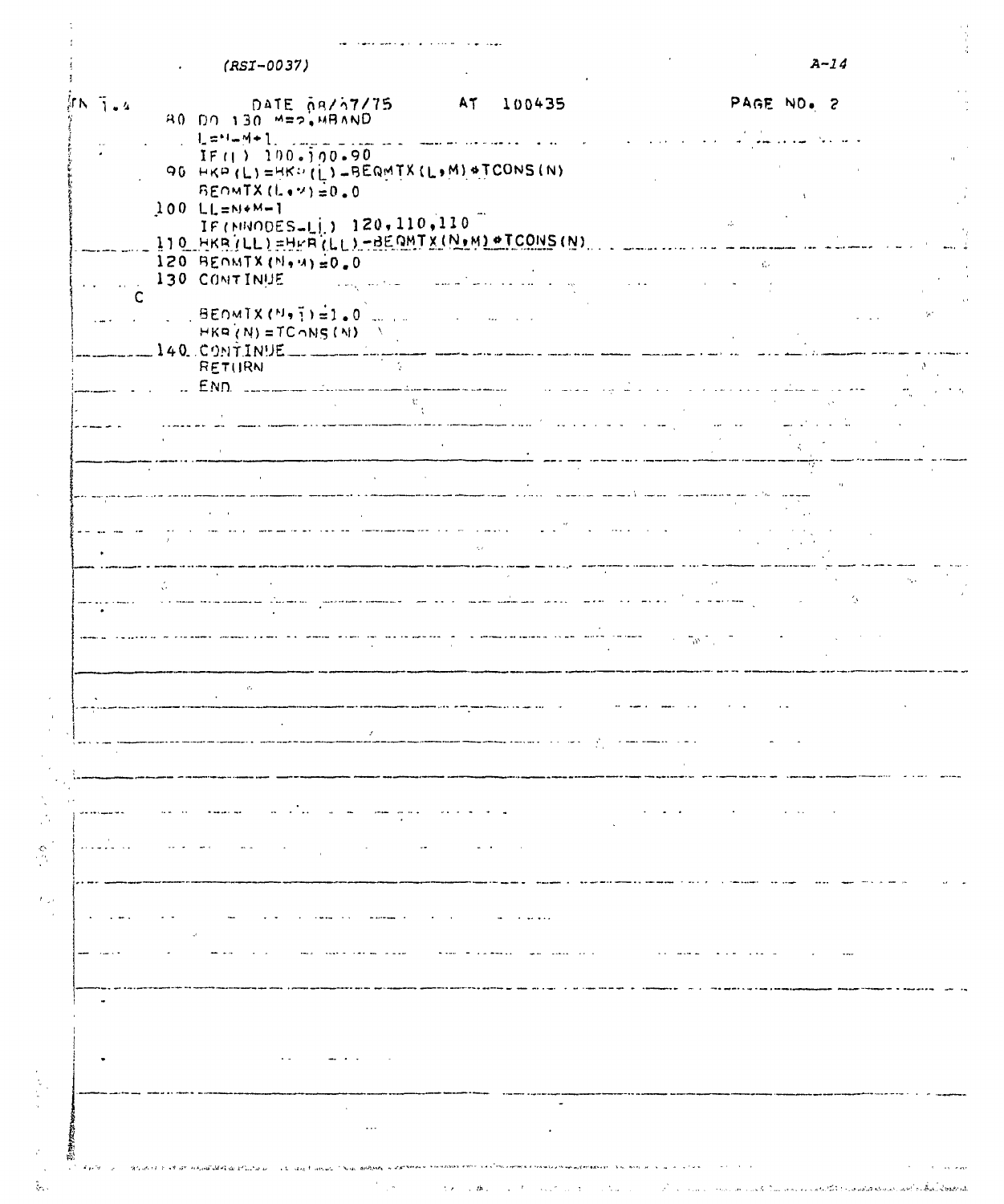$(RSI - 0037)$ 

 $A-15$ 

| $V$ $\overline{1}$ $\overline{4}$ | $0ATF \theta_B/27/75$<br>SUPPOUTINE SOLCON (IWRIT)                            | 100435<br>AT - | $P_AGFNO.1$                                                                                                                                                                                                                                                                                                                                                                  |  |
|-----------------------------------|-------------------------------------------------------------------------------|----------------|------------------------------------------------------------------------------------------------------------------------------------------------------------------------------------------------------------------------------------------------------------------------------------------------------------------------------------------------------------------------------|--|
|                                   |                                                                               |                | SOLCON CUNTROLS THE SOLUTION TO PROCEDURE IN THE<br>. C  CONDUCTIVITY MATRIX. IF THE TIME STEP (DELT) IS ZERO<br>.C.  On NEGATIVE THE STEADY-STATE NODAL POINT TEMPERATURES<br>.C.  APE CALCULATED USING SUBROUTINE SOLVE. SPECTFYING DELT<br>C  RESULTS IN TRANSIENT TEMPERATURE SOLUTIONS OVER THE<br>FOR THE MUNIST OF TIME STEPS INITIATED IN TRANCO. Second-transporter |  |
| $\mathbf{C}$ $\rightarrow$        | COMMON/TVF/ NFLEM.NELMAT.NNODES.USKP                                          |                |                                                                                                                                                                                                                                                                                                                                                                              |  |
|                                   | COMMONZELPITTSZ LUIO<br>COWMON/TVES/ CORDS(317,2), NELCON(542,5), JELMAT(542) |                |                                                                                                                                                                                                                                                                                                                                                                              |  |
|                                   | COMMON/DELCOM/ DELT, IM, JT, TITLE (16), JTMAX, IPR                           |                | COMMON/TRAIN/ NCB, NCBN (20,2) +CFC (20) + ICONV (20), TCONS (542)                                                                                                                                                                                                                                                                                                           |  |
|                                   | 5.1779N(377)<br>COMMON/SOLT/ HKD (542), HKB (542), HGPN (2,317), SHGPN (317)  |                |                                                                                                                                                                                                                                                                                                                                                                              |  |
|                                   | COMMON BEOMTX (317,30), HEAT (317), MBAND                                     |                | COMMON/PROP/ COND (10,2,2), CP (10), DEN (10), JHGEN (10), INENT, ANG (542)                                                                                                                                                                                                                                                                                                  |  |
|                                   | DIMENSION ELJEMP (542), TOUM (542)<br>DIMENSION HOIF(3)                       |                |                                                                                                                                                                                                                                                                                                                                                                              |  |
| C.                                |                                                                               |                | STEADY STATE OR TRANSIENT SOLUTION                                                                                                                                                                                                                                                                                                                                           |  |
| C.                                | IF ( $nELT$ ) $100,100,10$                                                    |                |                                                                                                                                                                                                                                                                                                                                                                              |  |
|                                   | $IF/JT = GT - 71.45915.$<br>15 TLFN=1./DFLT                                   |                |                                                                                                                                                                                                                                                                                                                                                                              |  |
|                                   | XNnT=1.0/nELT<br><b>HEWIND 1</b>                                              |                |                                                                                                                                                                                                                                                                                                                                                                              |  |
|                                   | $I A \cdot 1T = I N T (Y N I) T Y$<br>$IF(TPR,LF,ny)$ $TPR=1$                 |                |                                                                                                                                                                                                                                                                                                                                                                              |  |
|                                   | JIROL=0<br>$JCMT = 0$                                                         |                |                                                                                                                                                                                                                                                                                                                                                                              |  |
| C.                                | $DO 40 I=J. NINDDES$                                                          |                |                                                                                                                                                                                                                                                                                                                                                                              |  |
|                                   | IF(ITPN(i), I.T. 0) 60 10 16<br>$TCOMS(I) = \overline{A} \cdot \overline{B}$  |                |                                                                                                                                                                                                                                                                                                                                                                              |  |
|                                   | $16$ IF $(17Y$ PN $(1)$ $20.20.40$                                            |                |                                                                                                                                                                                                                                                                                                                                                                              |  |
|                                   | $Z^0$ , IF(HK0(I), 30.40.30<br>$-30$ HKD $(1)$ = TLFD #HKD (I)                |                |                                                                                                                                                                                                                                                                                                                                                                              |  |
|                                   | $B$ EOWTX(I+1)=BEOMTX(I+1)+HKD(I)<br>40 CONTINUE                              |                |                                                                                                                                                                                                                                                                                                                                                                              |  |
|                                   | $C_{\text{max}}$<br>CALL SOLVE (T. MNODES)                                    |                |                                                                                                                                                                                                                                                                                                                                                                              |  |
| Ç                                 | V.L.A. MATRIX AND CALLING SOLVE                                               |                | FIND MODAL TEMPERATURES BY CONSTRUCTING EFFECTIVE LOAD                                                                                                                                                                                                                                                                                                                       |  |
|                                   |                                                                               |                | <b>TERMINE AND STRUCT AND THE ATT SENERATION SERVERSES ASSESSESSES</b>                                                                                                                                                                                                                                                                                                       |  |
| $\mathbb{C}$<br>$\mathsf C$       |                                                                               |                | ------- HPDATE HEAT DECLINE TO THE LAST TIME STEP ------                                                                                                                                                                                                                                                                                                                     |  |
| $\mathsf C$                       | $45$ JIPNL= JIRNL+1<br>JONT=JONT+1                                            |                |                                                                                                                                                                                                                                                                                                                                                                              |  |
|                                   |                                                                               |                |                                                                                                                                                                                                                                                                                                                                                                              |  |
|                                   |                                                                               |                |                                                                                                                                                                                                                                                                                                                                                                              |  |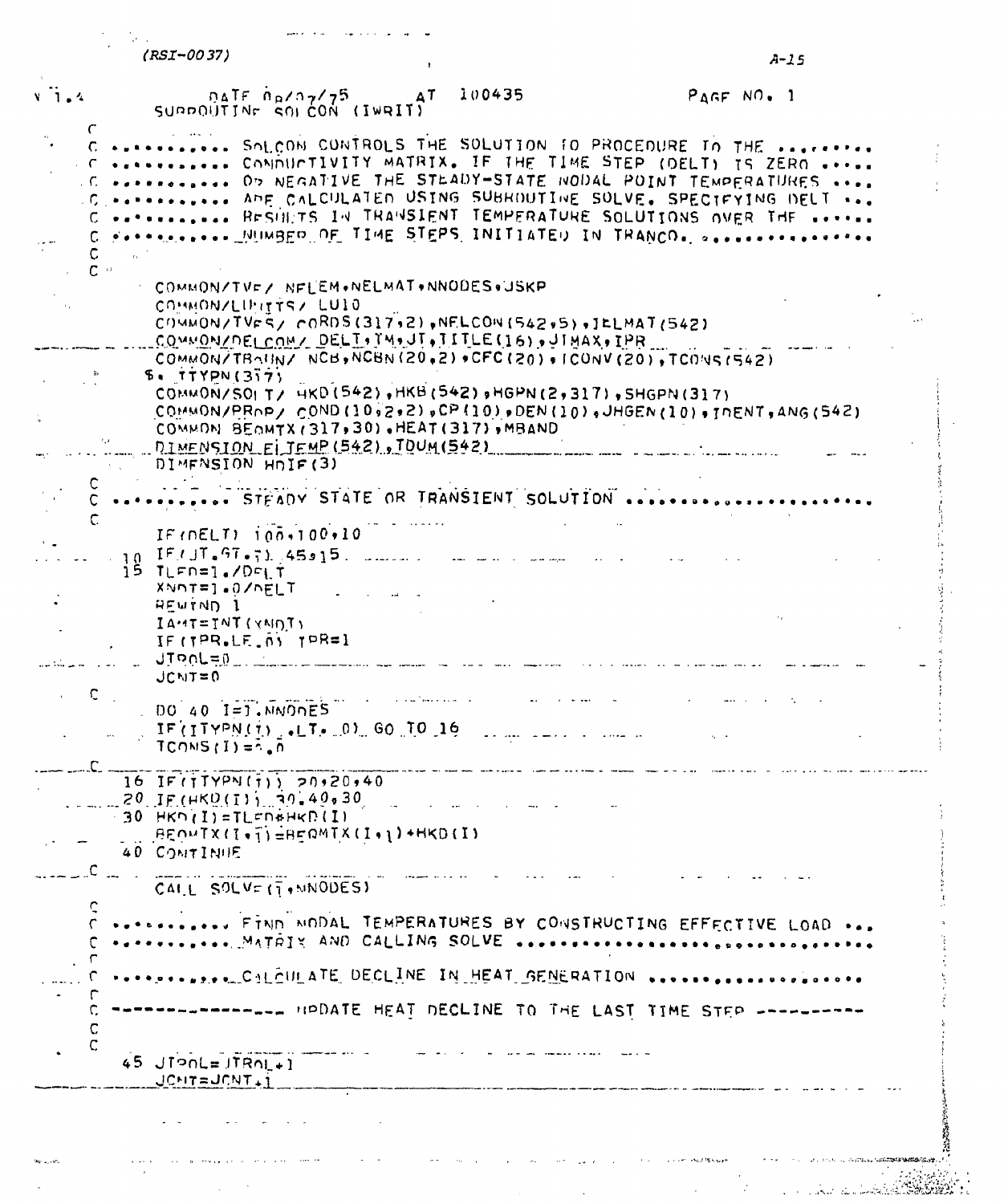| $\left\langle \mathbf{I} \cap \mathbf{A} \right\rangle$ , $\mathbf{A}$ | <b>DATE 08/57/75</b> AT 100435<br>$100 - 220$ N=1. NEI EM                                                                                                                                                                                                                                            | PAGE NO. 2        |
|------------------------------------------------------------------------|------------------------------------------------------------------------------------------------------------------------------------------------------------------------------------------------------------------------------------------------------------------------------------------------------|-------------------|
|                                                                        | WHIM-TELMAT (N)<br>IF (JHGEN (UNIUM) .EN. 0) GO TO 220                                                                                                                                                                                                                                               |                   |
| C                                                                      | $00, 219$ $1 = 1.7$                                                                                                                                                                                                                                                                                  |                   |
| C                                                                      |                                                                                                                                                                                                                                                                                                      |                   |
|                                                                        | NOD=NELCOM (N) I)<br>$\cdots$ $\cdots$ $\cdots$ $\cdots$<br>$HGDM(1+HOn)$ $HGPN(2+NOD)$<br>HGPH(2,NOn)=SHGPN(NOD)*EXP(-.023105*TM)                                                                                                                                                                   |                   |
| $\mathsf{C}$                                                           | $HKB(NOD) = HKB(NOD) + HDIF(T)$<br>219 CONTINUE                                                                                                                                                                                                                                                      | <b>Contractor</b> |
|                                                                        | 220 CONTINUE<br><u>, and a proportion of the computer serves and contracts and the server and the server of the server of the server</u>                                                                                                                                                             |                   |
|                                                                        | $00 \times 0 \text{ J} = 1 \times 1000 \text{ E}$<br>$HEAT(J)=HkR(J)$                                                                                                                                                                                                                                |                   |
|                                                                        | $IF(TYPN(.))$ , 50, 50, 60<br>المعاون التي التي تعالى المعارض المعارض المعارض المعارض المعارض المعارض المعارض المعارض المعارض المعارض المعار<br>المعارض المعارض المعارض المعارض المعارض المعارض المعارض المعارض المعارض المعارض المعارض المعارض المعارض المعار<br>50 HEAT (U)=HKA(U)+HKD(U)+TCONS(U) |                   |
| C                                                                      | $.60.00$ NTINUE<br>.<br>In 1980 an Albertaine and City and Constitution and Albertain and the contract of the following and constitution                                                                                                                                                             |                   |
|                                                                        |                                                                                                                                                                                                                                                                                                      |                   |
|                                                                        | CALL SOLVE(2, NNODES)<br>المستحدث والمتعادية والمتعادية والمستحدث<br>$32$ $00$ $05$ $M=1$ .NNONES                                                                                                                                                                                                    |                   |
|                                                                        | 95 JCONS (M) = HEAT (M)                                                                                                                                                                                                                                                                              |                   |
|                                                                        |                                                                                                                                                                                                                                                                                                      |                   |
|                                                                        | IF (TH. LE. S.A) GO TO 85<br>العابيات المواد<br>IF (JTROL . MF. IAMT) GO TO 120<br>R5. F(JCNT.NE.1PP) 60 10 120                                                                                                                                                                                      |                   |
|                                                                        | DO 70 K=1, NFLFM<br>us s JTROL=a su de conservancia                                                                                                                                                                                                                                                  |                   |
| $\mathsf{C}$                                                           | $NON$ $j = NELCQN/(K, 1)$<br>$NCD2 = NELCOM(K, 2)$                                                                                                                                                                                                                                                   |                   |
|                                                                        | <u> NOD3=NELCONIK.3)</u><br>$N0D4 = NELCDN(K, 4)$                                                                                                                                                                                                                                                    |                   |
| C                                                                      |                                                                                                                                                                                                                                                                                                      |                   |
| $\mathsf{C}$                                                           | IF (NOD4 $\bullet$ 1 F, 0) GO TO 942                                                                                                                                                                                                                                                                 |                   |
|                                                                        | $ELTFMP(K) = (HFST(NOD1) + HEAT(NOD2) + HEAT(NOD3) + HEAT(NODA))$ //4.0<br>$60.70 - 70$                                                                                                                                                                                                              |                   |
|                                                                        | $942$ ELTEMP(K)=(HEAT(NOD1) + HEAT(NOD2) + HEAT(NOD3))/3.0                                                                                                                                                                                                                                           |                   |
| $\mathbf C$                                                            | 70 CONTINUE                                                                                                                                                                                                                                                                                          |                   |
| $\mathsf{C}$                                                           | speed to the common signs.<br>$hRTTE(6)$ $hG(0)$ TM                                                                                                                                                                                                                                                  |                   |
|                                                                        | $IF$ (1491I) 77,78,71                                                                                                                                                                                                                                                                                |                   |
|                                                                        | 71 INCR=NNODES<br>00 72 I=1. INCR                                                                                                                                                                                                                                                                    |                   |
|                                                                        | 72 TOIM (I)=TOONS (I)<br>GO TO 75                                                                                                                                                                                                                                                                    |                   |
|                                                                        | 78 IF (TWRIT , NE. 2) WRITE (61.520)<br>73 INCO=NELEN                                                                                                                                                                                                                                                |                   |
|                                                                        |                                                                                                                                                                                                                                                                                                      |                   |

ה<br>היה מה מוכנית היה השפייה משמעות הבינה היה היה היה היה היה מוכנית הראשונית ובצעירה של מכירות היה היא משותפים המ<br>היה מה מוכנית היה השפייה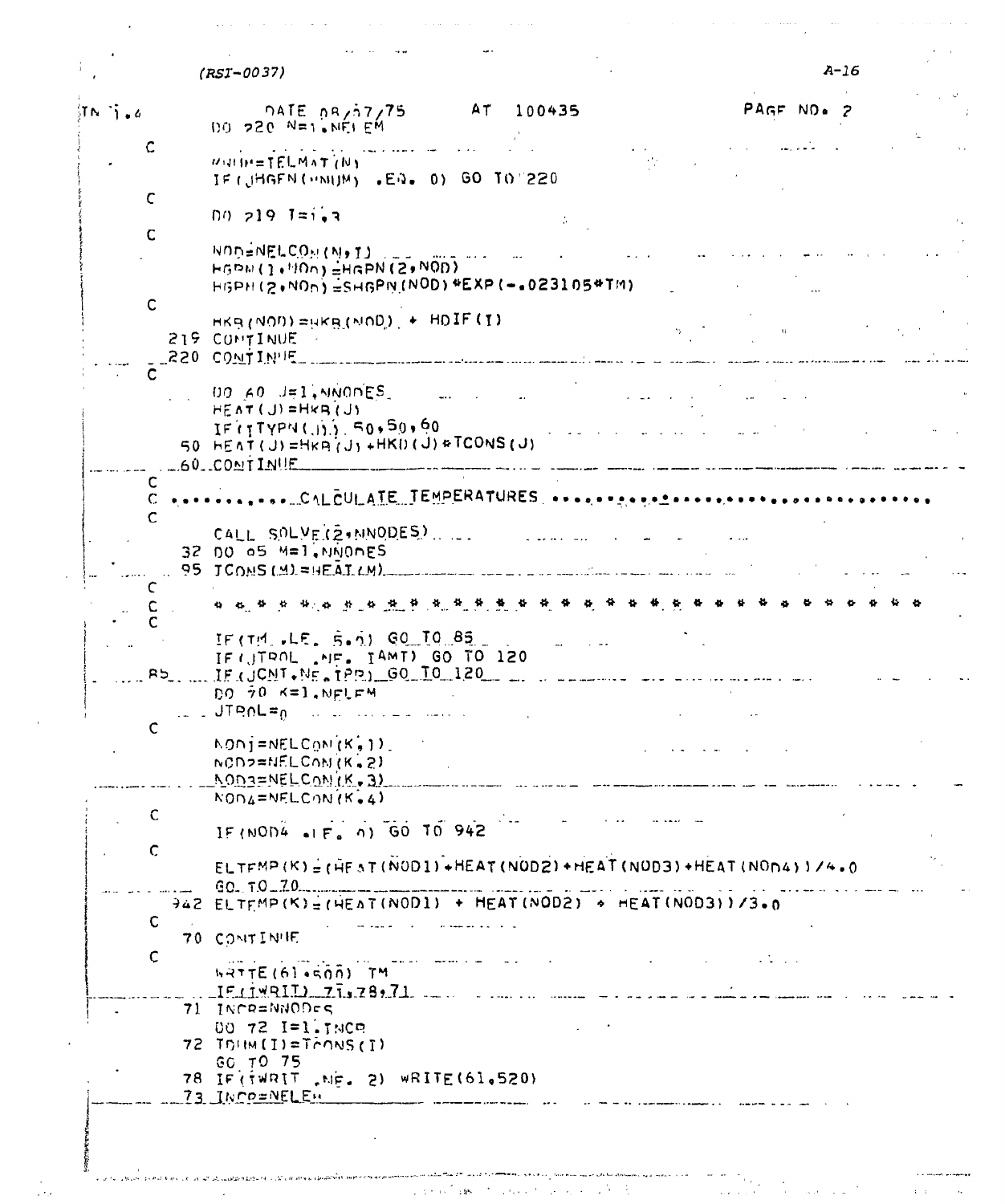| (RSI-0037)                       | <b><i><u>ALLES</u></i></b> |  |
|----------------------------------|----------------------------|--|
| $09.74 \frac{0^{AT}F}{1}$ (JNCD) | AT 100435                  |  |

 $\langle \cdot, \cdot \rangle$  ,  $\langle \cdot, \cdot \rangle$ 

 $\sim$ 

 $\hat{\mathcal{A}}$ 

| $09.74$ $I=1.3NCD$<br>$74.1004(1)$ = EL TEMP (I).<br>IF (USKP .FO. 1) GO TO 181<br>WDTTE $(LU\overline{T}_0)$ (TH, (EL]EMP (I), I=1, INCR)<br><b>IBI CONTINUE</b><br>IF (IWRIT $NE = 2$ ) GO TO 777<br>IF(JT.EO. 7.00.JT.EQ.400) GO TO 666<br>IF(JI, FO, 20, OR, JI, EQ, 100, OR, JI, EQ, 200, OR, JI, EQ, 300) GO TO 666.<br>GO TO 777<br>666 $WRITE(62,989)$ (N.TDUM(N) $M=1.1$ NCR)<br>$888$ FORMAT(5) $\frac{1}{2}$ $\frac{1}{2}$ $\frac{1}{2}$ $\frac{1}{2}$ $\frac{1}{2}$<br>777 COMTIMUE<br>IF (14RIT .EQ. 2) GO TO 76<br>$75$ WRITE $(6)$ , 512) (N. TDUM (N) $M=1$ , INCR)<br>$JCNT = 0$<br>$IF$ (1MRIT) 76,76,77<br>$\overline{1}$<br>77 IF (TNCR .FQ. MELEM) 76,78<br>76 CONTINUE<br>and a series of the series of the series of the series of the series of the series of the series of the series<br><u>GO TO 120</u><br><u>A Community of the Chambers of the Community of the Chambers of the Chambers of the Chambers of the Chambers of the Chambers of the Chambers of the Chambers of the Chambers of the Chambers of the Chambers of the Chambers </u><br>C.<br>$100$ DO $110$ L=1. NNODES<br>المناول المتار<br>$110$ HEAT(L)=HKB(L)<br>CAIL SOLVEII.NNODES)<br>CALL SOLVE (2, NNODES)<br><b>CO TO 33</b><br>$500 F0$ $P$ $4T(1)$ $A_0$ , $30x$ , $\neq$ $T1$ $ME = \neq$ , $E12.5$ , $T/1$<br>$510$ FORMAT (6 $176.734.61$ )<br>520 FORMAT(//, ARX, +ELEMENTAL TEMPERATURES=, /)<br>$\mathsf{C}$<br><b>120 CONTINUE</b><br>$7/61$ FORMAT(5( $75.710.21$ )<br>$\sim$ END. | 1.4 | $DATF$ $\hbar$ <sup>2</sup> /17/75 | AT 100435 | $PAGF N0 - 3$ |  |
|-----------------------------------------------------------------------------------------------------------------------------------------------------------------------------------------------------------------------------------------------------------------------------------------------------------------------------------------------------------------------------------------------------------------------------------------------------------------------------------------------------------------------------------------------------------------------------------------------------------------------------------------------------------------------------------------------------------------------------------------------------------------------------------------------------------------------------------------------------------------------------------------------------------------------------------------------------------------------------------------------------------------------------------------------------------------------------------------------------------------------------------------------------------------------------------------------------------------------------------------------------------------------------------------------------------------------------------------------------------------------------------------------------------------------------------------------------------------------------------------------|-----|------------------------------------|-----------|---------------|--|
|                                                                                                                                                                                                                                                                                                                                                                                                                                                                                                                                                                                                                                                                                                                                                                                                                                                                                                                                                                                                                                                                                                                                                                                                                                                                                                                                                                                                                                                                                               |     |                                    |           |               |  |
|                                                                                                                                                                                                                                                                                                                                                                                                                                                                                                                                                                                                                                                                                                                                                                                                                                                                                                                                                                                                                                                                                                                                                                                                                                                                                                                                                                                                                                                                                               |     |                                    |           |               |  |
|                                                                                                                                                                                                                                                                                                                                                                                                                                                                                                                                                                                                                                                                                                                                                                                                                                                                                                                                                                                                                                                                                                                                                                                                                                                                                                                                                                                                                                                                                               |     |                                    |           |               |  |
|                                                                                                                                                                                                                                                                                                                                                                                                                                                                                                                                                                                                                                                                                                                                                                                                                                                                                                                                                                                                                                                                                                                                                                                                                                                                                                                                                                                                                                                                                               |     |                                    |           |               |  |
|                                                                                                                                                                                                                                                                                                                                                                                                                                                                                                                                                                                                                                                                                                                                                                                                                                                                                                                                                                                                                                                                                                                                                                                                                                                                                                                                                                                                                                                                                               |     |                                    |           |               |  |
|                                                                                                                                                                                                                                                                                                                                                                                                                                                                                                                                                                                                                                                                                                                                                                                                                                                                                                                                                                                                                                                                                                                                                                                                                                                                                                                                                                                                                                                                                               |     |                                    |           |               |  |
|                                                                                                                                                                                                                                                                                                                                                                                                                                                                                                                                                                                                                                                                                                                                                                                                                                                                                                                                                                                                                                                                                                                                                                                                                                                                                                                                                                                                                                                                                               |     |                                    |           |               |  |
|                                                                                                                                                                                                                                                                                                                                                                                                                                                                                                                                                                                                                                                                                                                                                                                                                                                                                                                                                                                                                                                                                                                                                                                                                                                                                                                                                                                                                                                                                               |     |                                    |           |               |  |
|                                                                                                                                                                                                                                                                                                                                                                                                                                                                                                                                                                                                                                                                                                                                                                                                                                                                                                                                                                                                                                                                                                                                                                                                                                                                                                                                                                                                                                                                                               |     |                                    |           |               |  |
|                                                                                                                                                                                                                                                                                                                                                                                                                                                                                                                                                                                                                                                                                                                                                                                                                                                                                                                                                                                                                                                                                                                                                                                                                                                                                                                                                                                                                                                                                               |     |                                    |           |               |  |
|                                                                                                                                                                                                                                                                                                                                                                                                                                                                                                                                                                                                                                                                                                                                                                                                                                                                                                                                                                                                                                                                                                                                                                                                                                                                                                                                                                                                                                                                                               |     |                                    |           |               |  |
|                                                                                                                                                                                                                                                                                                                                                                                                                                                                                                                                                                                                                                                                                                                                                                                                                                                                                                                                                                                                                                                                                                                                                                                                                                                                                                                                                                                                                                                                                               |     |                                    |           |               |  |
|                                                                                                                                                                                                                                                                                                                                                                                                                                                                                                                                                                                                                                                                                                                                                                                                                                                                                                                                                                                                                                                                                                                                                                                                                                                                                                                                                                                                                                                                                               |     |                                    |           |               |  |
|                                                                                                                                                                                                                                                                                                                                                                                                                                                                                                                                                                                                                                                                                                                                                                                                                                                                                                                                                                                                                                                                                                                                                                                                                                                                                                                                                                                                                                                                                               |     |                                    |           |               |  |
|                                                                                                                                                                                                                                                                                                                                                                                                                                                                                                                                                                                                                                                                                                                                                                                                                                                                                                                                                                                                                                                                                                                                                                                                                                                                                                                                                                                                                                                                                               |     |                                    |           |               |  |
|                                                                                                                                                                                                                                                                                                                                                                                                                                                                                                                                                                                                                                                                                                                                                                                                                                                                                                                                                                                                                                                                                                                                                                                                                                                                                                                                                                                                                                                                                               |     |                                    |           |               |  |
|                                                                                                                                                                                                                                                                                                                                                                                                                                                                                                                                                                                                                                                                                                                                                                                                                                                                                                                                                                                                                                                                                                                                                                                                                                                                                                                                                                                                                                                                                               |     |                                    |           |               |  |
|                                                                                                                                                                                                                                                                                                                                                                                                                                                                                                                                                                                                                                                                                                                                                                                                                                                                                                                                                                                                                                                                                                                                                                                                                                                                                                                                                                                                                                                                                               |     |                                    |           |               |  |
|                                                                                                                                                                                                                                                                                                                                                                                                                                                                                                                                                                                                                                                                                                                                                                                                                                                                                                                                                                                                                                                                                                                                                                                                                                                                                                                                                                                                                                                                                               |     |                                    |           |               |  |
|                                                                                                                                                                                                                                                                                                                                                                                                                                                                                                                                                                                                                                                                                                                                                                                                                                                                                                                                                                                                                                                                                                                                                                                                                                                                                                                                                                                                                                                                                               |     |                                    |           |               |  |
|                                                                                                                                                                                                                                                                                                                                                                                                                                                                                                                                                                                                                                                                                                                                                                                                                                                                                                                                                                                                                                                                                                                                                                                                                                                                                                                                                                                                                                                                                               |     |                                    |           |               |  |
|                                                                                                                                                                                                                                                                                                                                                                                                                                                                                                                                                                                                                                                                                                                                                                                                                                                                                                                                                                                                                                                                                                                                                                                                                                                                                                                                                                                                                                                                                               |     |                                    |           |               |  |
|                                                                                                                                                                                                                                                                                                                                                                                                                                                                                                                                                                                                                                                                                                                                                                                                                                                                                                                                                                                                                                                                                                                                                                                                                                                                                                                                                                                                                                                                                               |     |                                    |           |               |  |
|                                                                                                                                                                                                                                                                                                                                                                                                                                                                                                                                                                                                                                                                                                                                                                                                                                                                                                                                                                                                                                                                                                                                                                                                                                                                                                                                                                                                                                                                                               |     |                                    |           |               |  |
|                                                                                                                                                                                                                                                                                                                                                                                                                                                                                                                                                                                                                                                                                                                                                                                                                                                                                                                                                                                                                                                                                                                                                                                                                                                                                                                                                                                                                                                                                               |     |                                    |           |               |  |
|                                                                                                                                                                                                                                                                                                                                                                                                                                                                                                                                                                                                                                                                                                                                                                                                                                                                                                                                                                                                                                                                                                                                                                                                                                                                                                                                                                                                                                                                                               |     |                                    |           |               |  |
|                                                                                                                                                                                                                                                                                                                                                                                                                                                                                                                                                                                                                                                                                                                                                                                                                                                                                                                                                                                                                                                                                                                                                                                                                                                                                                                                                                                                                                                                                               |     |                                    |           |               |  |
|                                                                                                                                                                                                                                                                                                                                                                                                                                                                                                                                                                                                                                                                                                                                                                                                                                                                                                                                                                                                                                                                                                                                                                                                                                                                                                                                                                                                                                                                                               |     |                                    |           |               |  |
|                                                                                                                                                                                                                                                                                                                                                                                                                                                                                                                                                                                                                                                                                                                                                                                                                                                                                                                                                                                                                                                                                                                                                                                                                                                                                                                                                                                                                                                                                               |     |                                    |           |               |  |
|                                                                                                                                                                                                                                                                                                                                                                                                                                                                                                                                                                                                                                                                                                                                                                                                                                                                                                                                                                                                                                                                                                                                                                                                                                                                                                                                                                                                                                                                                               |     |                                    |           |               |  |
|                                                                                                                                                                                                                                                                                                                                                                                                                                                                                                                                                                                                                                                                                                                                                                                                                                                                                                                                                                                                                                                                                                                                                                                                                                                                                                                                                                                                                                                                                               |     |                                    |           |               |  |
|                                                                                                                                                                                                                                                                                                                                                                                                                                                                                                                                                                                                                                                                                                                                                                                                                                                                                                                                                                                                                                                                                                                                                                                                                                                                                                                                                                                                                                                                                               |     |                                    |           |               |  |
|                                                                                                                                                                                                                                                                                                                                                                                                                                                                                                                                                                                                                                                                                                                                                                                                                                                                                                                                                                                                                                                                                                                                                                                                                                                                                                                                                                                                                                                                                               |     |                                    |           |               |  |
|                                                                                                                                                                                                                                                                                                                                                                                                                                                                                                                                                                                                                                                                                                                                                                                                                                                                                                                                                                                                                                                                                                                                                                                                                                                                                                                                                                                                                                                                                               |     |                                    |           |               |  |
|                                                                                                                                                                                                                                                                                                                                                                                                                                                                                                                                                                                                                                                                                                                                                                                                                                                                                                                                                                                                                                                                                                                                                                                                                                                                                                                                                                                                                                                                                               |     |                                    |           |               |  |
|                                                                                                                                                                                                                                                                                                                                                                                                                                                                                                                                                                                                                                                                                                                                                                                                                                                                                                                                                                                                                                                                                                                                                                                                                                                                                                                                                                                                                                                                                               |     |                                    |           |               |  |
|                                                                                                                                                                                                                                                                                                                                                                                                                                                                                                                                                                                                                                                                                                                                                                                                                                                                                                                                                                                                                                                                                                                                                                                                                                                                                                                                                                                                                                                                                               |     |                                    |           |               |  |
|                                                                                                                                                                                                                                                                                                                                                                                                                                                                                                                                                                                                                                                                                                                                                                                                                                                                                                                                                                                                                                                                                                                                                                                                                                                                                                                                                                                                                                                                                               |     |                                    |           |               |  |
|                                                                                                                                                                                                                                                                                                                                                                                                                                                                                                                                                                                                                                                                                                                                                                                                                                                                                                                                                                                                                                                                                                                                                                                                                                                                                                                                                                                                                                                                                               |     |                                    |           |               |  |
|                                                                                                                                                                                                                                                                                                                                                                                                                                                                                                                                                                                                                                                                                                                                                                                                                                                                                                                                                                                                                                                                                                                                                                                                                                                                                                                                                                                                                                                                                               |     |                                    |           |               |  |
|                                                                                                                                                                                                                                                                                                                                                                                                                                                                                                                                                                                                                                                                                                                                                                                                                                                                                                                                                                                                                                                                                                                                                                                                                                                                                                                                                                                                                                                                                               |     |                                    |           |               |  |
|                                                                                                                                                                                                                                                                                                                                                                                                                                                                                                                                                                                                                                                                                                                                                                                                                                                                                                                                                                                                                                                                                                                                                                                                                                                                                                                                                                                                                                                                                               |     |                                    |           |               |  |
|                                                                                                                                                                                                                                                                                                                                                                                                                                                                                                                                                                                                                                                                                                                                                                                                                                                                                                                                                                                                                                                                                                                                                                                                                                                                                                                                                                                                                                                                                               |     |                                    |           |               |  |
|                                                                                                                                                                                                                                                                                                                                                                                                                                                                                                                                                                                                                                                                                                                                                                                                                                                                                                                                                                                                                                                                                                                                                                                                                                                                                                                                                                                                                                                                                               |     |                                    |           |               |  |
|                                                                                                                                                                                                                                                                                                                                                                                                                                                                                                                                                                                                                                                                                                                                                                                                                                                                                                                                                                                                                                                                                                                                                                                                                                                                                                                                                                                                                                                                                               |     |                                    |           |               |  |
|                                                                                                                                                                                                                                                                                                                                                                                                                                                                                                                                                                                                                                                                                                                                                                                                                                                                                                                                                                                                                                                                                                                                                                                                                                                                                                                                                                                                                                                                                               |     |                                    |           |               |  |
|                                                                                                                                                                                                                                                                                                                                                                                                                                                                                                                                                                                                                                                                                                                                                                                                                                                                                                                                                                                                                                                                                                                                                                                                                                                                                                                                                                                                                                                                                               |     |                                    |           |               |  |
|                                                                                                                                                                                                                                                                                                                                                                                                                                                                                                                                                                                                                                                                                                                                                                                                                                                                                                                                                                                                                                                                                                                                                                                                                                                                                                                                                                                                                                                                                               |     |                                    |           |               |  |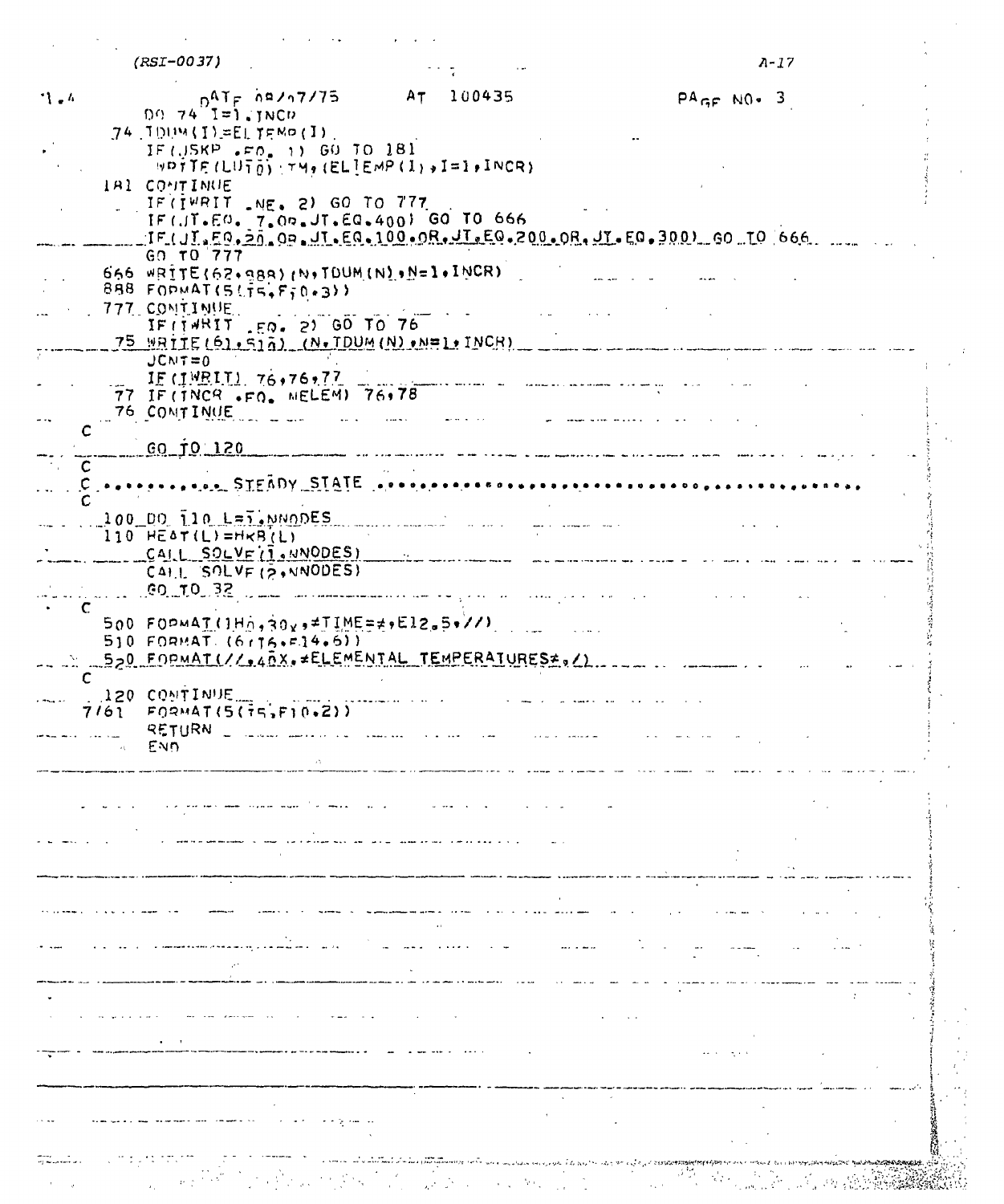<span id="page-25-0"></span>

|                    | $(RST-0037)$                                                                                                                    | $A-1B$                                                                                                                                                                                                                                                                                                                                                                                                                                                                     |
|--------------------|---------------------------------------------------------------------------------------------------------------------------------|----------------------------------------------------------------------------------------------------------------------------------------------------------------------------------------------------------------------------------------------------------------------------------------------------------------------------------------------------------------------------------------------------------------------------------------------------------------------------|
| $\bar{1}$ . $\sim$ | DATE 58/37/75 AT 100435<br>SUPPOUTINE SOFVEIIP, NUMER)                                                                          | PAGE NO. 1                                                                                                                                                                                                                                                                                                                                                                                                                                                                 |
|                    | SOLVE SOLVES THE CONDUCTIVITY MATRIX FOR THE NODAL TEMP                                                                         |                                                                                                                                                                                                                                                                                                                                                                                                                                                                            |
|                    | COHMON FONS(317+30)+FUNC(317)+IBAND                                                                                             |                                                                                                                                                                                                                                                                                                                                                                                                                                                                            |
| C                  | SFIFCT SOLUTION TYPE DESIRED                                                                                                    |                                                                                                                                                                                                                                                                                                                                                                                                                                                                            |
|                    | $IF(TP, EQ, 5)$ GO TO 50                                                                                                        |                                                                                                                                                                                                                                                                                                                                                                                                                                                                            |
|                    | PEDIICE BEGMTX (CONDUCTIVITY MATRIX)                                                                                            |                                                                                                                                                                                                                                                                                                                                                                                                                                                                            |
|                    | $DD 40 I=1.$ NUMFQ<br>$D9 - 39 - 12.18$ AND                                                                                     |                                                                                                                                                                                                                                                                                                                                                                                                                                                                            |
| $\mathbf{C}$       | BLD=EONS(T.J)/EQNS(I.1)                                                                                                         |                                                                                                                                                                                                                                                                                                                                                                                                                                                                            |
|                    | $11 = 1 + J - 1$<br>$\therefore$ IF (NUMEQ = 11) 30, 10, 10                                                                     |                                                                                                                                                                                                                                                                                                                                                                                                                                                                            |
|                    | $10, J1 = 0$                                                                                                                    |                                                                                                                                                                                                                                                                                                                                                                                                                                                                            |
|                    | DO 20 K=J. TRAND                                                                                                                |                                                                                                                                                                                                                                                                                                                                                                                                                                                                            |
|                    | $J_1=J_1+1$ .<br>20 EQNS(I1+J1)=EQNS(I1+J1)-HLD*EQNS(I+K)<br>$30$ , $E$ QNS $(I, J) = HLD$<br>and the company of the company of |                                                                                                                                                                                                                                                                                                                                                                                                                                                                            |
|                    | <b>40 CONTINUE</b><br>$ 60 - 10$ . 120 $ 1$<br>and the property of the second the                                               | $\frac{1}{2} \left( \frac{1}{2} \right) \left( \frac{1}{2} \right) \left( \frac{1}{2} \right) \left( \frac{1}{2} \right) \left( \frac{1}{2} \right) \left( \frac{1}{2} \right) \left( \frac{1}{2} \right) \left( \frac{1}{2} \right) \left( \frac{1}{2} \right) \left( \frac{1}{2} \right) \left( \frac{1}{2} \right) \left( \frac{1}{2} \right) \left( \frac{1}{2} \right) \left( \frac{1}{2} \right) \left( \frac{1}{2} \right) \left( \frac{1}{2} \right) \left( \frac$ |
| C                  | <b>CONFIDENCIAL CONTRY VECTORS FOR EACH EQUATION ACODEMINATION ACTIVITY</b>                                                     |                                                                                                                                                                                                                                                                                                                                                                                                                                                                            |
|                    | .50 DO 70 I=1.NUMEG<br>$DQ$ 60 $J=2.7$ PAND<br>$11 = 1 + 1 = 1$                                                                 |                                                                                                                                                                                                                                                                                                                                                                                                                                                                            |
|                    | $IF(NUMEQ - T_1) 70*60*60$<br>60 FUNC(ILL=EUNC.(Il)=EQNS(I+J)+FUNC(I)<br>70 FUNC (I)=FUNC (T) /EQNS(I,1)                        |                                                                                                                                                                                                                                                                                                                                                                                                                                                                            |
|                    | BACK SUBSTITUTION                                                                                                               |                                                                                                                                                                                                                                                                                                                                                                                                                                                                            |
|                    | <b>NBENUMED</b>                                                                                                                 |                                                                                                                                                                                                                                                                                                                                                                                                                                                                            |
|                    | 80 NB=NB-1<br>IF(MB) 90.120.90                                                                                                  |                                                                                                                                                                                                                                                                                                                                                                                                                                                                            |
|                    | 90 DO 110 II=2, IRAND<br>$JJ = N-1 + I - I$                                                                                     |                                                                                                                                                                                                                                                                                                                                                                                                                                                                            |
|                    | $IF(NUME0 = 110, 110, 100, 100)$<br>$100.$ FUNC (NB) = $F(MB)$ + EQNS (NB . II) * FUNC (JJ)                                     |                                                                                                                                                                                                                                                                                                                                                                                                                                                                            |
|                    | 110 CONTINUE<br><b>GO TO 80</b>                                                                                                 |                                                                                                                                                                                                                                                                                                                                                                                                                                                                            |
|                    | 120 RETHIRN<br>Eisn                                                                                                             |                                                                                                                                                                                                                                                                                                                                                                                                                                                                            |
|                    |                                                                                                                                 |                                                                                                                                                                                                                                                                                                                                                                                                                                                                            |
|                    |                                                                                                                                 |                                                                                                                                                                                                                                                                                                                                                                                                                                                                            |
|                    |                                                                                                                                 |                                                                                                                                                                                                                                                                                                                                                                                                                                                                            |
|                    |                                                                                                                                 |                                                                                                                                                                                                                                                                                                                                                                                                                                                                            |
|                    |                                                                                                                                 |                                                                                                                                                                                                                                                                                                                                                                                                                                                                            |
|                    |                                                                                                                                 |                                                                                                                                                                                                                                                                                                                                                                                                                                                                            |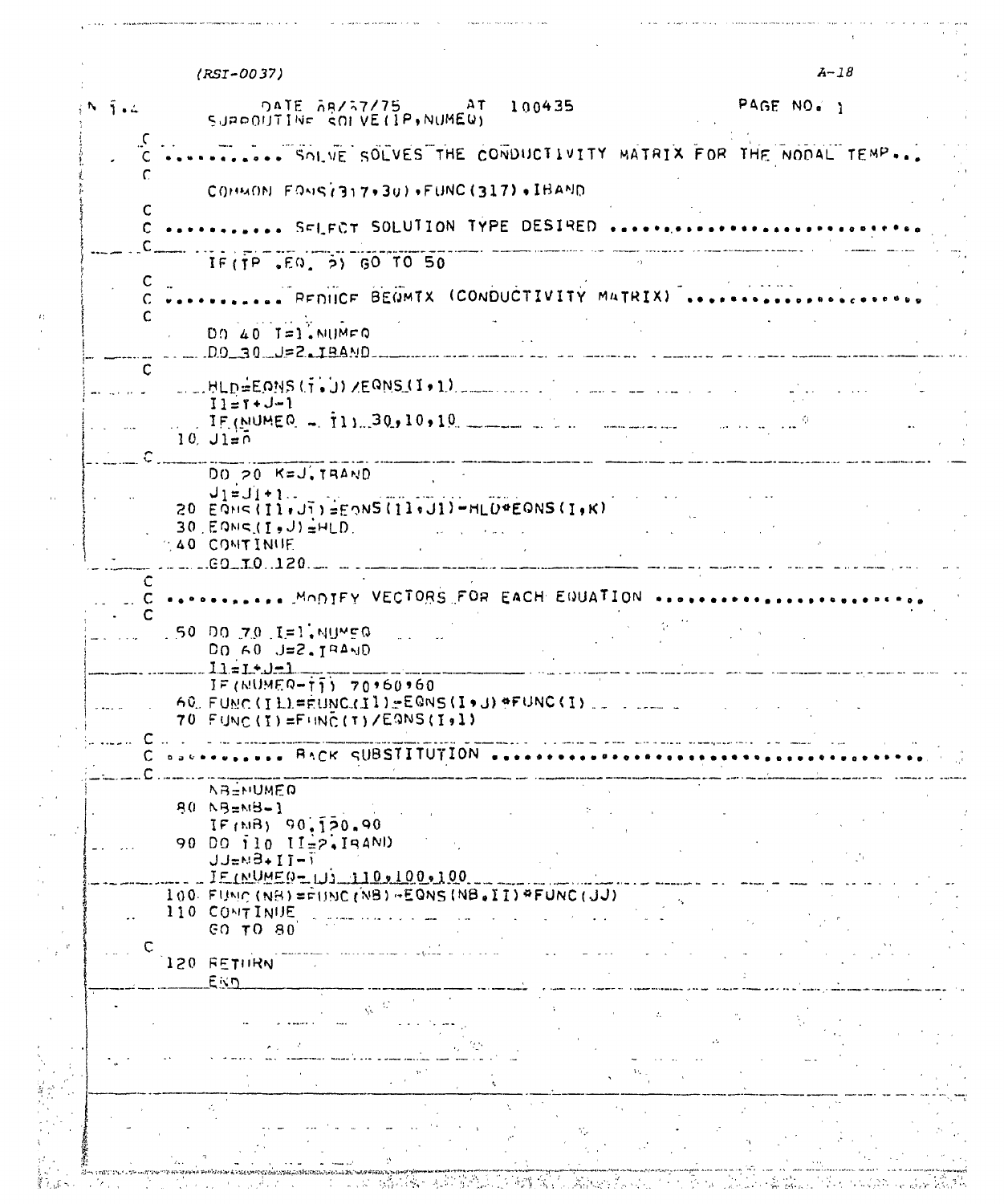# *APPENDIX B*

#### AN EXAMPLE HEAT CONDUCTION PROBLEM

# *B.l Problem Description*

*To illustrate the finite elemnt hoat* **conduction code THAN CO/**  *consider one dimensional heat conduction In an Infinite plane slab, ten inches thick, as depicted in Figure B.l (after Chapman (4)).* 



*Figure B.l. Plane slab heat conduction example problem.* 

*Initially the slab is at* **a uniform** *temperature of 100 °F. The temperature at both surfaces is suddenly raised to 500 °F and maintained at that value.* 

*The finite element discretization is shown in Figure B.2. Both quadrilateral and triangular elements are used for illustrative purposes*  only.



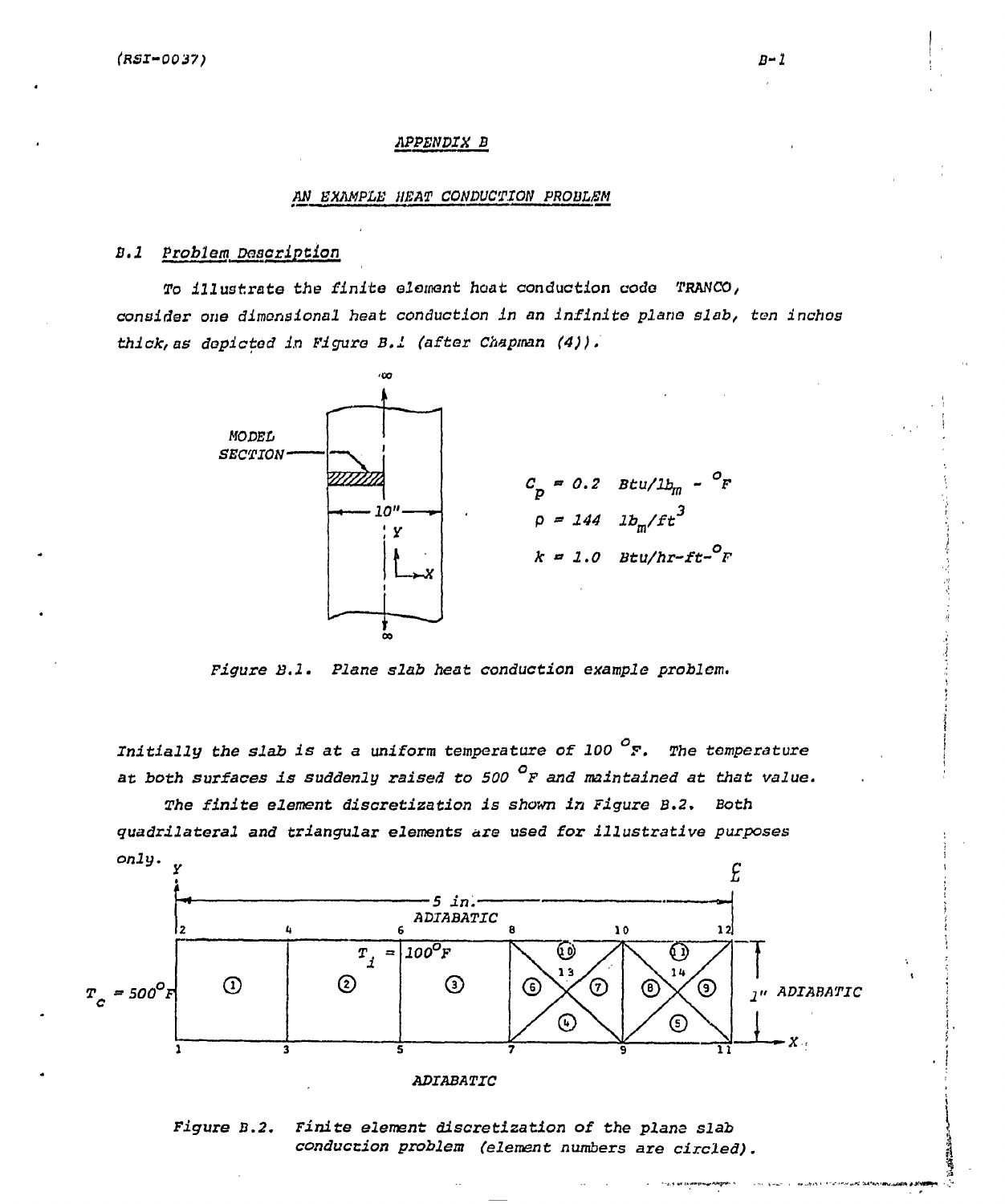计正型

 $\bar{\Omega}$ 

*A listing of the computed results follow and illustrate the temporaturo field for each 0.05 hour (time step utilized) up to a total time of 1.0 hour. These results are also compared with the analytical solution (4) in Figure B.3.*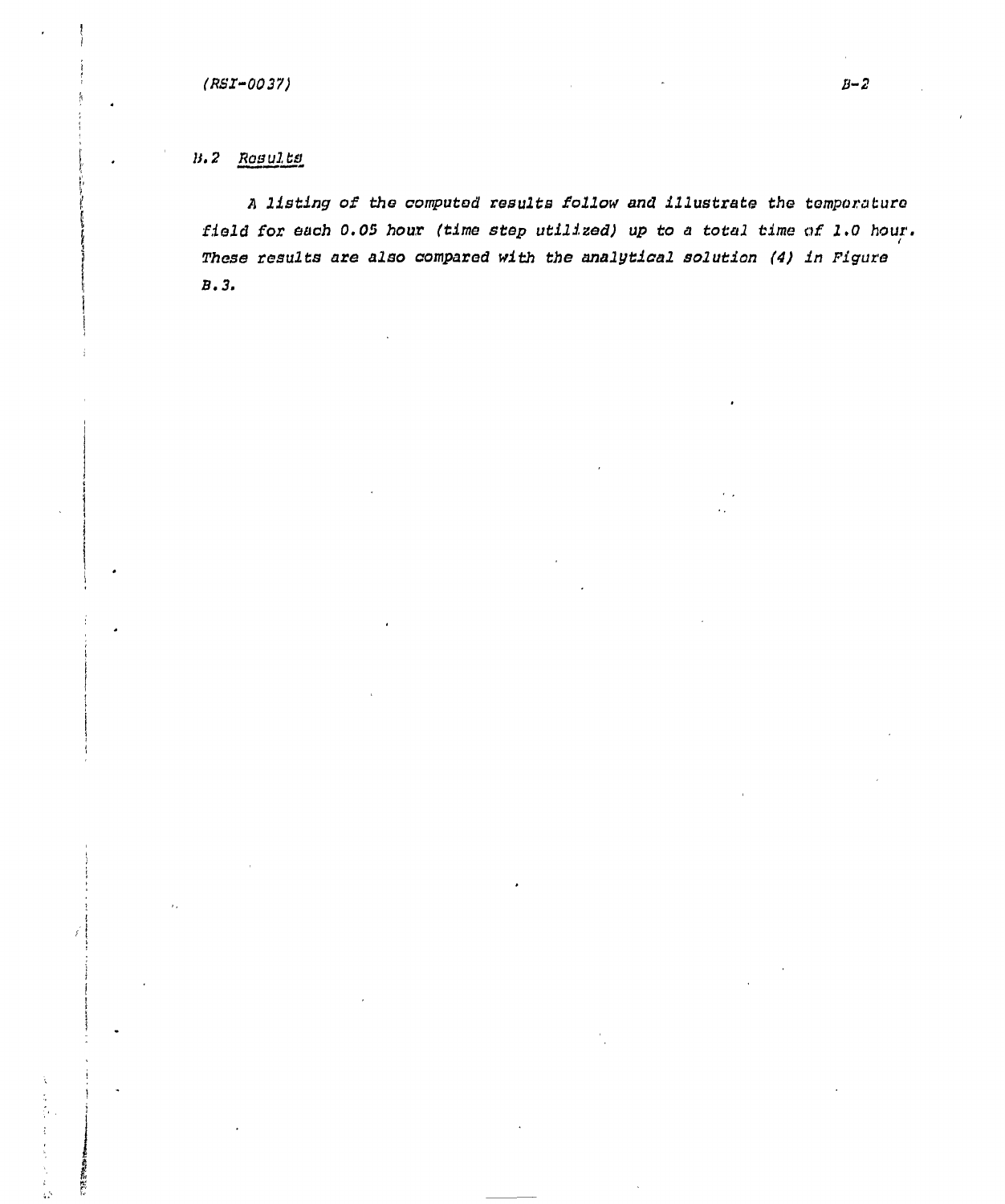| <b>NNODES¤</b><br><b>WELEN=</b>             | $\frac{14}{2}$<br>-11                                             |                                      |                                                           |                                |                           |                                 |                                   |                          |
|---------------------------------------------|-------------------------------------------------------------------|--------------------------------------|-----------------------------------------------------------|--------------------------------|---------------------------|---------------------------------|-----------------------------------|--------------------------|
| <b>NCUR</b><br><b>NELKATE</b>               | 0                                                                 |                                      |                                                           |                                |                           |                                 |                                   |                          |
| IDENT=                                      | 0                                                                 |                                      |                                                           |                                |                           |                                 |                                   | ਫ਼ੋ                      |
| MAT                                         |                                                                   |                                      | <b>CONDUCI</b>                                            |                                | SP HEAT                   | <b>OLNSITY</b>                  | HEAT UCH                          | N                        |
|                                             |                                                                   |                                      |                                                           |                                |                           |                                 |                                   | $\Omega$<br>O            |
|                                             | 1.0000+000                                                        | 0.0000+000                           |                                                           | 0.000000000<br>1-0000+000      | 100-00025                 | 1-4400+002                      | ソ<br>$\bullet$                    | یں<br>لگ                 |
| <b>NODES</b>                                | ITYPN                                                             | COORDINATES                          |                                                           | <b>IEMPERATURE</b>             |                           |                                 |                                   |                          |
|                                             |                                                                   | 0.000                                | $0 - 000$                                                 | 5,0000+002                     |                           |                                 |                                   |                          |
| 5                                           |                                                                   | 0.000                                | 0.083                                                     | `5,0000+002                    |                           |                                 |                                   |                          |
| З<br>٠                                      | $\bullet$<br>$\overline{\cdot}$ i                                 | 0.083<br>0.083                       | 0.000<br>$\overline{v}$ = $\overline{v}$ = $\overline{3}$ | 1.0000+002<br>1,0000+002       |                           |                                 |                                   |                          |
| 5                                           | -1                                                                | 0.167                                | 0.000                                                     | 1.0000+002                     |                           |                                 |                                   |                          |
| 6                                           | ΞĨ                                                                | 9.167                                | 0.083                                                     | 1.0000+002                     |                           |                                 |                                   |                          |
| 8                                           | $\Xi_1^1$                                                         | 0.250<br>0.250                       | 0.000                                                     | 1,0000+002                     |                           |                                 |                                   |                          |
| ۰                                           | - 1                                                               | 0.333                                | $0 - 663$<br>0.000                                        | `l.00u0+0u2<br>1,0000+002      |                           |                                 |                                   |                          |
| 10                                          | -1                                                                | 7.333                                | <b><i><u>0.083</u></i></b>                                | 1,ò0Jo∓0ù2                     |                           |                                 |                                   |                          |
| 11                                          | $\mathbf{L}$                                                      | 0.411                                | 0.000                                                     | 1.0000+002                     |                           |                                 |                                   |                          |
|                                             |                                                                   |                                      |                                                           |                                |                           |                                 |                                   |                          |
| 15.                                         | -1                                                                | 0.417                                | <b>0-083</b>                                              | 1,0000+002                     |                           |                                 |                                   |                          |
| 13<br>14                                    | $-1$<br>$-1$                                                      | 0.242<br>0.375<br>NODAL CONNECTIONS  | $0 - 042$<br>0.042<br>ANGLE<br>IELMAT                     | 1.0000+002<br>$1.0000*002$     |                           |                                 |                                   | $\overline{\mathcal{C}}$ |
| 2                                           | 3<br>5<br>3                                                       | S.<br>4<br>6<br>8<br>ь               | $-0.000$<br>$-0.000$<br>$-0.000$                          |                                |                           |                                 |                                   |                          |
|                                             | 9                                                                 | $\overline{13}$<br>$-0$              | -0.000                                                    |                                |                           |                                 |                                   |                          |
|                                             | 11<br>$\bullet$                                                   | 14<br>$-0$                           | $-0.000$                                                  |                                |                           |                                 |                                   |                          |
|                                             | ้าว<br>10<br>$\circ$                                              | 8<br>$-0$<br>13<br>$-0$              | $-0.000$<br>$-0.000$                                      |                                |                           |                                 |                                   |                          |
| 8                                           | $\cdot$ o<br>14                                                   | 10<br>۰v                             | $-0.000$                                                  |                                |                           |                                 | $\mathcal{L}$                     |                          |
| 9                                           | 12<br>11                                                          | ۱4<br>$-0$                           | $-0.000$                                                  |                                |                           |                                 |                                   |                          |
|                                             | $\overline{13}$<br>$\overline{10}$<br>12<br>14                    | 8<br>$-0$<br>10<br>$-0$              | <b>20.000</b><br>$\sim v_{\rm c}$ 000                     |                                |                           |                                 |                                   |                          |
|                                             |                                                                   |                                      | TIME= 5.00000-902                                         |                                |                           |                                 |                                   |                          |
|                                             | 2000000000000                                                     | 5.000000+002                         |                                                           |                                | 1.6863340052<br>4.        | $\mathbf{P}$                    | 1.1179830002                      |                          |
|                                             | $7 - 1.021570 + 002$                                              | 8 1-021570-002                       |                                                           | 1.090334+002<br>7 1.003267.002 | 10 1.003269+002           | 1.1179940012<br>11 1-000929+002 | 16 1-000949-002                   | œ                        |
|                                             | 13 1.009315.002                                                   | 14 1.001582+002                      |                                                           |                                |                           |                                 |                                   | سا                       |
|                                             |                                                                   |                                      | $11ME = 10000000001$                                      |                                |                           |                                 |                                   |                          |
|                                             | $1 - 5.000000 + 002$                                              |                                      |                                                           | $3 2.1 - 1731.002$             | $4 2.171731*002$          | $5.1.285022+002$                |                                   |                          |
| ELEMENTS<br>$\overline{10}$<br>$\mathbf{H}$ | 7 1.066517.002<br>$13 - 1 + 032171 + 002 - 14 - 1 - 00/015 + 002$ | 2 5.000000-002<br>$A = 1.000917.002$ |                                                           | $9 \t1.013064+002$             | $10 - 1.013054 \cdot 002$ | $11 - 1.004569 + 002$           | 2, 1.285036002<br>14 1-004589+002 |                          |

Ý

 $\alpha$ 

 $\mathbf{u}$  $\bar{t}$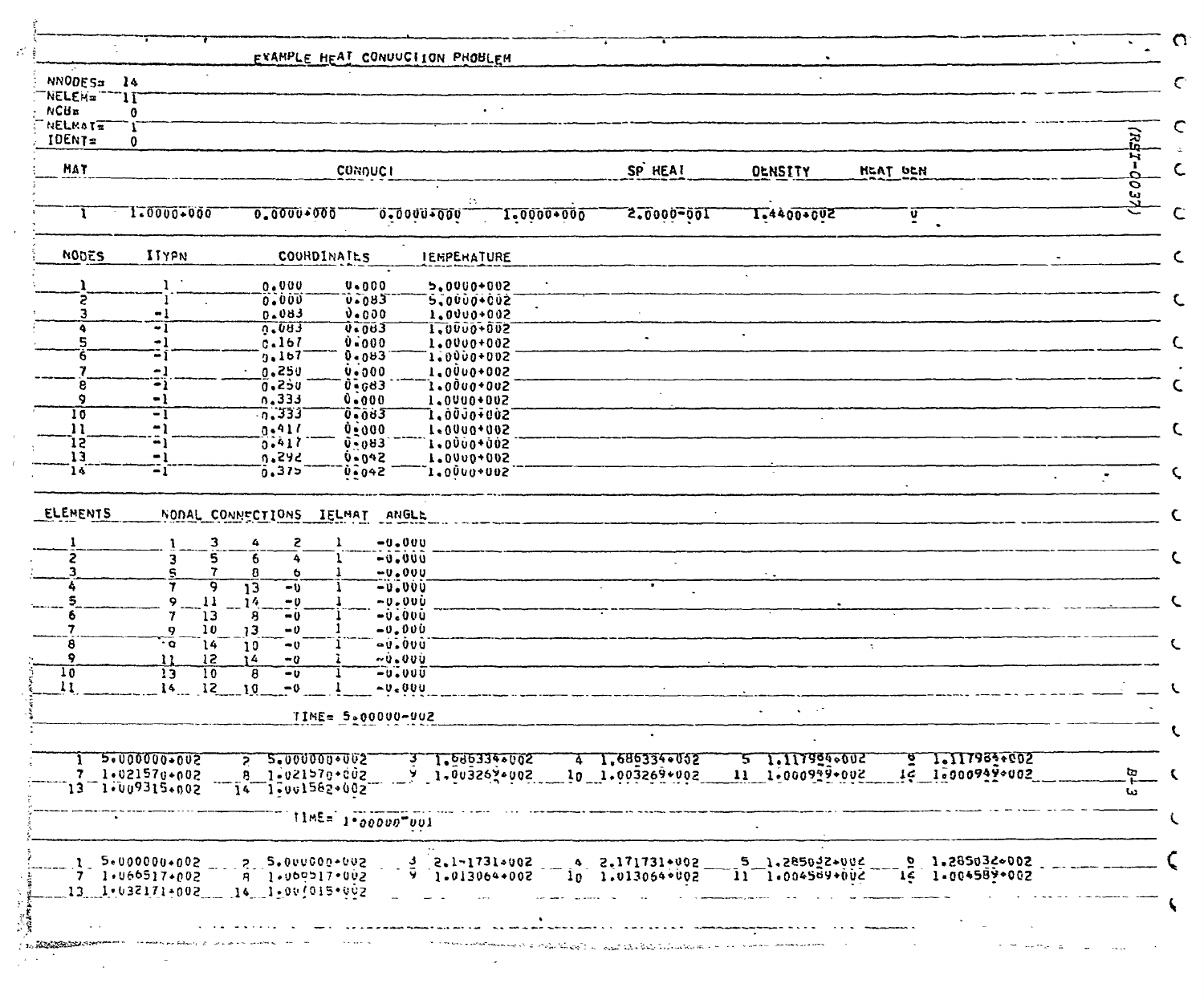|                                                                        |              | JIME≖ 1.SOOVO-001                                            |                                             | in Ar                                 |                                                     |                                          |   |
|------------------------------------------------------------------------|--------------|--------------------------------------------------------------|---------------------------------------------|---------------------------------------|-----------------------------------------------------|------------------------------------------|---|
|                                                                        |              |                                                              |                                             |                                       |                                                     |                                          |   |
| 5.00000000002<br>7 1.130255.002<br>13 1.068627.002                     | $\mathbf{z}$ | 5.0000000002<br>8 1.130256+002<br>14 1.010298-002            | 2.525489+002<br>÷<br>$Y = 1.031303+002$     | 2,525480+002<br>٠<br>10 1.031303+002  | $5 - 1.465999002$<br>11 1.012814+002                | $6 - 1 - 665979 + 002$<br>14 1.01281-002 |   |
|                                                                        |              | TIME= 2.00000-001                                            |                                             |                                       |                                                     |                                          |   |
| $1.5*000000*002$<br>7 1.207058.002<br>$13 \t1.116766 \cdot 002$        |              | 2 5.000000.002<br>$6 - 1.201058 + 002$<br>14 1.036722.002    | $32.790934+002$<br>1.058569+002             | 4 2.790934+002<br>10 1.058568+002     | $5 - 1.6436924002$<br>1.027199.002<br>$\mathbf{11}$ | 9.1.643656002<br>$15 - 1.027152*002$     | ω |
|                                                                        |              | IIME= 2.50000-001                                            |                                             |                                       |                                                     |                                          |   |
| $1 - 5.00000000002$<br>$7 - 1 - 291907 + 002$<br>$13 - 1.174096 + 002$ |              | $7 - 5.0000000002$<br>8 1-2719070002<br>$14 - 1.062831.002$  | $3 - 5.88999999995$<br>$9 - 1.094500 + 002$ | $4 2,995685 + 002$<br>10 1.099505+002 | $5 - 1.810308 + 002$<br>$11 - 1.048522 + 002$       | $9 - 1.810364 + 002$<br>16 1.048502+002  |   |
|                                                                        |              | TIME= 3.00000-001                                            |                                             |                                       |                                                     |                                          |   |
| $1 - 5.000000 + 002$<br>7 1.380973.002<br>$13 - 1.238228 + 002$        |              | 5.000000+002<br>$8 - 1 - 360273 + 002$<br>14 1.096556-002    | $3.157684+002$<br>$9 - 1.138230 + 0.02$     | 4 3.157684+002<br>1.138238+002<br>lo. | 5 1.963356+002<br>1.077379+002<br>$\mathbf{11}$     | $9.1.963352*002$<br>14 1.077351-002      |   |
|                                                                        |              | TIME= 3.50000-001                                            |                                             |                                       |                                                     |                                          |   |
| $1 - 5.00000000002$<br>7 1-471549+002<br>$13 - 1.30/134.002$           | 14           | $5 - 2 - 000000 - 005$<br>1.471549+002<br>$1.13(406+002)$    | $3.288840*002$<br>1.188650+002<br>y.        | 4 3.288840+002<br>10 1.18865/+002     | $5 - 2.102344.002$<br>11 1-11330/+002               | $9 - 2.102302 + 002$<br>1c 1,11338/+002  |   |
|                                                                        |              | TIME= 4.00000-001                                            |                                             |                                       |                                                     |                                          |   |
| 5.000000+002<br>$71.561832+002$<br>13 1.312200-002                     |              | $5 - 0000000002$<br>8 1.561632.002<br>14 1.104631.002        | $3.397230+002$<br>1.244613+002              | 4 3.397235+002<br>10 1.244613+002     | $5 \quad 2.228049 + 002$<br>11 1.156134.002         | 0 2,228049+002<br>14 1.156134.002        |   |
|                                                                        |              | JIME= 4.50000-001                                            |                                             | Aug 17                                |                                                     |                                          |   |
| 5.0000000002<br>7 1.650690.602<br>13 1.453189-002                      |              | 5.000000+002<br>1.650690+002<br>$14 - 1.23/304.002$          | 3.488473+002<br>200+110cv5.1 P              | 3.488473+002<br>4<br>10 1.305011+002  | 2.341875+002<br>5.<br>$11 \t1.2048$ $2*002$         | $9.341893*002$<br>14 1.20+874+002        |   |
|                                                                        |              | $\overline{11}_M$ c = 5.00000-001                            |                                             |                                       |                                                     |                                          |   |
| 5.0000000002<br>$7 - 1.73$ $1.56 + 0.02$<br>13.1.520158.002            |              | $5.000000$ $-002$<br>$A = 1.73/456 - 202$<br>14 1-294705+002 | $3.566529+002$<br>$2 \t1.368867*002$        | $4.3.566526*102$<br>10 1.368867+002   | $5 - 2.445292 + 002$<br>$11 - 1.2587/3.002$         | 2.445202+902<br>$16 - 1.258773.002$      |   |
|                                                                        |              | <u>  45</u> 5.915 <sub>0000</sub> 700                        |                                             |                                       |                                                     |                                          |   |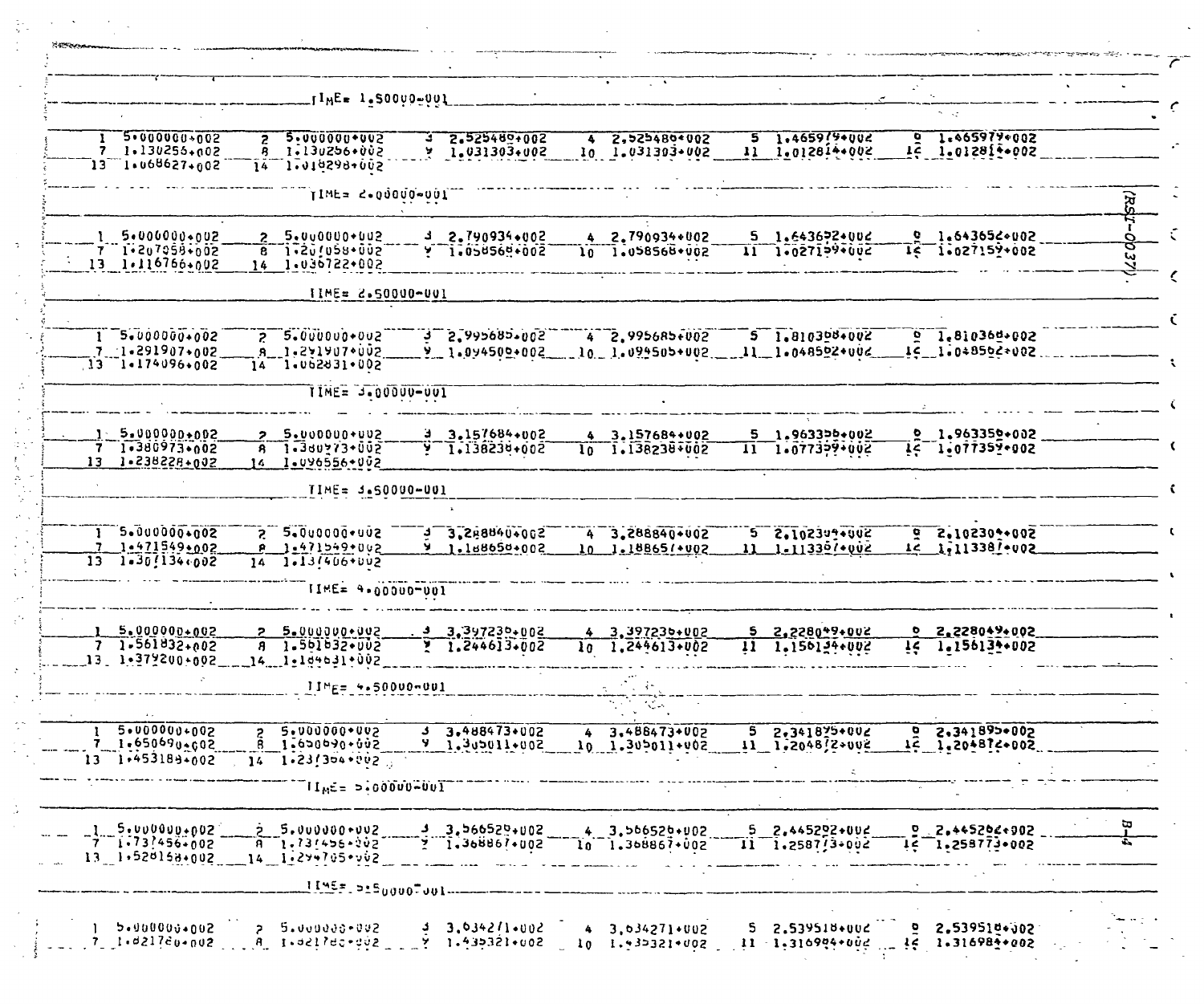|              | $13 - 1.603454.002$<br>$141.355790*002$                                                                                                                                                                                                                                                                                        |          |
|--------------|--------------------------------------------------------------------------------------------------------------------------------------------------------------------------------------------------------------------------------------------------------------------------------------------------------------------------------|----------|
|              | TIME = 0.00000 001                                                                                                                                                                                                                                                                                                             |          |
|              | $\mathbb{T}1$ $\mathbb{T}$ $\leq$ = 000000 $\mathbb{T}$ 002<br>$2 - 2 - 000000 + 005$<br>4 3.693832+002<br>3775:2259045002<br>$2.62590$ $900$<br><b>3.693832+002</b><br>$7 - 1.903514 + 0.02$<br>8 1.903513+002<br>1.503638.002<br>10 1.503638+002<br>11 1.378625.002<br>IC 1.378685+002<br>13 1.678545.002<br>14 1.419818+002 | š,       |
|              | TIME="6,50000-UUT                                                                                                                                                                                                                                                                                                              |          |
|              | 1 5.000000.002<br>2 5.000000+002<br>3.74680/102<br>4 3.74680/*002<br>5 2.705512+002<br>$5.2.705512*002$<br>ำคื 1∙982636+002<br>$9 - 1.573200 + 002$<br>11 1,443119+002<br>$15 - 12005$<br>$10 - 1$ :213200+002<br>13 1.753075.002<br>$14 - 1.409074 + 002$                                                                     | go<br>72 |
|              | $I_1 M_F = 1.00000 - 001$                                                                                                                                                                                                                                                                                                      |          |
|              | $1 - 2 - 00000000005$<br>$2 - 5 - 000000 + 002$<br>3-3.794419+002<br>$5.5$ 5°11851Å+005.<br>4 3.7944180002<br>$5 - 2.7792/9 + 0.02$<br>5097203005<br>5.022503+005<br>1.043494+002<br>16 1.509607.002<br>10 1.043494+002<br>11 1.50960 /*****<br>Y.<br>8.<br>13 15826780+002<br>1 <del>4</del> 1.553931+002                     |          |
|              | TIME= 7.50000-001                                                                                                                                                                                                                                                                                                              |          |
|              | 5.0000000002<br>$5.000000*002$<br>$3.837513+002$<br>4 3.837613*002<br>$5 \quad 2.848008 + 002$<br>2 2.848000+002<br>$7 2.1333308*002$<br>$B = 5 - 133308 + 002$<br>$9 - 1.714095 + 002$<br>$11 - 1.577554*002$<br>10 <sub>1</sub><br>1.7140940002<br>$15 1.577554 + 002$<br>13 1.899470.002<br>14 1-622850+002                 |          |
|              | $I1M_F = 8.00000 - 001$                                                                                                                                                                                                                                                                                                        |          |
|              | 5.00000u+002<br>5.0000000002<br>3.877130+002<br>4 - 3.877138+002<br>2.9123740002<br>$5\ 2.9123(4+0.02)$<br>$\mathbf{S}$<br>$\bullet$<br>$11 - 1.646 + 1.002$<br>12 1.646448.002<br>7 2.2u5066.gu2<br>$1.184655+002$<br>5.205066.005<br>У.<br>10 1.764655+002<br>8.<br>$13 - 1.971012.002$<br>$14 - 1.642375 + 0.02$            |          |
|              | T <sub>I</sub> ME= B.50000FU0I                                                                                                                                                                                                                                                                                                 |          |
|              | 2.972968+002<br>$3.913584*002$<br>4 3.913584+002<br>5. 2.972948+002<br>$1.5 \cdot 000000 \cdot 002$<br>۰<br>$25.000000+002$<br>1.715854002<br>7 2.274598.002<br>3 2.274597+002<br>jç.<br>1.854893.002<br>`l.⊍54893+ûù2<br>$11 - 1.715854.702$<br>$13.2 \cdot 041312 \cdot 002$<br>14 1.702123+002                              |          |
|              | $I_1$ ME= $9*00000=001$                                                                                                                                                                                                                                                                                                        |          |
|              | $1 - 5.0000000002$<br>$5.3.0302911002$ $9.3.030201002$<br>$5.844344400000 + 0.02$ 3.3.947424+002<br>4 3.947424+002<br>$7 - 2 \cdot 3 \cdot 2021 \cdot 002$<br>8 2.342021+002<br>$\frac{3}{2}$ 1.24582+002 10 1.924582+002 11 1.785409+002 15 1.785409+002<br>13 2.113304.002<br>$14 - 1.631777*002$                            |          |
|              | TIME= y.50000-001                                                                                                                                                                                                                                                                                                              | ចុ       |
|              | 3.084550+002<br>5.000000002<br>$3.979042+002$<br>3.979042+002<br>3.084555+002<br>2 5.000000+002<br>14 1:854809+002<br>11 1.854809+002<br>$7 - 2 + 31 + 4 + 602$<br>$B = 2.4x1444y+U0Z$<br>9, 1, 9933900002<br>10 1.993540+002<br>13 2.4779-64602<br>34   1∗9v1074≁002                                                          | $5 -$    |
|              | ITWE= 1.00000.000                                                                                                                                                                                                                                                                                                              |          |
| riya<br>Sayı | <b>CONSIDERATION AND ARTICLE</b>                                                                                                                                                                                                                                                                                               |          |

 $\sim$   $\sim$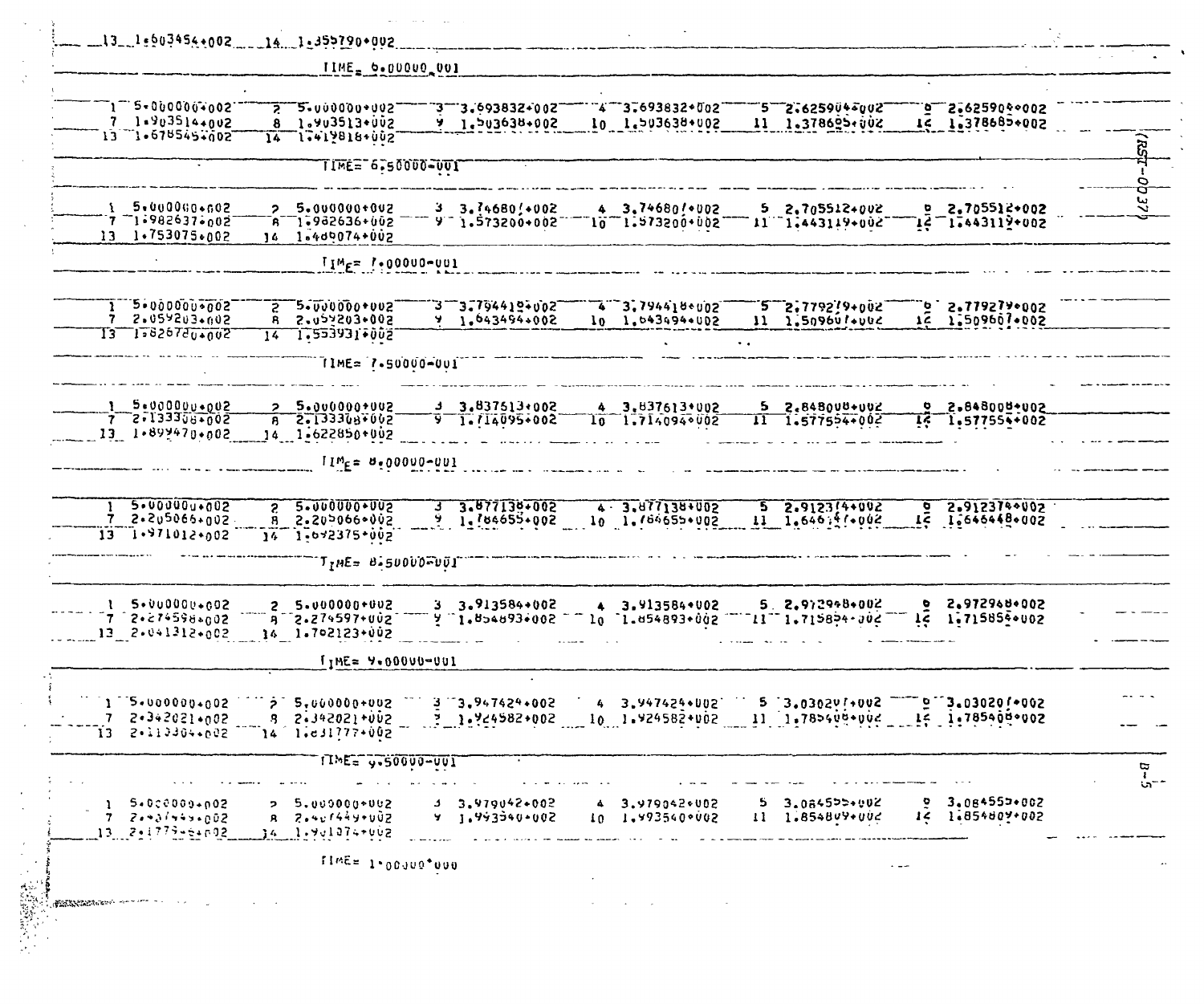| $\mathbf{r}$ .<br><b>Contract Contract</b> |                                                                                                                     |  | $\bullet$ |                                                                                                             |  |                                                                                                                                                                                                                                                                                                                                                                                                                                                                            |       |
|--------------------------------------------|---------------------------------------------------------------------------------------------------------------------|--|-----------|-------------------------------------------------------------------------------------------------------------|--|----------------------------------------------------------------------------------------------------------------------------------------------------------------------------------------------------------------------------------------------------------------------------------------------------------------------------------------------------------------------------------------------------------------------------------------------------------------------------|-------|
|                                            |                                                                                                                     |  |           |                                                                                                             |  | $\mathbf{v}$ , $\mathbf{v}$ , $\mathbf{v}$ , $\mathbf{v}$ , $\mathbf{v}$ ,                                                                                                                                                                                                                                                                                                                                                                                                 |       |
|                                            |                                                                                                                     |  |           |                                                                                                             |  |                                                                                                                                                                                                                                                                                                                                                                                                                                                                            |       |
|                                            |                                                                                                                     |  |           |                                                                                                             |  |                                                                                                                                                                                                                                                                                                                                                                                                                                                                            |       |
|                                            |                                                                                                                     |  |           |                                                                                                             |  |                                                                                                                                                                                                                                                                                                                                                                                                                                                                            |       |
|                                            |                                                                                                                     |  |           |                                                                                                             |  |                                                                                                                                                                                                                                                                                                                                                                                                                                                                            |       |
|                                            |                                                                                                                     |  |           |                                                                                                             |  | $\frac{1}{2} \left( \frac{1}{2} \right) \left( \frac{1}{2} \right) \left( \frac{1}{2} \right) \left( \frac{1}{2} \right) \left( \frac{1}{2} \right) \left( \frac{1}{2} \right) \left( \frac{1}{2} \right) \left( \frac{1}{2} \right) \left( \frac{1}{2} \right) \left( \frac{1}{2} \right) \left( \frac{1}{2} \right) \left( \frac{1}{2} \right) \left( \frac{1}{2} \right) \left( \frac{1}{2} \right) \left( \frac{1}{2} \right) \left( \frac{1}{2} \right) \left( \frac$ |       |
|                                            |                                                                                                                     |  |           |                                                                                                             |  |                                                                                                                                                                                                                                                                                                                                                                                                                                                                            |       |
|                                            |                                                                                                                     |  |           |                                                                                                             |  |                                                                                                                                                                                                                                                                                                                                                                                                                                                                            |       |
|                                            |                                                                                                                     |  |           |                                                                                                             |  |                                                                                                                                                                                                                                                                                                                                                                                                                                                                            | 00 37 |
|                                            |                                                                                                                     |  |           |                                                                                                             |  |                                                                                                                                                                                                                                                                                                                                                                                                                                                                            |       |
|                                            |                                                                                                                     |  |           |                                                                                                             |  |                                                                                                                                                                                                                                                                                                                                                                                                                                                                            |       |
|                                            |                                                                                                                     |  |           |                                                                                                             |  |                                                                                                                                                                                                                                                                                                                                                                                                                                                                            |       |
|                                            |                                                                                                                     |  |           |                                                                                                             |  |                                                                                                                                                                                                                                                                                                                                                                                                                                                                            |       |
|                                            |                                                                                                                     |  |           | $\bullet$                                                                                                   |  |                                                                                                                                                                                                                                                                                                                                                                                                                                                                            |       |
|                                            |                                                                                                                     |  |           |                                                                                                             |  |                                                                                                                                                                                                                                                                                                                                                                                                                                                                            |       |
|                                            |                                                                                                                     |  |           |                                                                                                             |  |                                                                                                                                                                                                                                                                                                                                                                                                                                                                            |       |
|                                            |                                                                                                                     |  |           |                                                                                                             |  |                                                                                                                                                                                                                                                                                                                                                                                                                                                                            |       |
|                                            |                                                                                                                     |  |           |                                                                                                             |  |                                                                                                                                                                                                                                                                                                                                                                                                                                                                            |       |
|                                            |                                                                                                                     |  |           |                                                                                                             |  |                                                                                                                                                                                                                                                                                                                                                                                                                                                                            |       |
|                                            |                                                                                                                     |  |           |                                                                                                             |  |                                                                                                                                                                                                                                                                                                                                                                                                                                                                            |       |
|                                            |                                                                                                                     |  |           |                                                                                                             |  |                                                                                                                                                                                                                                                                                                                                                                                                                                                                            |       |
|                                            |                                                                                                                     |  |           |                                                                                                             |  |                                                                                                                                                                                                                                                                                                                                                                                                                                                                            |       |
|                                            |                                                                                                                     |  |           |                                                                                                             |  |                                                                                                                                                                                                                                                                                                                                                                                                                                                                            |       |
|                                            |                                                                                                                     |  |           |                                                                                                             |  |                                                                                                                                                                                                                                                                                                                                                                                                                                                                            |       |
|                                            |                                                                                                                     |  |           |                                                                                                             |  |                                                                                                                                                                                                                                                                                                                                                                                                                                                                            |       |
|                                            |                                                                                                                     |  |           | $\sim 10^{-11}$                                                                                             |  |                                                                                                                                                                                                                                                                                                                                                                                                                                                                            |       |
|                                            | للمواقيد للمرتبط المهم فالمواس للمهموم المتعالم والمعارية والمرادي والمرادي والمتعارض والمتعارض والمتعارض والمتعارض |  |           | فتتعمل الدامين ووقعت والإوادة أرووا المتاري والانتقاديون الاقتناف والمتلق والمنافذ المداور المتابعة فتناقبه |  |                                                                                                                                                                                                                                                                                                                                                                                                                                                                            |       |
|                                            |                                                                                                                     |  |           | and a straingen each contract of the book. If I samply if the significant of government of the contract of  |  |                                                                                                                                                                                                                                                                                                                                                                                                                                                                            |       |
|                                            |                                                                                                                     |  |           |                                                                                                             |  |                                                                                                                                                                                                                                                                                                                                                                                                                                                                            |       |
|                                            |                                                                                                                     |  |           |                                                                                                             |  |                                                                                                                                                                                                                                                                                                                                                                                                                                                                            |       |